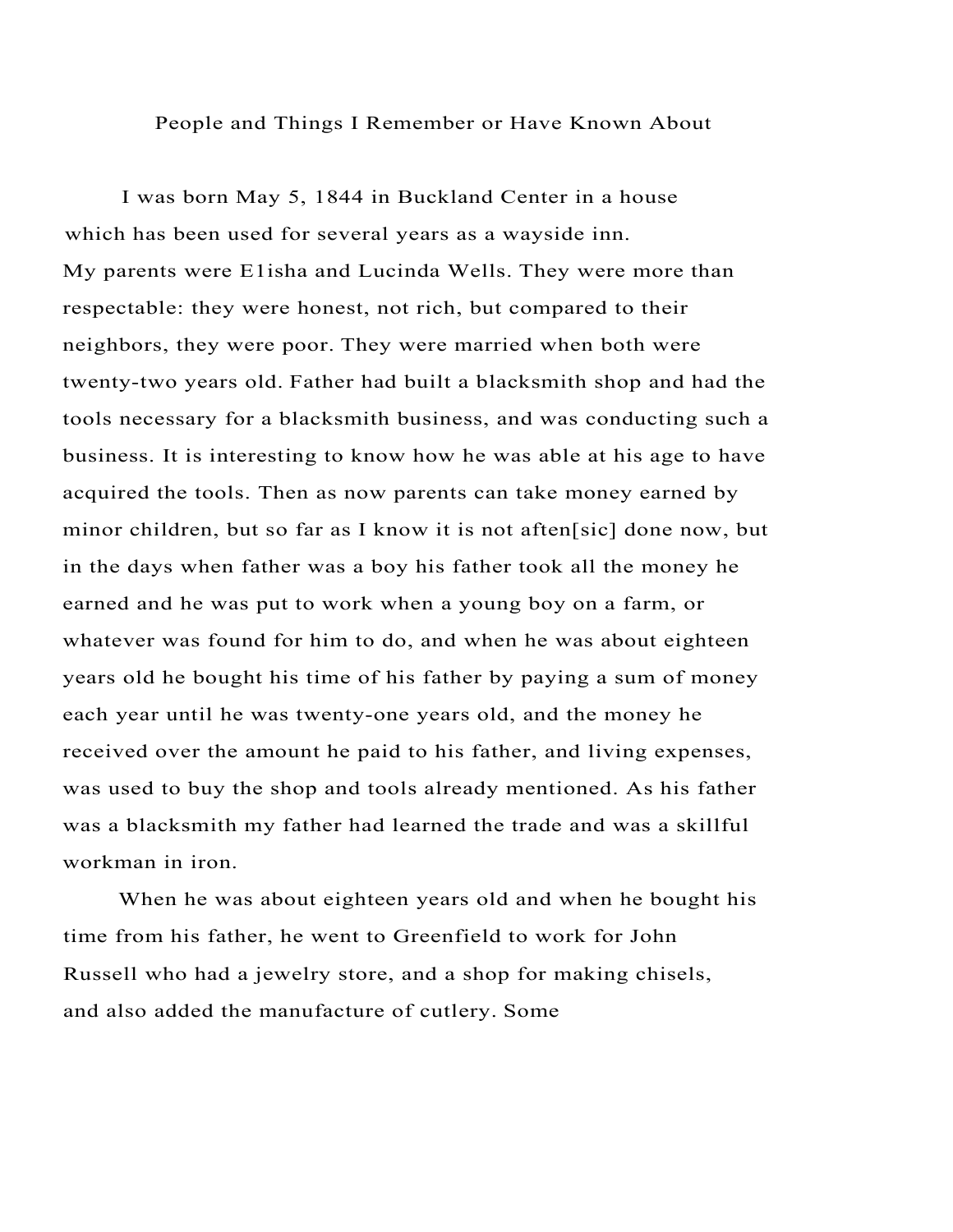time **later N**athaniel E. Russell, brother of John Russell, who had made some money in a woolen mill in a *stone* building still standing *in*  Factory Hollow, joined his brother John in the cutlery business, and went to New York City to start a store to sell the products. This I believe was the first effort to make cutlery in this country and was for ma*ny* years very successful any way as long as it was managed by the Russells. At the start Englishmen were brought from England who were experts as cutlers *in* the way the business was conducted in those days. Among them was Mathew Chapman who afterwards was a superintendent for many years.

And that was when *my* father earned and saved the money which he used to start the business in Buckland.

After my Father had carried on the business *of black*smith f*or* three or four years he was induced to go to Shelburne Falls to work for a company who were starting a business of making cutlery, who wanted him because of his experience in Greenfield t and now I will tell something about that Company.

A man named Lamson had a business making scythe snaths used for cutting grass and he had several sons who took over that business, and added the making of cutlery in a small way. They in a way which I have always. considered wrong because, I have always thought the owner should know more about it than any one in his employ, and should manage it himself , and spite of the fact that it was in their case successful, I still think I am right.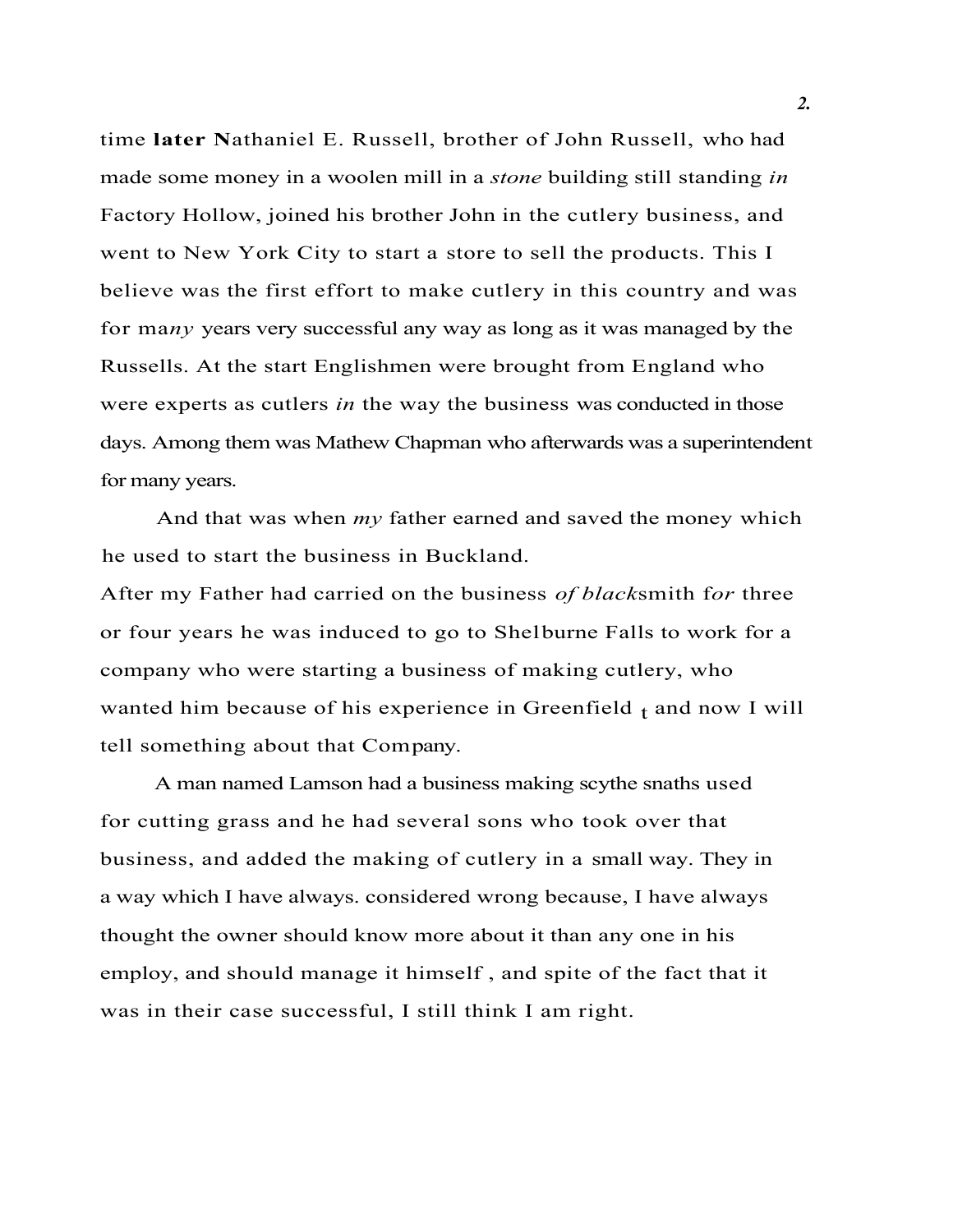They also got a number of cutlers *from* England mostly from Sheffield, among them Joseph W. Gardner who afterward became superintendent.

The name *of* the sons were Nathaniel and E*benezer G*, Lamson. Neither of them ever gave much personal attention to the business or even had a desk in the office. At first a man by name of William T. Clement was superintendent of the manufacturing, and Samuel L. Bardwell looked after the office. Abel F. Goodnow a relative of' the Lamsons joined the company and the business was carried on under the name of Lamson and Goodnow. Mr. Goodnow located in New York and attended to sale of the products.

Sometime later it was incorporates under name of Lamson and Goodnow Mfg. Co., Wm. T. Clement served for 10 or 15 years and was succeeded by Mr. Gardner who served in same capacity until 1875 successfully, when he started a shop for making pocket cutlery which was not successful. Mr. Bar**dwell** was succeeded by Frederick A. Ball who had charge of the office and finance until his death.

There was much rivalry between the J. Russell Co., and the Lamson and Goodnow Mfg. Co. Nathaniel Russell always felt bitter to the other Co. and could never see any good in it and would never believe the other company could ever make any money, but Mr. Bardwell once gave me statements for several years showing large profits and there is other evidence tha*t* much money was made by both companies until about 1870. Since that time is another story.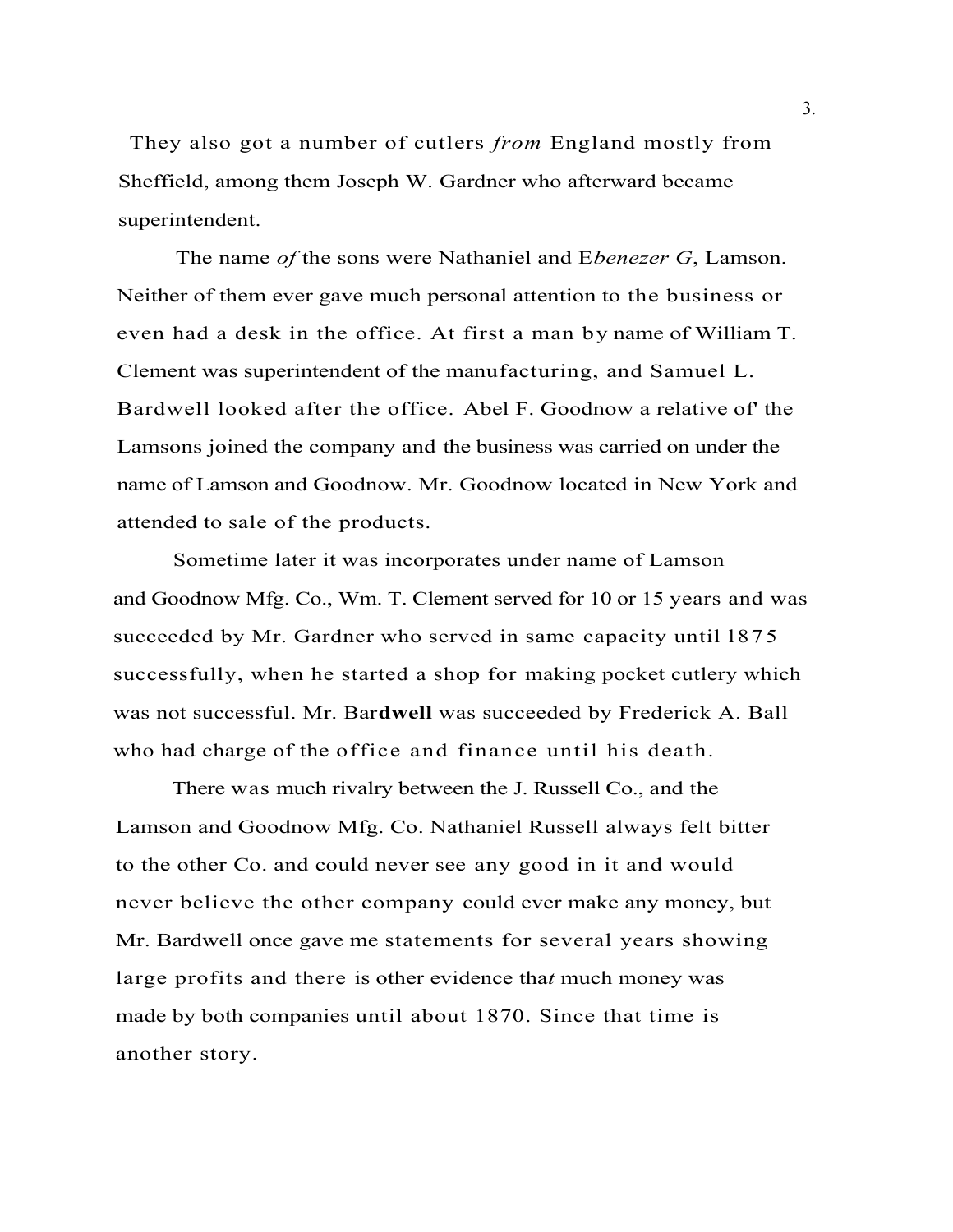Nathaniel Lamson, usually called Deacon, was respected by everyone. Ebenezer was what would now be called a hustler, but was not considered very reliable by many. I will have more to tell about him later. Mr. Goodnow was a very able business man. Nathaniel Lamson had two children; one daughter who was one of my teachers in the public schools, and a son. At his death he left for those days a large estate and his son had a fine tine spending his share, which did not last long, and finally was supported by labor of his wife, who did dressmaking and kept a boarding house.

The company wanted my father because he was a skillful iron and steel worker and for his experience with the J. Russell Co. His work was to forge carving and butcher knives from flat bars of steel with a hand hammer, after heating in a charcoal fire and trimming the edges to shape with shears operated by hand. It has always been thought that knives made in this way had better cutting qualities than when made in modern but cheaper methods. *When* he moved to Shelburne Falls, he lived in the oldest house in town, but later built a house on what is now called State street, which he later exchanged for a large house on upper main street, on the Shelburne side of the river. While living there we had a very unpleasant exper ience. W*hen I* was about 8 years old and mother and I were making a short visit in Ashfield we had word that father was ill, we hurried home and soon found he had small pox. My sister Cora was then a year old took it from him and both were very sick, but owing to good care by mother and the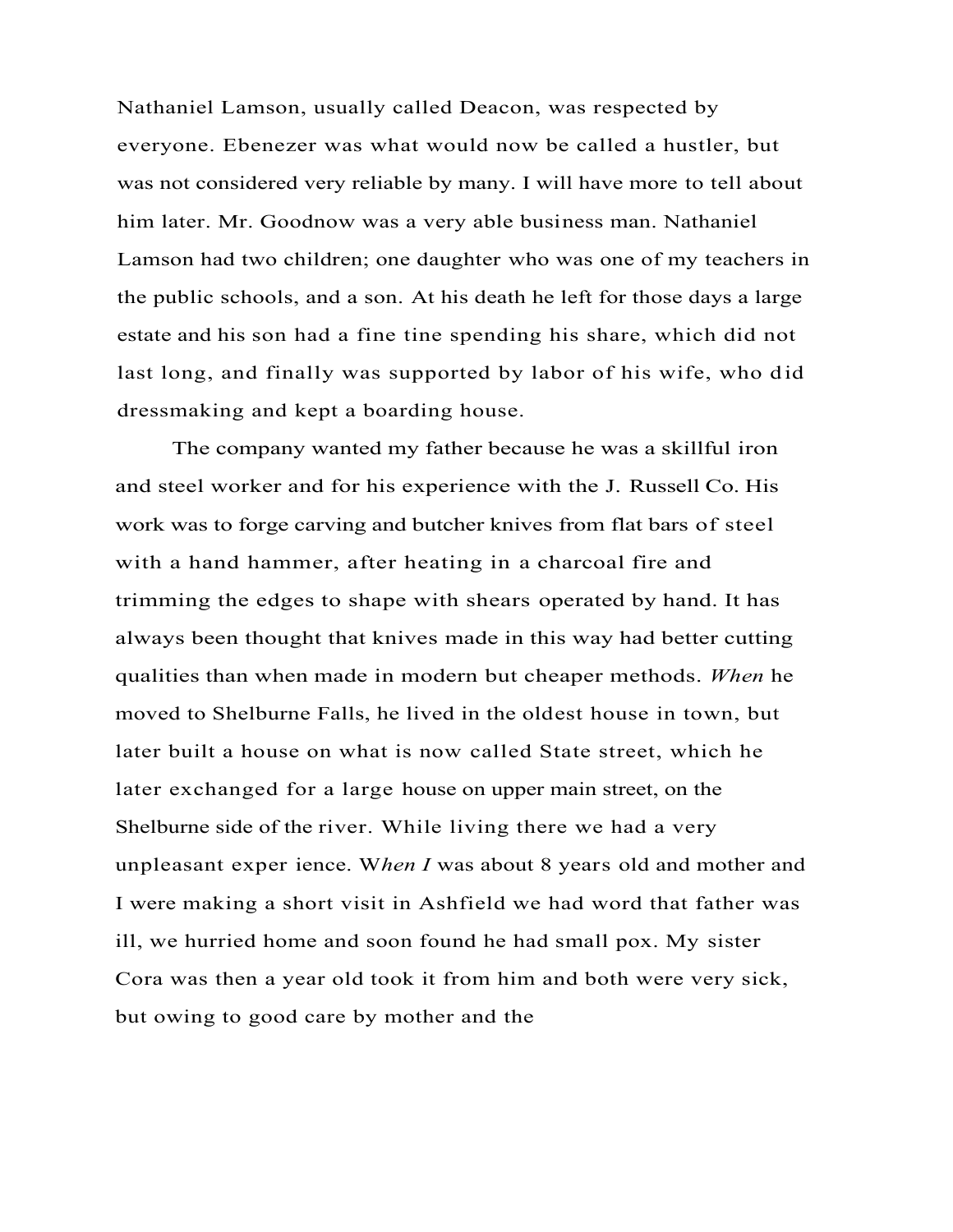help of a good doctor by name of Stephen Tabor, both lived. Everyone in town was much excited and frightened. Rufus Smith his wife and two children lived in the house with us and although all of us suffered with variola fever, none had the small pox. It was always a mystery how my father caught the disease because no one had it in the vicinity and no stranger had been seen around there. One incident I remember well which showed the folly of people: one of my duties was to drive our cows and one or more of our neighbors cows to pasture in the morning and get them at night. In doing this we had to go past the academy where there were a number of boys. Herman Smith was with me, and a number of the academy boys started to make trouble for us until one of tham shouted, "They are the small pox boys." and we had everything our own way.

At that time, about the only way for boys to get money was by driving cows to pasture, about a mile. For doing this from May until November we were paid one dollar. I earned in this way \$3.00 which I deposited in the Sherburne Falls five cents savings bank. Book no. 100 shows that I was one of the early depositors, it is there yet.

It was the custom then for almost every one to keep a cow and pig which helped to keep down the cost of living; butter than costing 10¢ per lb. and eggs 10¢ per doz. M*y* father earned about \$l.50 per day and when work was slack in the shop he was told that he would have to be laid off because he had saved something to live on which others did not have.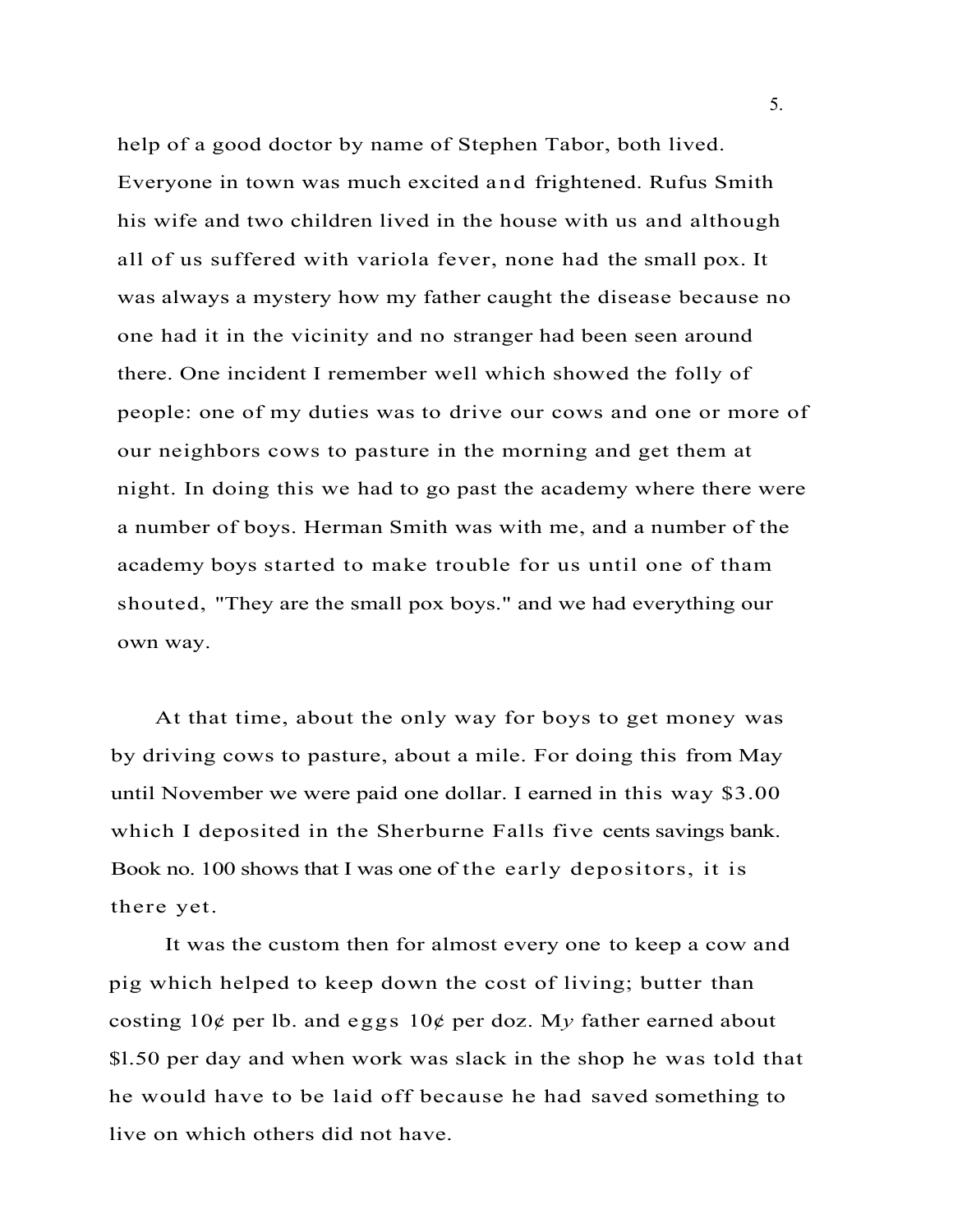My father always seemed to think that I could do anything. One incident which occurred when I was 7 or 8 years old shows that he felt that way early in my life; he had a very handsome young horse, and one day he put me on the horse's back, gave me the reins and told me to ride. 1 had never done anything with a horse, and knew nothing about driving one, but I started and rode the length of Main St., and back. How I knew enough to turn around is still a mystery to me, but anyway I did, perhaps with the aid of the horse.

We lived in the main street house until the death of my grandfather who had a small farm house and blacksmith shop in what was called the mill yard in Buckland and all of which he built and where he had carried on the business of a blacksmith. The shop was an old fashioned one with the roof on the backside reaching almost to the ground with a place at one end for shoeing oxen. They w*ere* led into a strong wood frame, their neck fastened by strong wood bars, a belt made of leather was put under their bodies by means of which the ox was carried off the floor, and the foot to be shod was fastened to one side of the frame. *Oxen* are used so little now that it is very seldom you can find a place to shoe them, and that is the reason I have described it

After my grandfather died my father brought this farm and buildings and we moved there. He continued to work making knifes for Lamson Goodnow  $& Co.,$  but he did it in the shop I have described. He took the steel from their factory and carried the forged blades back to them. I was then about 11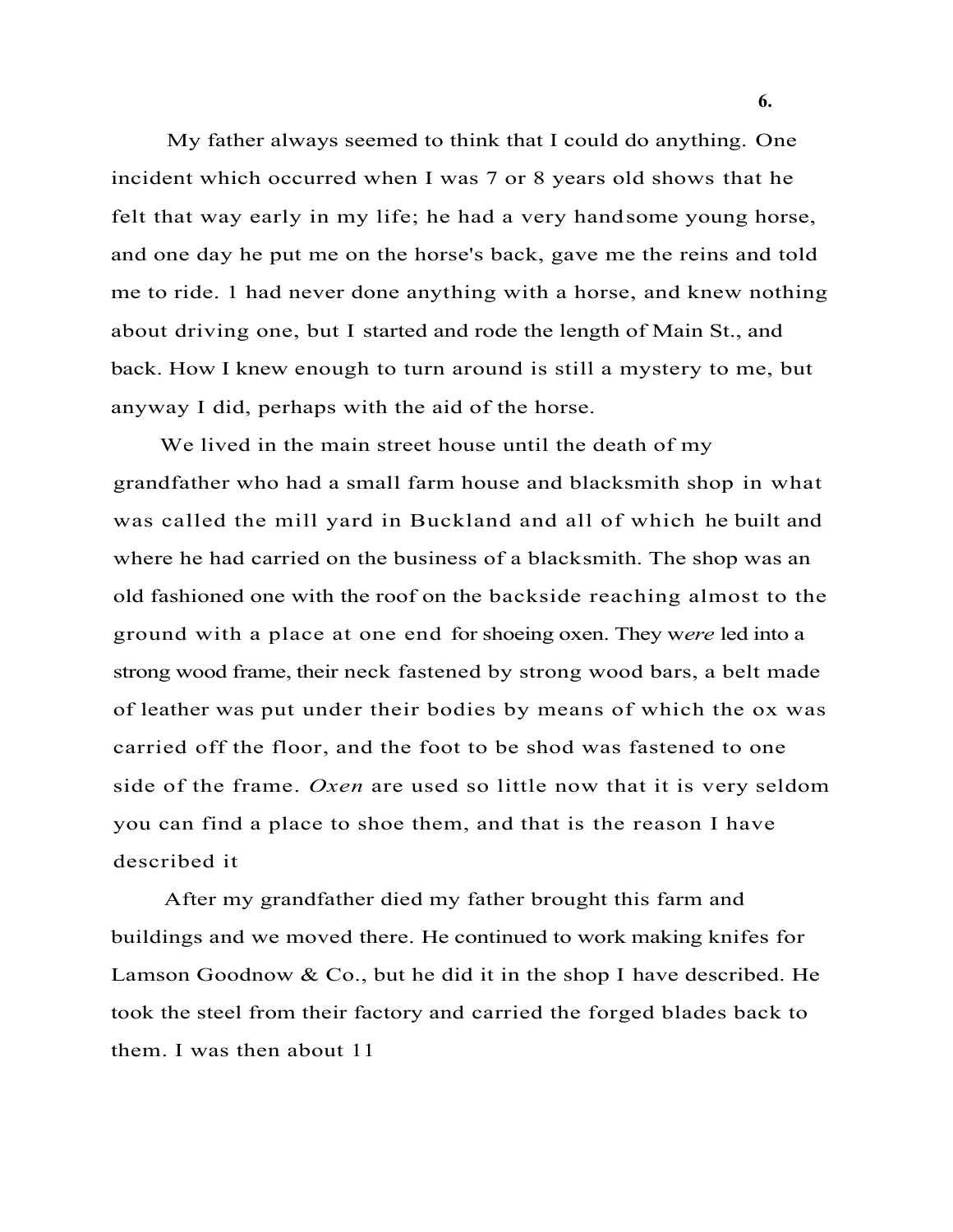years old and it was my job to carry the work both ways driv ing a large high spirited horse, which was difficult to control at the factory because of the noise, and because my feet did not reach the floor of the wagon, but I always got home safely. Sometime later he gave up making knives; probably because the company did not want them, and he tore down the old shop, and built a new *one,* and carried on the business of a blacksmith.

While living in Buckland I went to school in "a little red school house," not far from our house. A district school and in many ways I believe it was a better school than the graded schools we have **now.** A part of the **time I w**ent to a private school in the middle town of Buckland, walking two miles each day.

*One* of the teachers in the district school was Electa Trowbridge who was the daughter of Deacon Silas Trowbridge, and who lived near the school house, she is now living at the age of 95. Another one was Sarah C. Forbes, whose father was dead leaving her with no means of living. My father as district school committee hired *her* and she proved an excellent teacher. She taught me a longer time than any other.

About this time a boy of about my age of a fine family was caught stealing, and it disturbed my father very much. He said to me, "If you should do such a thing I don't *'know* what I should do to you." This was the only time he ever said anything about being honest, or my mother, but I knew without being told what they wanted; children always know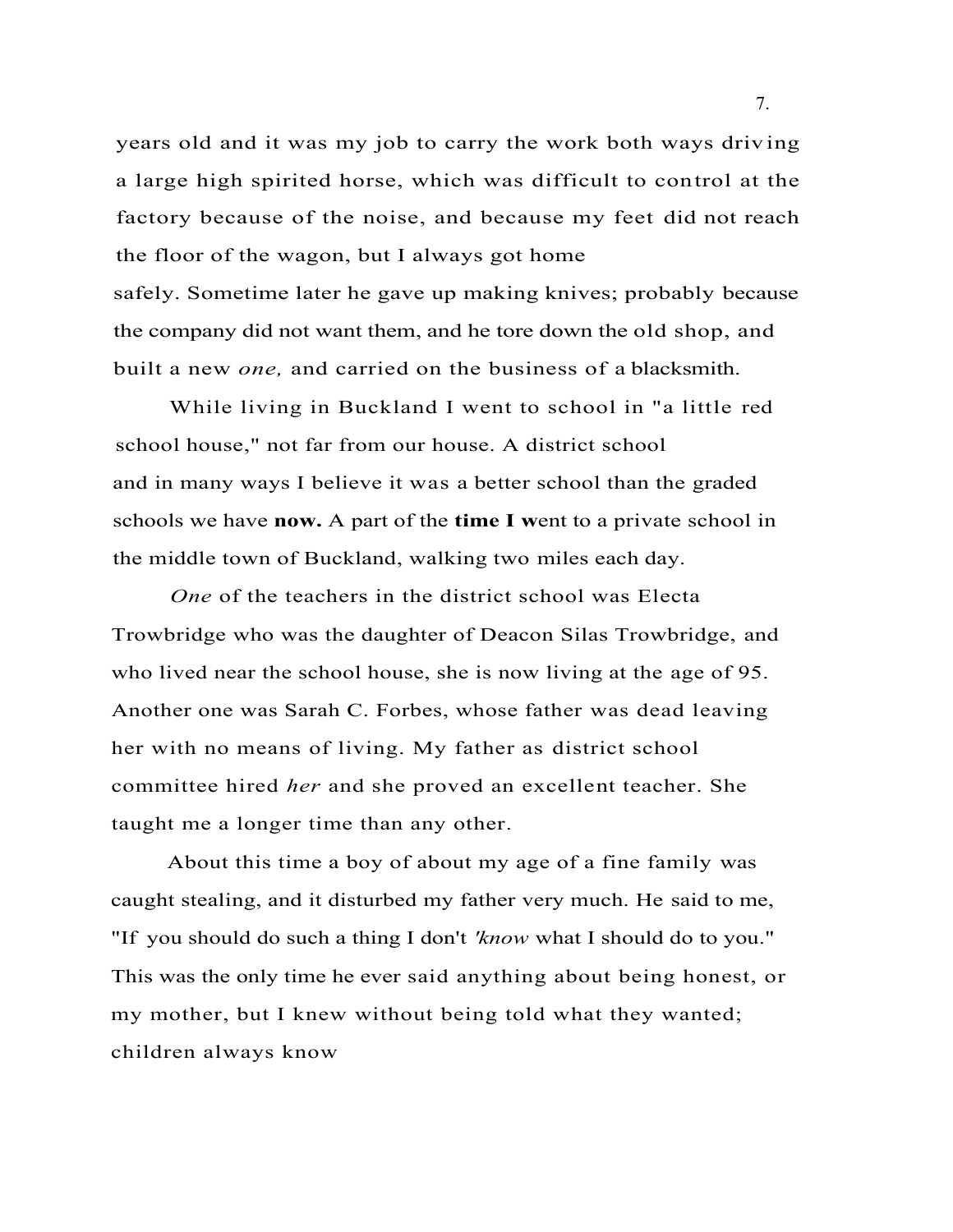whether their parents are good or bad. You cannot fool them.

*In* those days iron was high. All horse and ox shoes ware made by hand by the blacksmith. Old horse shoes were welded together to make new ones. One man could do it alone, but when two were available both were used, I remember when I was too short I would stand on a box and with a heavy hammer using both hands, I would strike in the place where *my* father struck first on the iron which was heared to a welding heat, and when he let his hammer fall on the anvil it was the signal for me to stop, as it was necessary to "strike while the iron was hot." The blows had to fall hard and fast. At that time I was about 13 years old. In the summer I also worked on the farm doing all kinds of farm work. At that time little machinery was used on a farm except a plow and harrow. Hay was out with a scythe, an*d* I could do that as well as a man. The grass, after it was out and dried was raked into bundles with hand rakes. I well remember the first horse drawn rake that was used and there was much difference of opinion among farmers as to using it would not make *so* clean hay. There was much excitement when a mowing machine was brought into use and we all went some distance to see it work.

My father once sent me to a neighbors two or three miles from house to get a young heifer and from the man who had it. I learned a lesson I *never* forgot. He said,"I don't know how much you know about cattle; but you should know that if they start to get away it is difficult to stop them,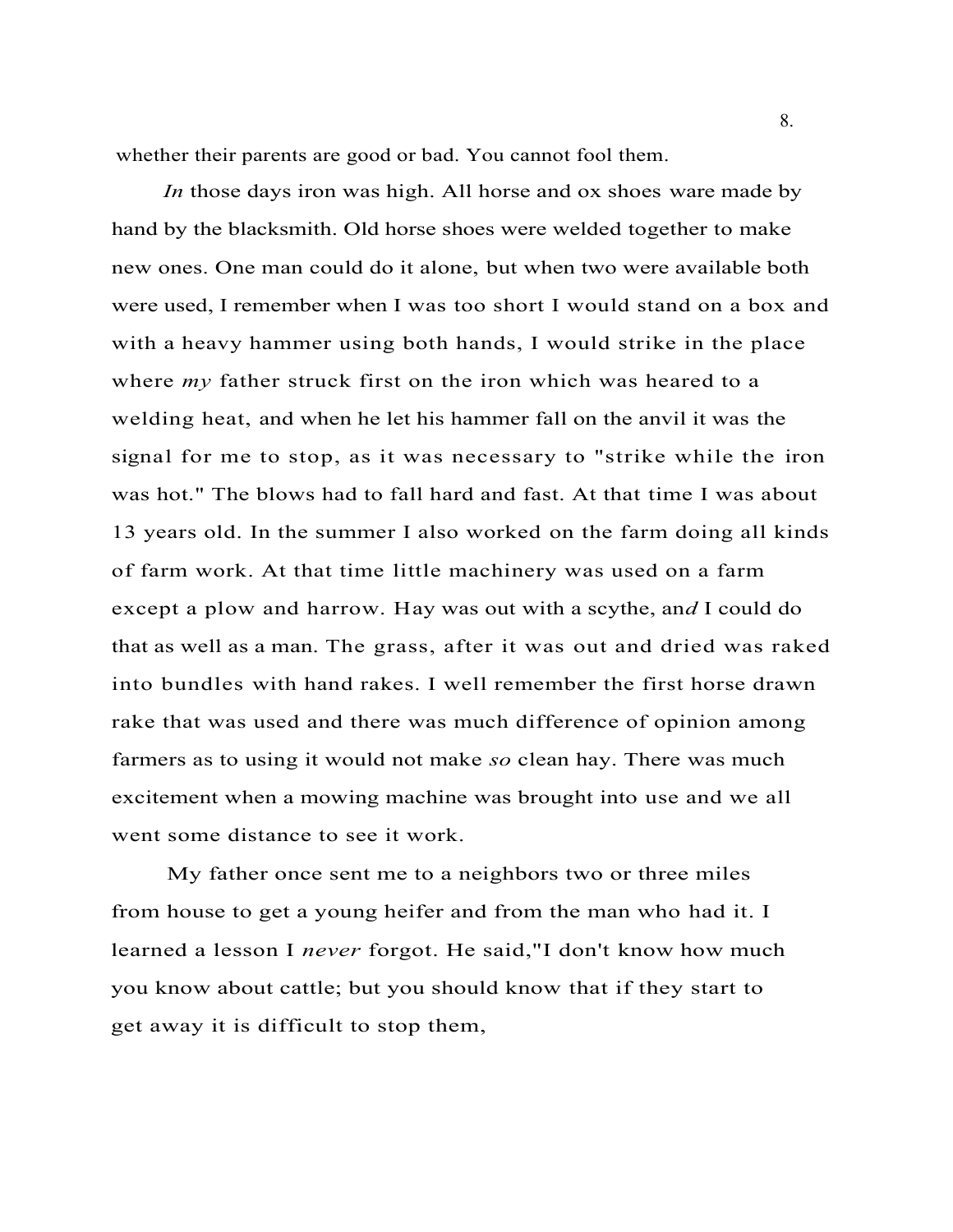but if you stop them before they get the advantage of you, you can control them." I have found that applies not only to animals but to habits, men, and business.

After working an the farm and in the shop for about five years there was a strike of the men in the cutlery shop; the first thing in that kind known in that part of the country, and my father and I were working in the hay field. Mr. E. G. Lamson and A. F. Goodnow came to see him and asked him to go to work for them and take charge of the forging. Then they asked him what wages he would want, and I well remember he said "Two dollars a day," and I could see he thought it was a large price, but they hired him and he went to work and stayed although he was threatened by the strikers. It was a hard life for him, he would get up before 5AM, ttend to his cows and other stock, eat his breakfast, drive two miles getting to the shop at 7AM, work all day starting for hoi.te at 6 PM, eat his supper take care of cows which would take until 8:50. For a time I did part of the work of caring for the stock, but when I was about 15 years old my father arranged for me to live with the family of J. W. Gardner, and pay for my board by odd jobs and go to school. The school I attended was kept by a man called Professor Avery, and was not a public school. He wanted my father to send me to college, but while I have many things to be thankful to my good father and mother, there is nothing I am more thankful to them for than that they did not do it.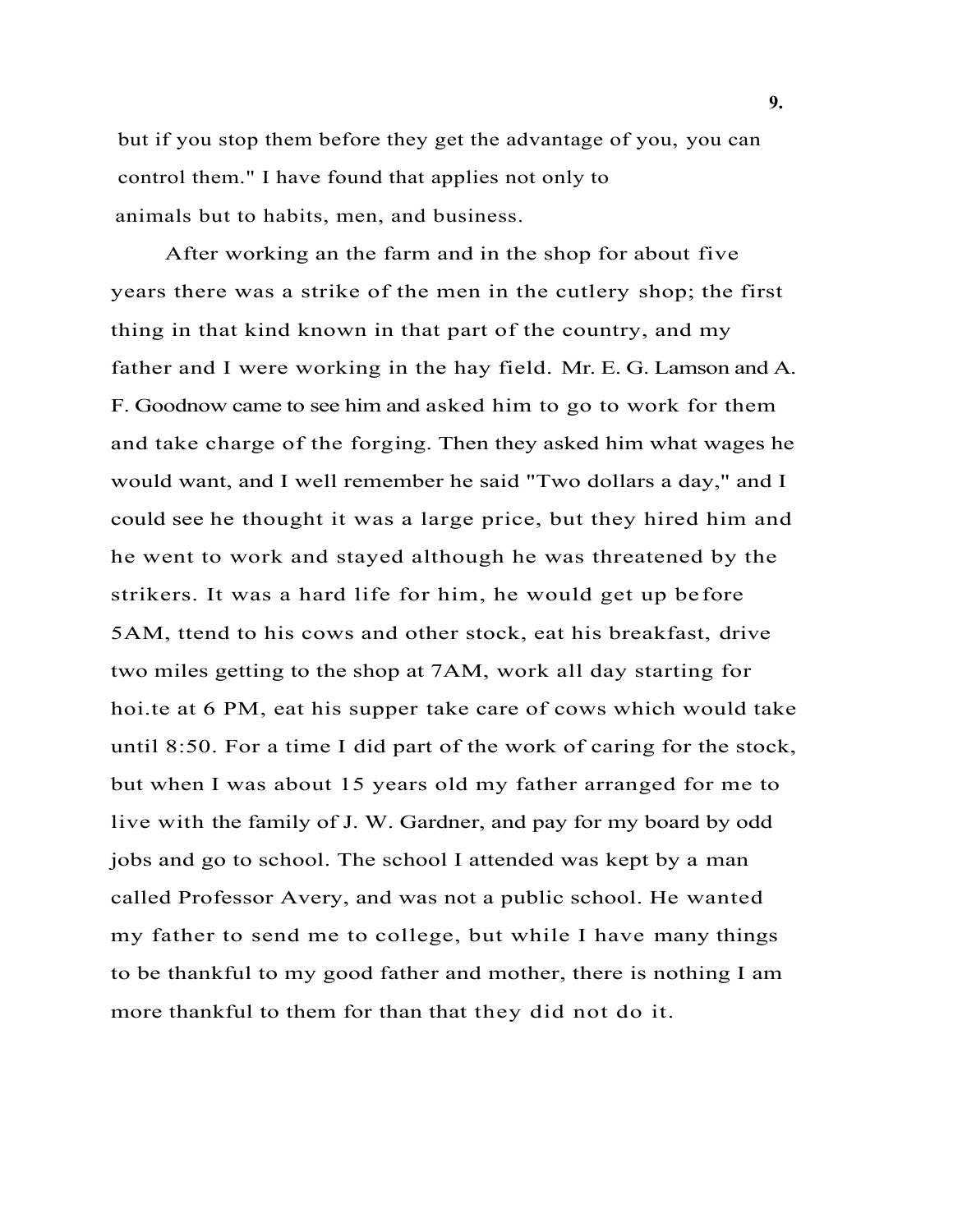One of the boys who attended the same school was from New Jersey named Walter Page and I am confident he was the same one who was ambassador to England during the world war. Another and quite a different boy was Edgar Gray son of the Baptist minister in the town and who afterwards was located in Washington D.C. That boy wasn a big strong one but every morning he would ask me how to solve the lessons for the day. He afterwards got a job in Washington swindled a number of people out of a large amount of money, got away to England and was a bad character in every way.

I went to this school for a year and then as the present way of putting it I accepted a place in a shop where pocket knives were made, my work being cleaning, sharpening, and packing the knifes, still living in the family of Mr. Gardner and doing odd jobs morning and night. I received for wages \$14.00 per month paying \$7.00 per month in addition to my work for my board. The times were hard and the company paid us half the wages in cash and notesr due in six months for the other half. Many of the workmen sold their notes at a discount but I kept mine until they were due, which meant I received no money at all for six months, but father supplied what I needed and I had all the money I ever earned, quite different from the way his father treated him, but father always said ha would not treat his children as he had been treated. His father had followed the rule to "Spare the rod and spoil the child," which I think is just the way to spoil the child. Certainly my father never followed the old rule.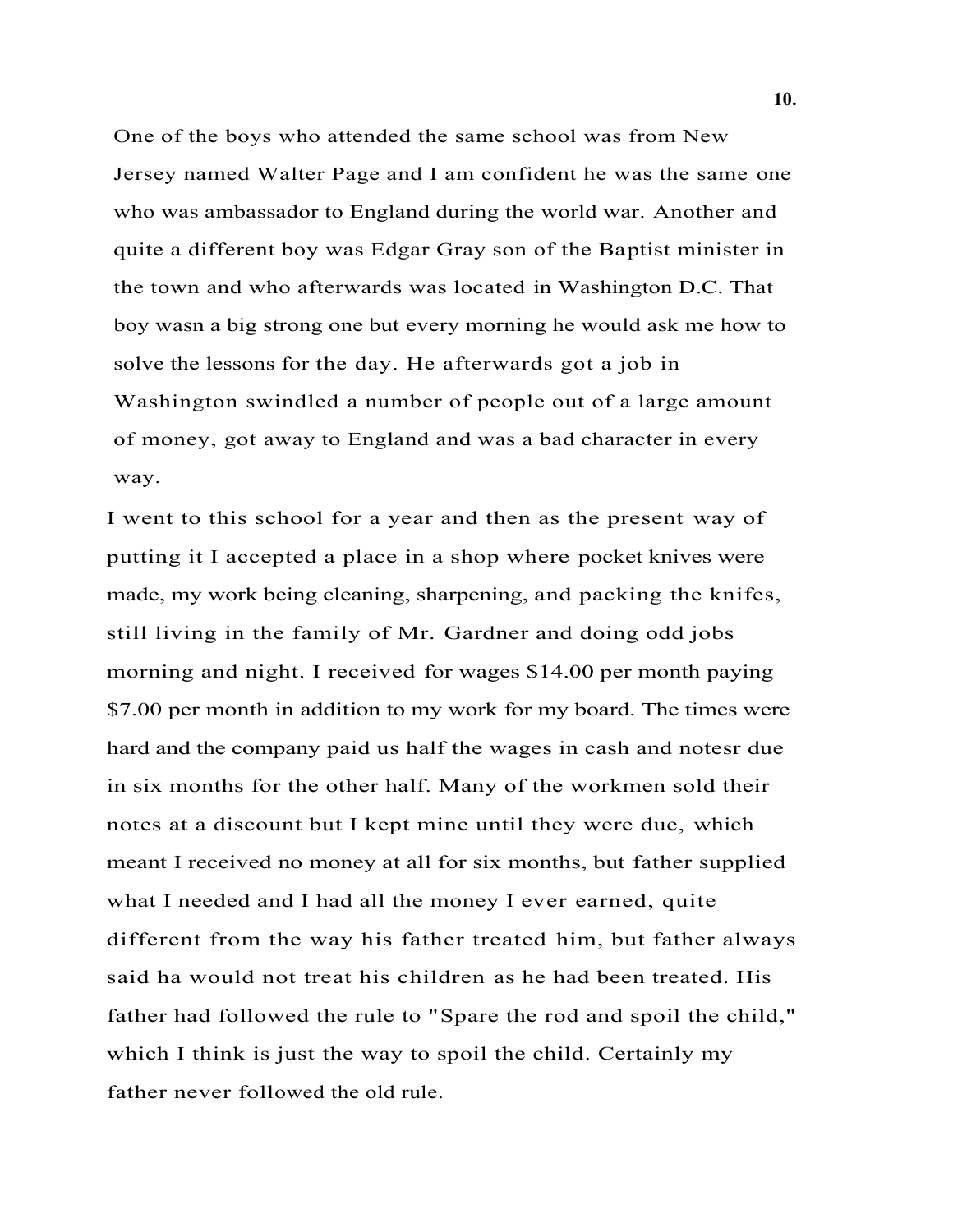About 1860 it looked as if war would come. The comp any began making parts of rifles and my father was put to work forging them by process called drop forging. I do not know if he was the first one to do that kind of work but if not the first he must have been among the first. About that time, I went home to live and went back and forth with my father as already described. After a few months we went to work and found the factory had been burned in the night, and my father was transferred to Windsor Vt. to have charge of forging parts of Springfield rifles. The shop where I was employed was not burned and I continued to work there going back and forth and taking care of the farm animals as father had donet but I could not stand it for long and gave up work in the shop and stayed at home to look after the farm. In a few months father got a job as office boy in the factory at Windsor Vt. and I went there to live with him boarding at the hotel and other places. I was hired for three years at §100. for the first year \$200 for the second year and \$300 for the third year but t he company paid each year just double what I agreed to work for. The office force consisted of Samuel L. Bardwell who formally held the same position in Lamson & Goodnow Mfg. Co. when they started making cutlery in Shelburne Falls and afterwards moved to a farm near my father, and whom Mr. Lamson had hired to go to Windsor, a young man who was paymaster, and myself.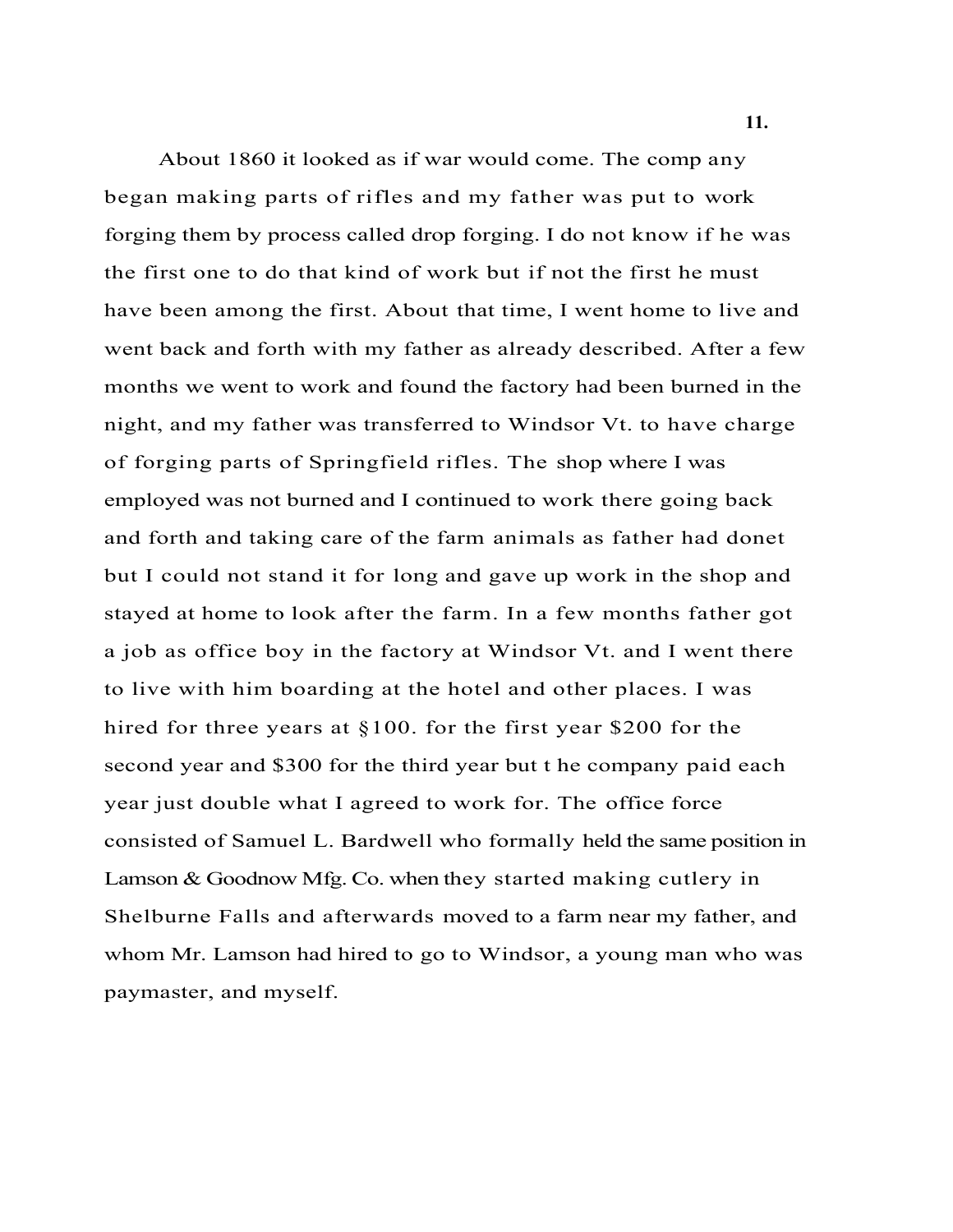Not long after I went to work, the paymaster went away and I took his place. Sometime afterwards Mr. Bardwell was transferred to New York to take charge of the store for selling cutlery, but before he went I had been given charge of the books as well as acting paymaster for about 4oo men. It was a case where I was willing to do the work and others were willing to let me.

After Mr. Bardwell went away Mr. Lamson who was a strong baptist hired a man also a baptist who was from a neighboring town to take charge of the office. I still continued to do all the work. One day Mr. Lamson asked the man to write a letter to Washington about a contract for more rifles. He was a very poor penman and Mr. Lamson after reading the letter called me to his desk and said,"I can't send such a looking letter to Washington *,* wont you write for me?" I did and when he saw it he gave a sigh of relief and said, "That is more like it." In those days of course there were no typewriters; all the letters were written with a pen, copied on thin wet paper by pressing in a letter press. Not long after this occurred I told Mr. Lamson that I was doing all the work and that either the man in charge must go, or I would go. He said, "I don't want you to go, and not long after *the* man went and I was left in full charge and with the help of a boy did all the work in the office until the end of the war.

. An incident occurred which convinced me that a college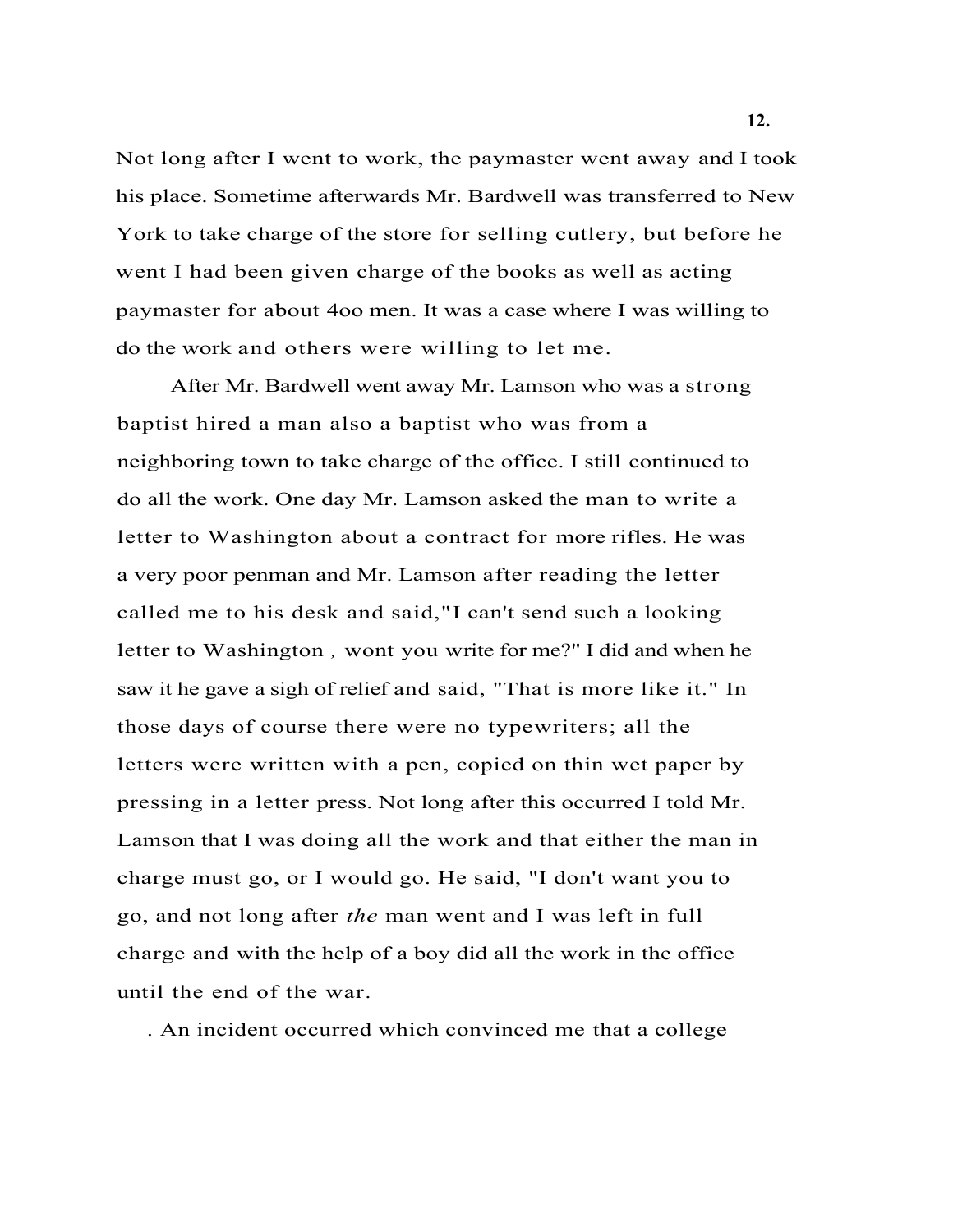education was not everything. Mr. Lamson had a protege whose expenses he had paid through college and afterwards put him to work around his office. At that time all files came from England and we had a lot of various sizes and kinds come in invoiced in pounds shilling, and pence in gold and this young man was given the job of fixing the prices for different kinds in U.S. paper money. He spent several weeks trying to do it with little or no progress, and one day I got to the office in the afternoon before the others, and before two o'clock had a formula made to work it out. Before I go on with my story, I will tell something about the company.

Mr. E. G. Lamson was quite a trader and about that beginning of the war he found a factory in Winsor Vt. formally owned by the Robbins and Lawrence Co. who formerly made Enfield rifles for the British Gov't but had been abandoned sometime. They had also made various iron working machinery. There were many skillful mechanics in the town who had worked in the shop. As I have said Mr. Lamson got hold of the shop in some way. I don't know just how but I do not think he paid but little if any cash, and he interested Mr. A. F. Goodnow and B. B. Yale both of New York and connected with Lamson & Goodnow Co. to go in with him. I never knew whether any of them put in any money but I do know that the money for carrying on the business was borrowed on the credit of the three men (another poor way for doing business in my mature opinion). The money was borrowed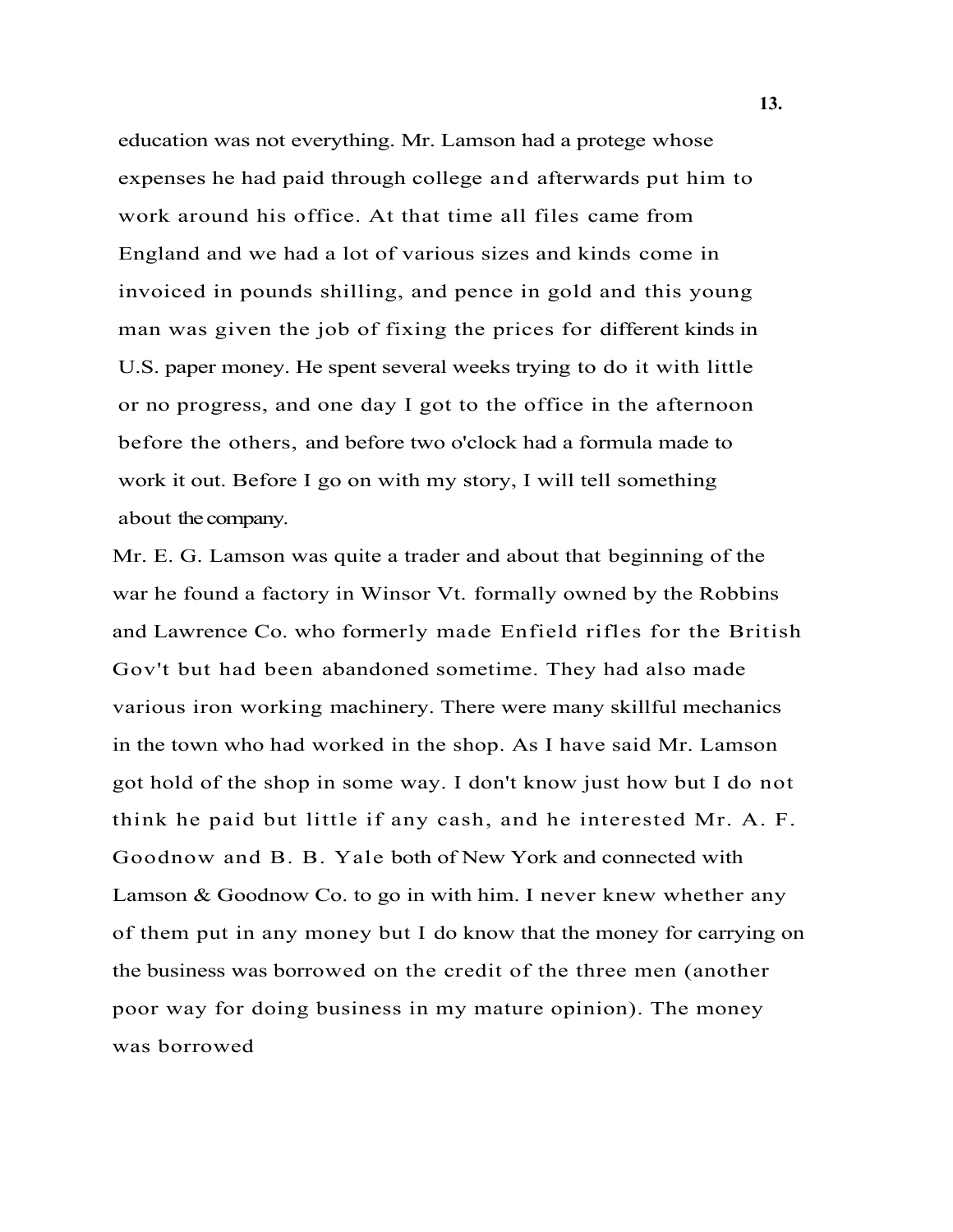mostly from the Shelburne Falls Bank of which Mr. Lamson was president and from a Greenfield Bank now the First Nat'l Bank and Trust Co.

They then secured a contract from the U.S. Gov't for 20,000 Springfield rifles at \$20.00 each, then Mr. Lamson (who was the only one of the three (who spent anytime in Windsor) contracted with varions mechanics in the town to make different purts of the guns, agreeing to advance each \$50.00 per month. This appeared to be a good thing for both parties but the increase in wages and other things which enter into the cost soon left the contractor no profit, but most of them stood by their contract receiving only \$50.00 per month for their work. I remember however there was one who kept the work going but he went to somewhere in Massachusetts and got a job leaving the work to be done by men whom he hired but he was careful to come around every month to get his \$50.00. One day I figured his account which showed a loss and still he kept drawing his fifty dollars and doing nothing. I showed the figures to Mr. Bardwe11 and he to Mr. Lamson, who soon stopped1 it. I don't see why someone should not have found It out as well as I. I never knew whether Mr. Lamson knew if I had anything to do with it or not. After the contract for 20,000 rifles was completed another contract was secured for a like number and also for 1,000 breech loading carbines; also for l,000 Ball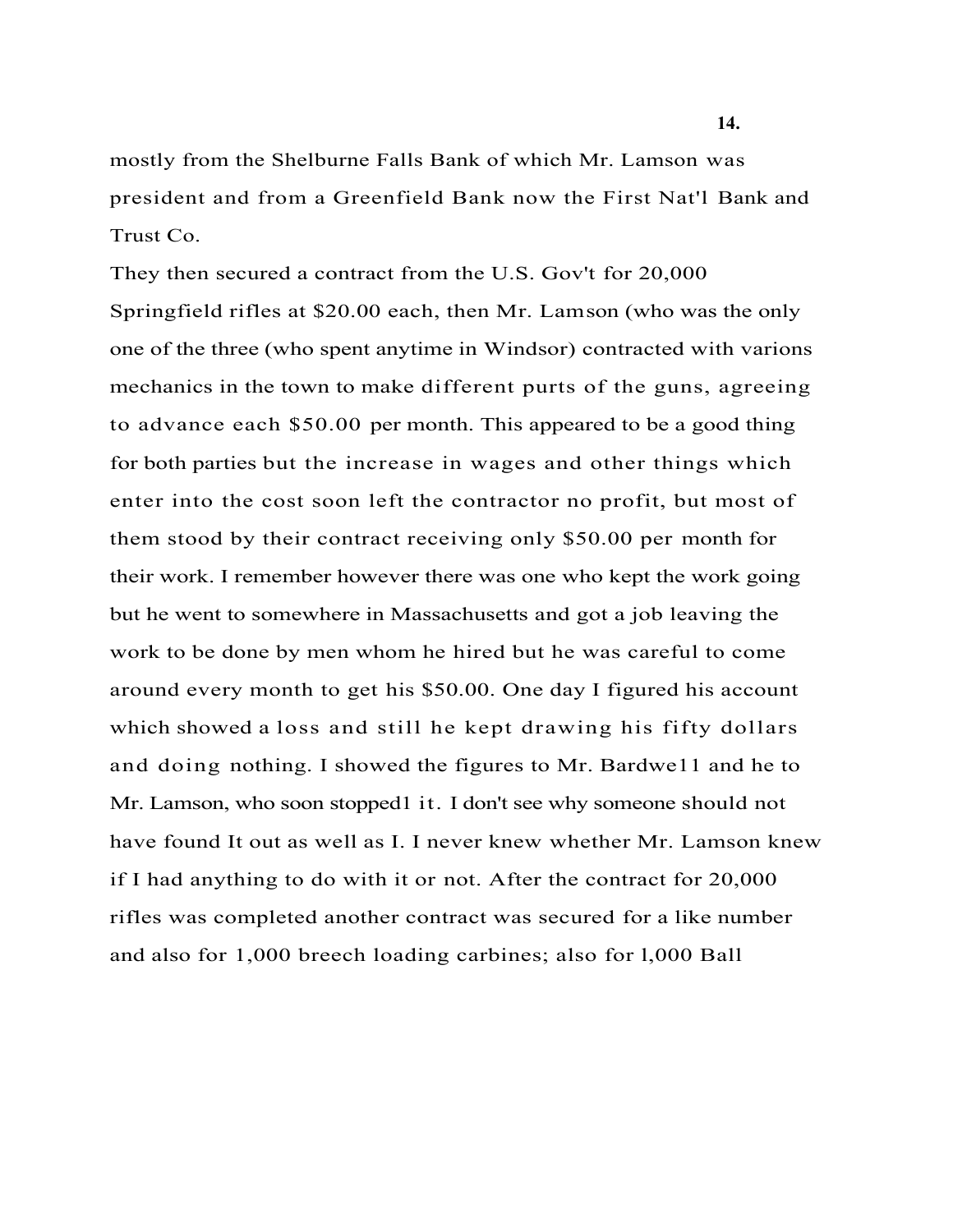magazine rifles. Great hope was based on getting contract for them but the end of the war put an end to gun business. During all this time quite a business was in making machinery\*

After the business had been going for about two years Mr. Lamson conceived the idea of converting the company into a corporation called E. G. Lamson & Co., leaving out Mr. Goodnow and Yale, 1 don't know just what his plan was but the two New York men came up to Windsor and there was a pow wow, after which they went home with \$40,000 in cash, and and Mr. Lamson carried on the business alone and some assistance from his son and I know that at one time his property there was worth about \$500,000 in Windsor, but he lost it all within a few years. Mr. Lamson had four children Flora, Eastman, Florence and Allen, all dead but Allen. He was the kindest of men in his family but he seemed to think that the way to manage men was to find fault, scold and abuse them. At any rate that is what he did, and he would abuse his son the worst of all. I have never thought it was the best way, strange to say he always treated me well, never scolded or found fault, and I have reason to think I was satisfactory. After my father and I had been in Winsor about a year he moved moved his family, consisting of my mother, sister Cora 8 years younger than myself, brother Frank 10 years younger and mother's mother, to Winsor, and a little later he went to Buckland and bought a fine young horse and drove it to Windsor as a surprise for me, and I took much pleasure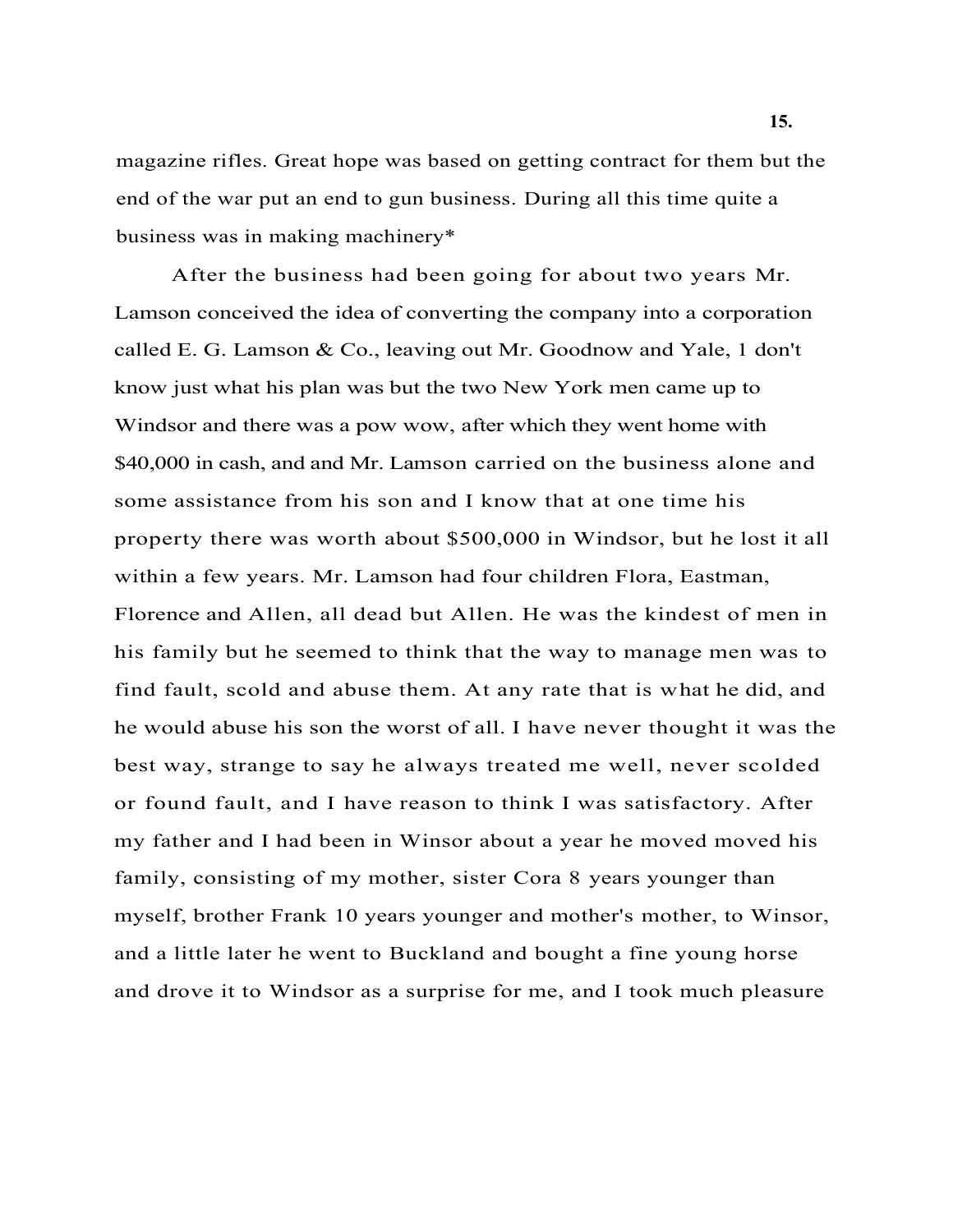in caring for and driving it. At the close of the war work on rifles was almost discontinued and my father went to East Charlemont, bought a farm and moved there. I remained there in Windsor a few weeks and then went to live with him, on the hill farm and for a few days was as homesick as any one could be, but then I went to work on the farm. We had a pair of oxen and the horse mentioned above but most of the farm work including mowing machine was done with oxen. We kept a number of .cows, sheep, hens, ducks etc. I worked very hard days, going to Shelburne Falls in the evening for such business as was necessary to do. Many times I remember it was very dark before I got home.

As horses are used so little now an experience I had may be interesting. About the time I came on to the farm a man by name of Williams and Daniel Lamson Jr. were in company giving lessons in horse training and came to Shelburne Falls for that purpose. They had a stallion which they drove without bridle or reins through the streets as an advertisement. I joined the school and I will take my experience afterwards which will show how the training was done.

One of our neighbors had a horse w hich would run away, kick etc. and the owner knowing that I had attended the school asked me to train him. The first thing I did was to turn the horse loose in a room with nothing on him, then with a light whip in my hand I went into the room and quickly struck the horse on the hind legs, he at once run to the other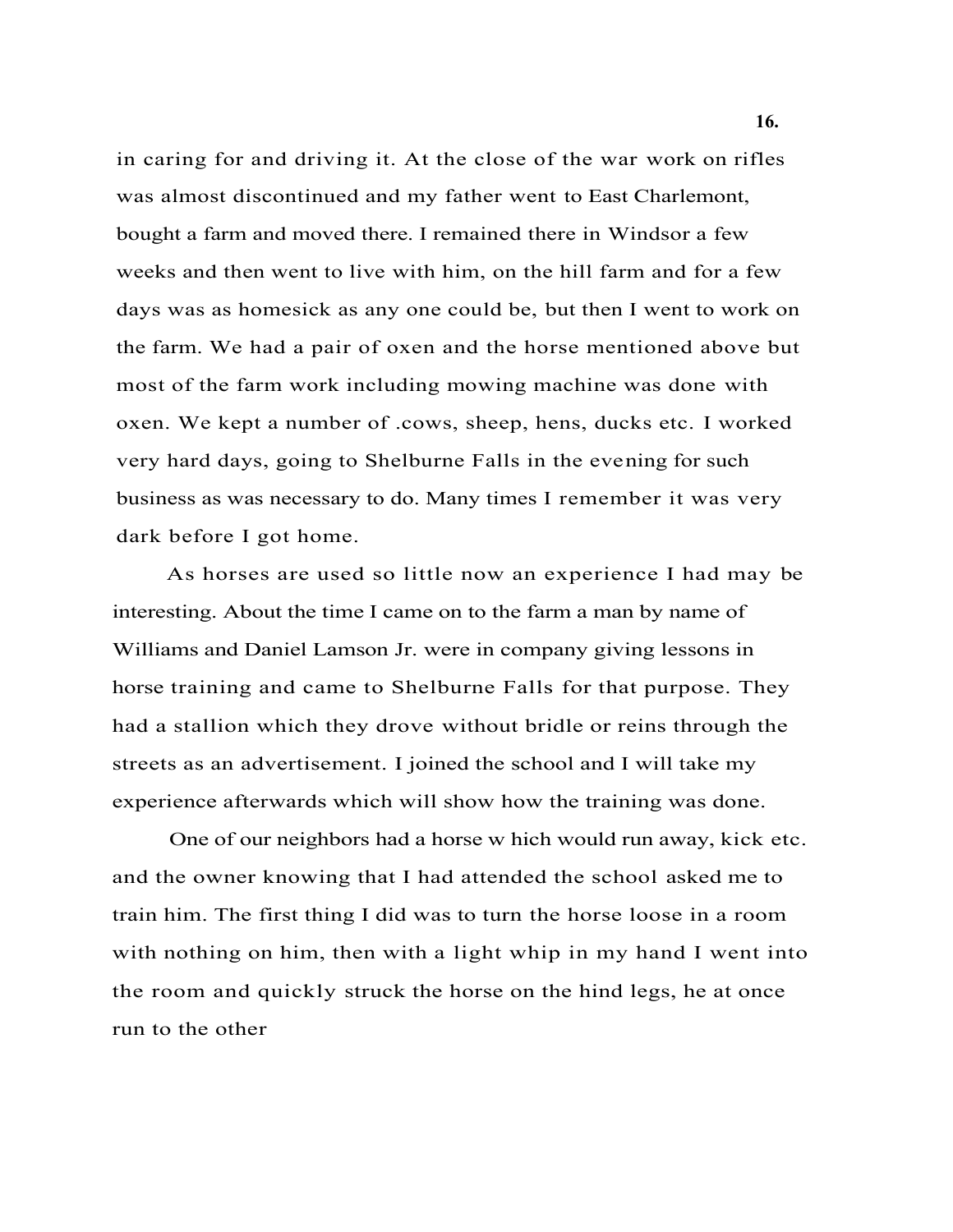side of the roan and I repeated the blow, soon he turned and looked at me, when *he* did that I put the whip behind me and walked to *his* head, when he nothing happened when his head was towards me he followed me being very careful to keep his head near me, then I put a bridle *on* him, a strap around his body just back of his forelegs and from that strap another one to the left fore leg and a strap from the right leg up over his back, which I had in my hand. I then pulled up his left leg and tied it to the strap around his body thus leaving *him* on three legs. He then reared and thrashed around trying to get away, I held on to the left rein and after awhile 1 pulled the strap over his back which was fastened to his right leg, leaving him on his front knees and hind legs, he continued to rear and struggle but after a while I pulled on the right rein which was fastened to the bridle bit and rolled him over on his side keeping him there until he was quiet and found I was his master. I then let him get up and we harnessed him and drove him hitched to a wagon, *and* no further trouble, but when the owner tried to drive him afterwards, the horse ran away and smashed the wagon. The secret of managing the horse in to astonish it by doing something first.

Of course there was not much money coming in and father was discouraged, as he had always had a cash income, One may he saw Mr. Gardner the supt. of the cutlery, who proposed that father buy a small shop and water power near Shelburne Falls and knives for the Lamson *& G*oodnow Mfg. Co.,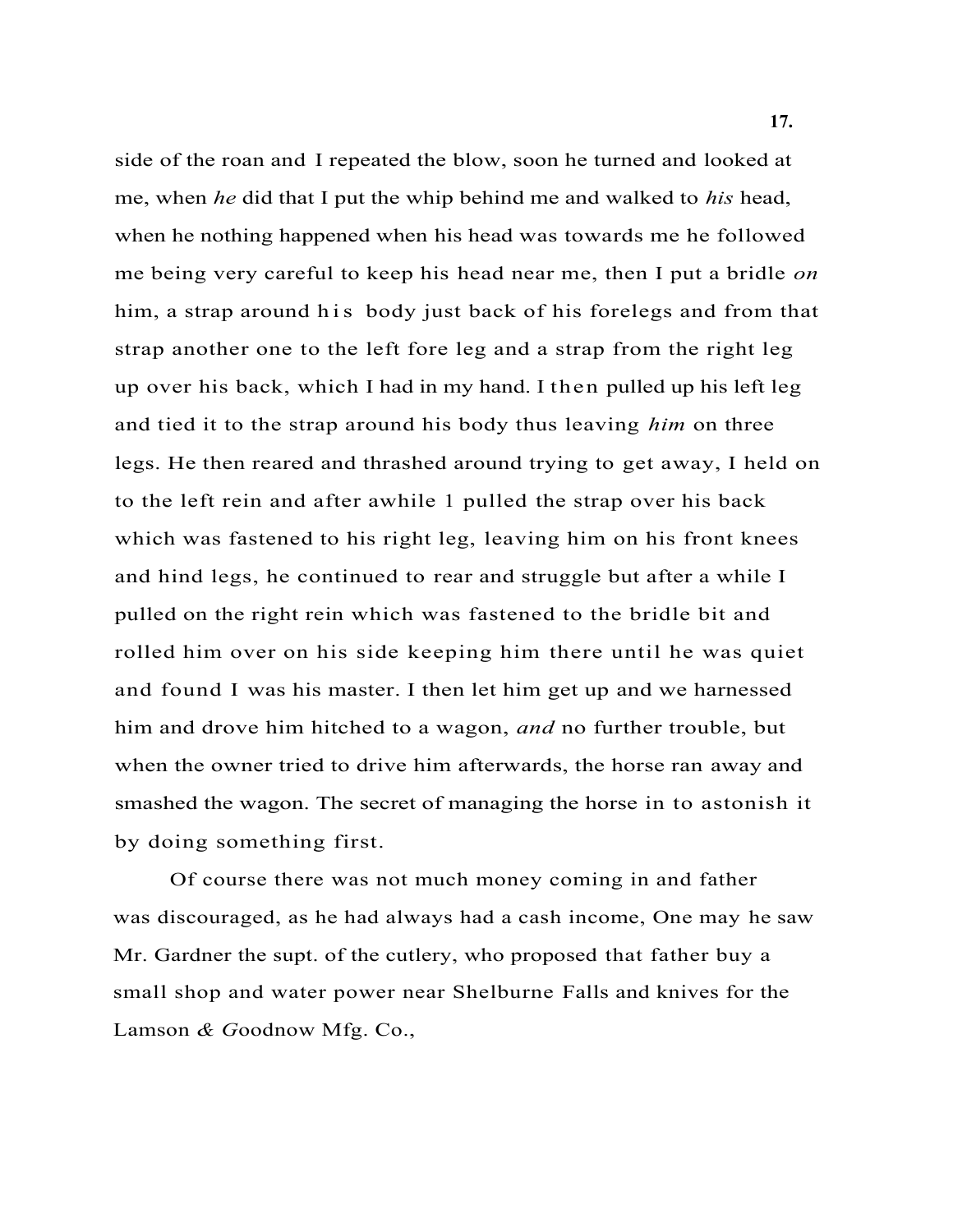which he did and during the winter I drove about 5 miles and superintended building a new shop on the property, for a forge shop.

We had expected to make butcher knives as father was an expert on them, but we had a contract to make table knives without handles ard neither of us knew anything about making them but we went at it. I looked after the manufacturing taking the knives when finished to tne Lamson & Goodnow Co. paying the men, and what time I had I worked on anything that was needed doing any part of the work and father worked at something all the time. It was not until later that I found why we were given table knives to make and then I found that Mr. Gardner rec'd a commission, or as we would now call it a rake off of  $2\phi$  per lb. on all steel bought by the Lam son  $\&$ Goodnow Co. given him by English steel makers, and more steel would be used in table than butcher knives, and we had to buy steel of Lamson & Goodnow Co.

We carried on this business for three years when the company decided, on account of dull trade not to buy any more of us, and we had to stop, When we took the contract the price offered was 56  $\phi$  per dozen but I soon found that that price was just what they cost us and I finally got  $62¢$  per dozen and at the latter price we made about \$4.00 per day for each of us.

While we were making knives my father had an idea of making hollow iron handles and did make dies for forging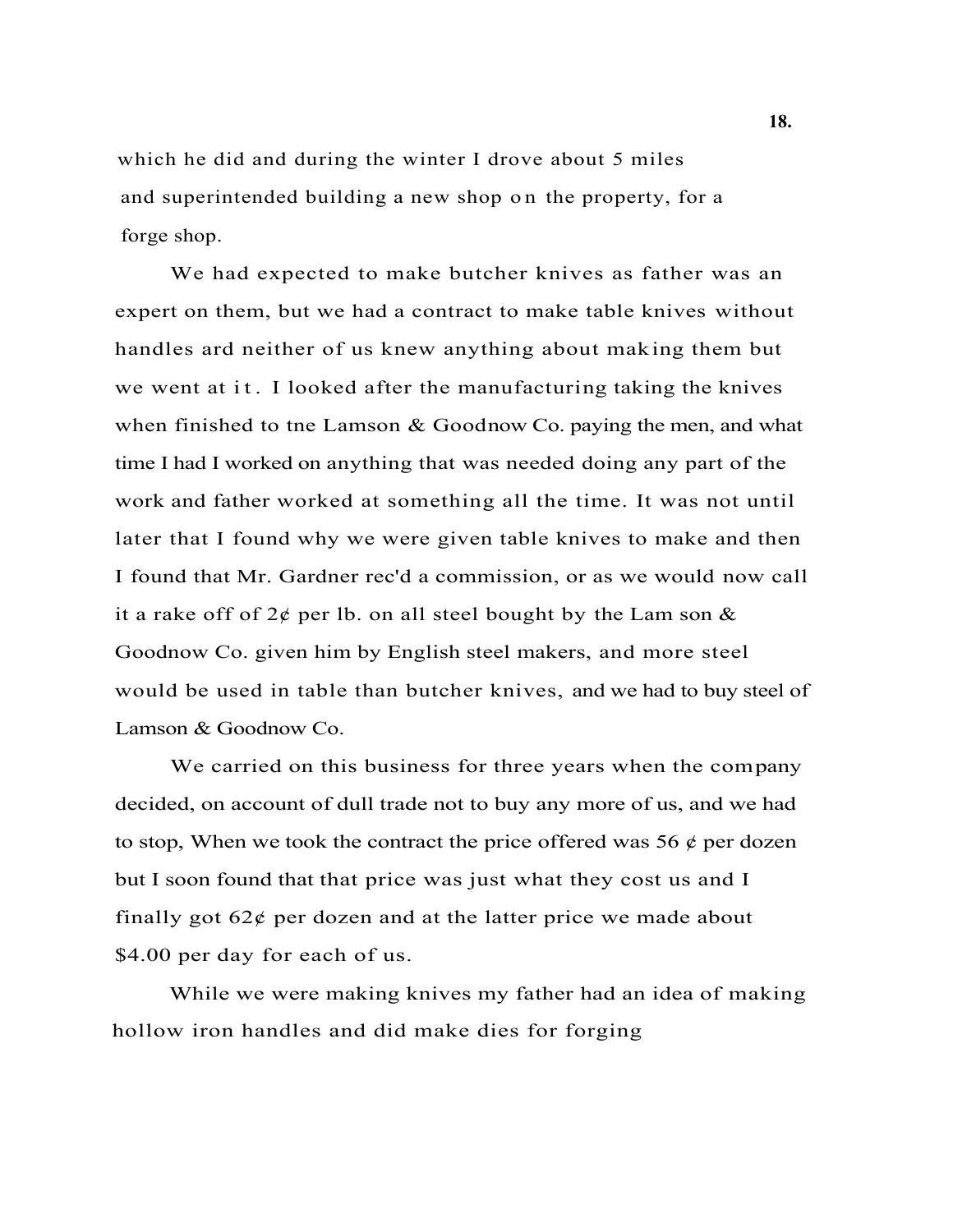them; he had only a cold chisel and hammer to make the dies with and he made some handles, he took them to Greenfield and showed them to the J. Russell Co. and not long after they came out with handles very similar to the ones my father made. We never made any to sell.

We were left with a water power and shop, but no business, and then I had an opportunity to know what harm, or good a chance remark may do especially when made by one who knows little about what they are talking. Sometime before we bought the property soae one had remarked it was a good place for a paper mill, because there were springs on the place but the springs were too small to amount to anything. However the remark was repeated to us a n d as we had nothing to do it started us to thinking about it. We had never even saw the outside of such a mill, much less the inside of one, but we heard there was one in Cummington and with a cousin I went to it in the winter and looked it over and knew no more about it afterwards than I did before. I want to say here that it was very foolish to go into a business without knowing more about it but we did with disastrous results. We also heard there was a mill near Northampton which had made manilla paper; that is paper made for ragging rope wrapping bundles, but for some reason had given up the business, and the machinery was for sale. We then interested a lawyer in Shelburne Falls, Samuel T. Field, to invest some money with us and we bought the machinery. Mean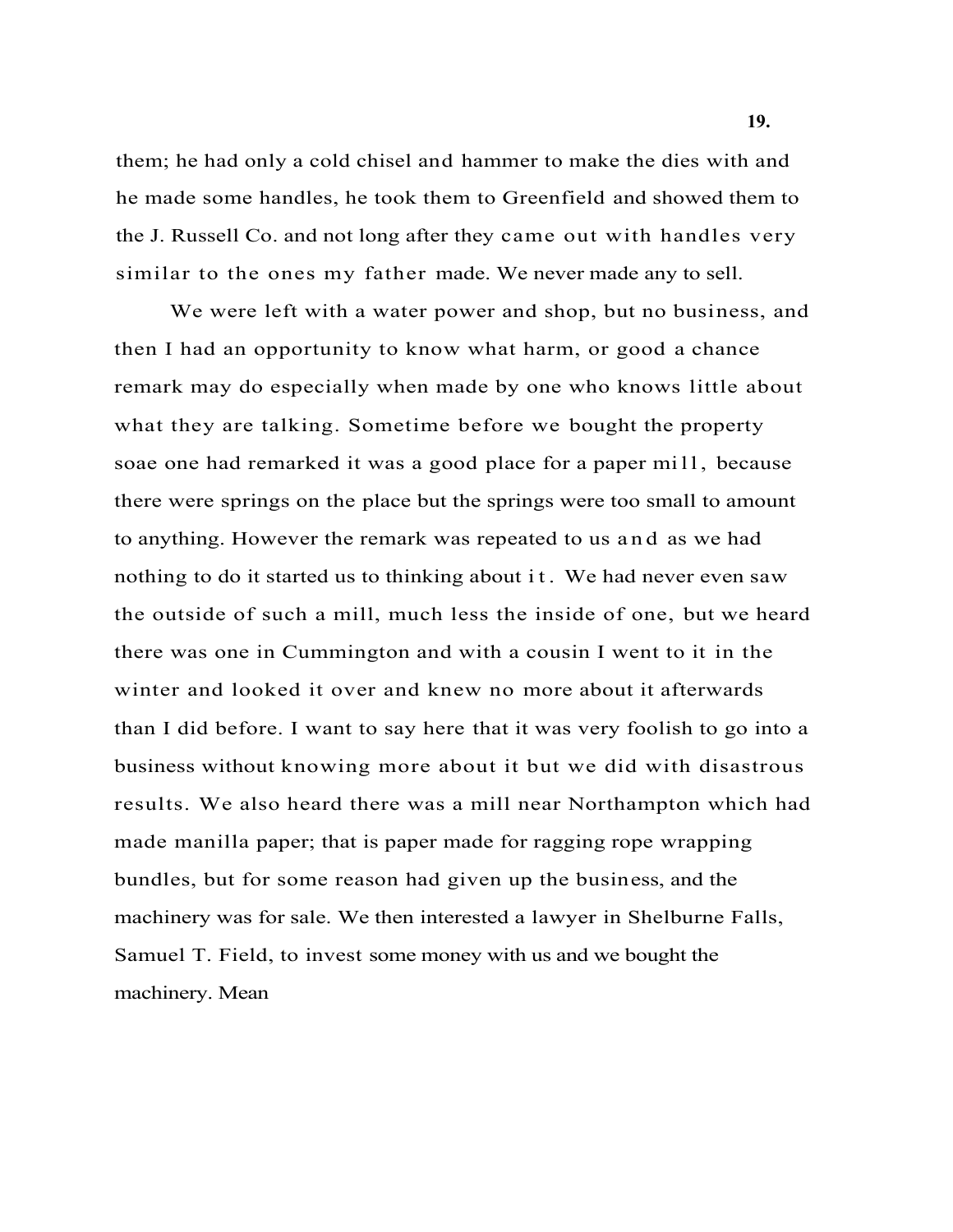time before we could use it we needed and built a new dam higher than the old one, and also built a three story mill! (which by the way was very unsuitable for the business) to build the dam we bought a wood lot an a hill near by, and I went into the woods with a gang of men cut and screw logs to the dam. I remember the snow was waist deep and the hill so steep that we loaded the logs on a short sled drawn by oxen, the other end resting on the ground, the oxen would brace all four feet, the sled pushing them down the hill without lifting their feet from the ground. This job took all winter, and in the spring we began to build the dam end mill. As soon as we began on the dam a man by the name of Calvin Shattuck, who owned a cotton mill higher up on the stream that our dam would put the water back further than he would like and he built a company dam to call it. A water power which caused us some trouble, and we will see that it did him no good. We had the mill and dam nearly completed by Oct. when the worst rain ever known in these parts occurred. In the first day of Oct. Saturday it began to rain and rained Sunday harder than I ever saw it. Monday it still continued. 8½ inches fell in all. Bridges were swept away. Hardly one bridge left in Deerfleld North and Connecticut River, people who were from home could not get home for days, many men were drowned. I saw one man who fell in the river and was carried away before our eyes. Shattuck's cotton mill on the stream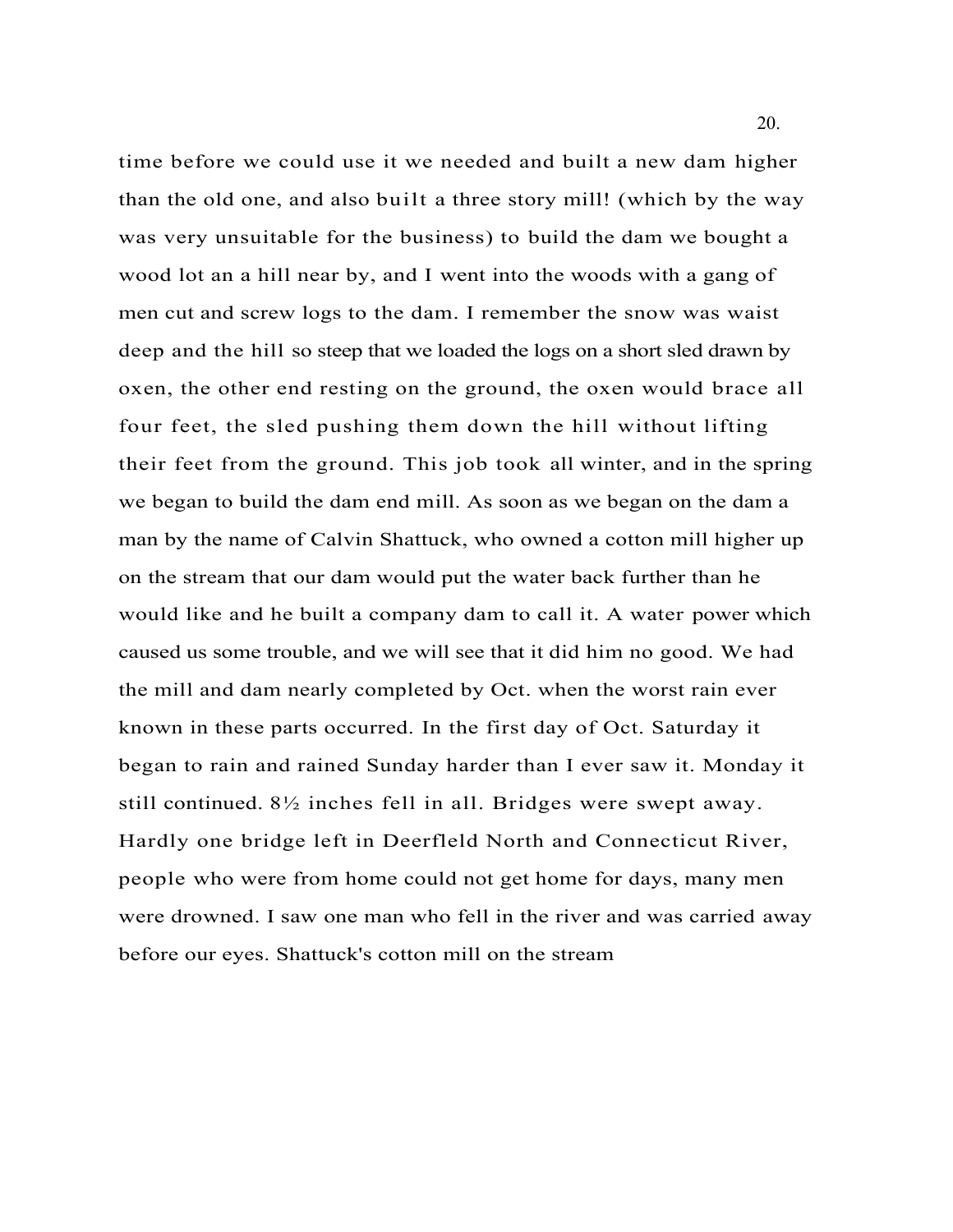above us was carried away bodily and none of the building machinery, even the water wheel, was ever found. All these and other dams, buildings and bridges went over the dam we had just built, and it was several days before we could tell if our dam had gone or not, the water was so high. it did not go although it washed out around both ends.

Just before the freshet Mr. Shattuck had got out an in junction to prevent us from completing our dam, but be had troubles of his own and we went to work and repaired our dam. We had not placed the machinery in the mill and father thought it might be used by Mr. Shattuck to begin business, he there fore offered it to him but was told the fight would be continued. However he had too many troubles of h is own and nothing more was done about the injunction. The damage done by the freshet and expense caused by it used up all our money and we could rot do as we planned that is put in a larger water wheel, and other changes so we decided to go on with the old water wheel and instead of making manilla paper which would take more power we made white newspaper, using old paper of various kinds. I have always thought if we could have carried out the plans we started with the results would have been better.

We hired a paper maker and he stayed about a year. When he went away I took full charge of making and selling, the latter I had done all the time. Our principal markets were New York City and Boston. I had never tried to sell

2 3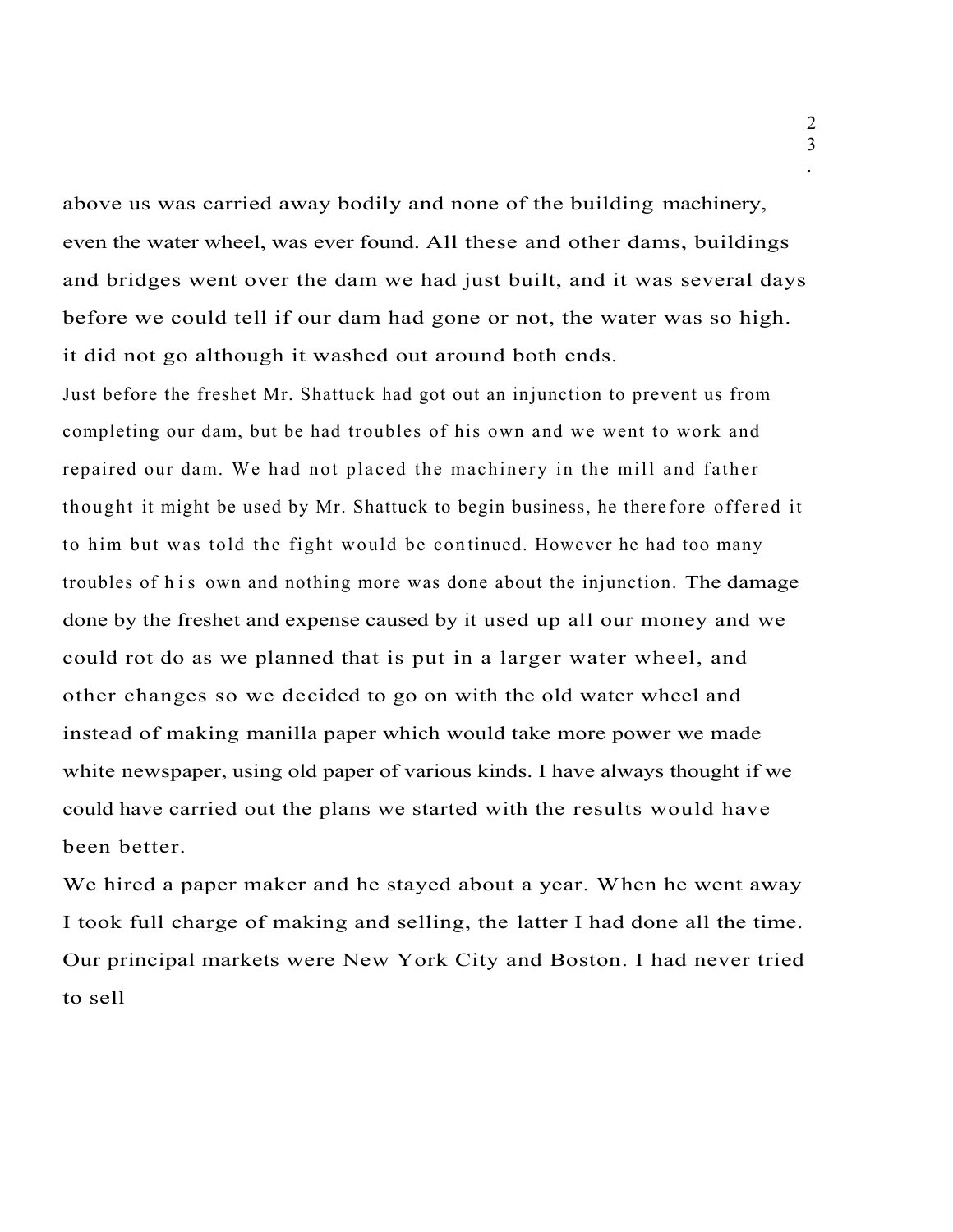anything nor had I been to the city. The first time I went to New York the only hotel I had ever heard of was the old Aster, and as I wanted to be safe I went there. The price was \$4.00 per day and they served four meals a day, went to all of them and did full justice to them, but afterwards found cheaper places; although I had never had any experience in selling I always managed to sell all the paper we made and went to market about once a month.

It was a hard job to look after the mill as we ran it 24 hours a day, and if anything went wrong, I was called to set it right day or night and hardly a night passed but some one would rap on *my* window and I would have to get up and fix it. Many times I would work night and day for 24 hours and sometime two days without sleep, when something broke down, and when you remember that I had had no experience in such work it will be seen how hard it was, but the confidence my father always had in me and the praotioe of doing things helped m*e* through many hard places and it was good for me, but with all our work for three years, we could not make it successful and we had to stop. The trade we made with Mr.Field was that he should put in \$10,000 for half interest, and our property was put in at the same amount but father and I were not to receive any pay for our work unless there were profits, I forget whether we were to have more than half the profits if any for our share of the capital and labor, but think we were in that case to have a small amount for our labor, of course we never got anything.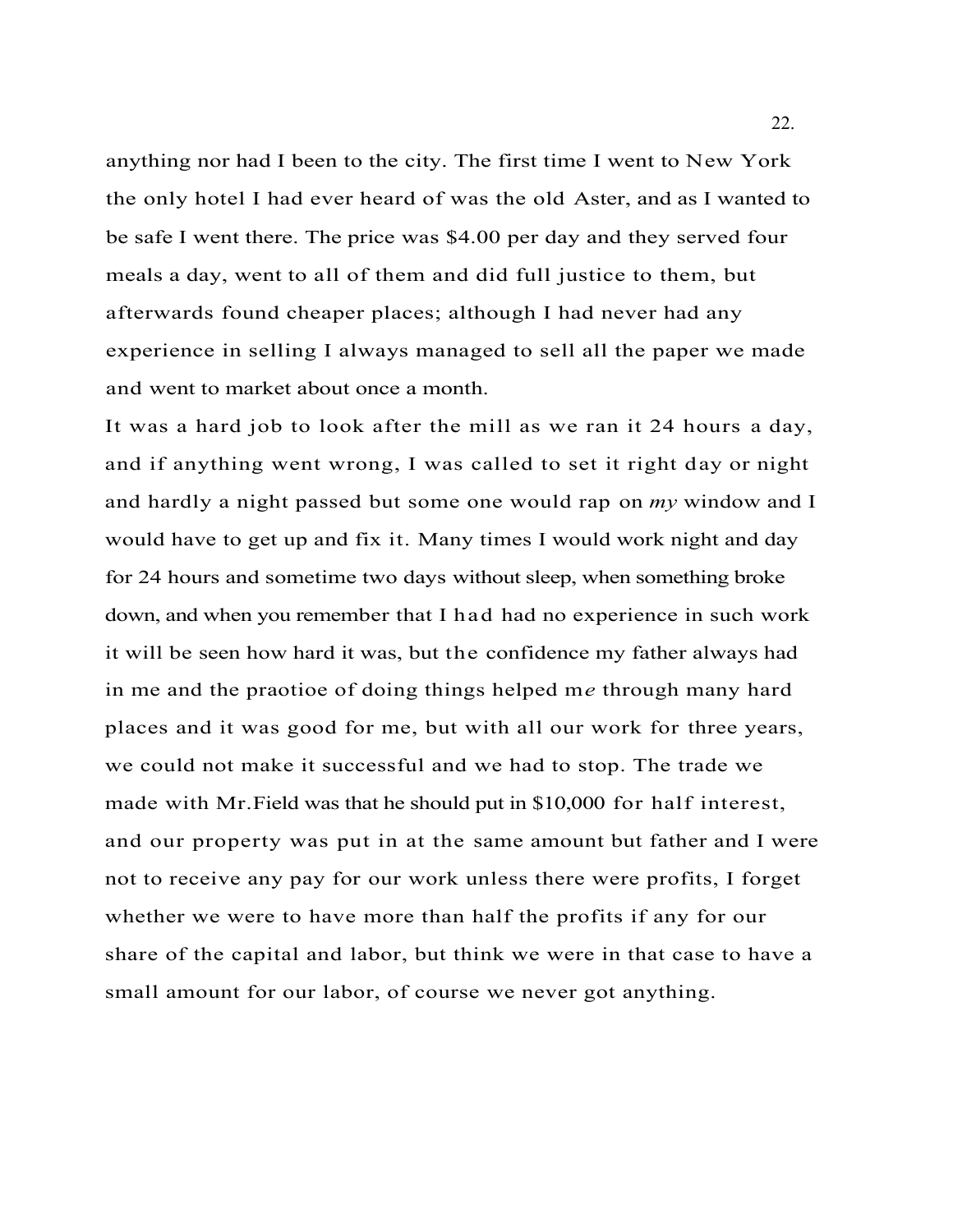After we stopped the mill I found a customer for the machinery to a firm in New Jersey and father and brother Frank went there and helped install it. Frank had worked in the mill for sometime much of the time nights, taking the paper from the machine and packing it for shipment.

The business men in Shelburne Falls whom I remember were Joel Thayer who kept a country store, John Newell a hardware store, L. M. Packard a dry goods store, George Bates a shoe store part of the time and a grocery store for a time, Theodore Wood a jewelry store, Jonas Patch Photographer, Otis Maynard cashier of the bank, A. K. Hawkes treasurer of the Savings Bank, Merrick clothing, C. S. Francis was the first cashier of the bank, J. Frost feed and livery stable, H. H. Mayhew first in clothing afterwards bought the manufacturing business making gimlets and tools of Wm. Maynard. Col. Greenleaf and Major Winn both of whom served in the 52nd regiment in civil war, Daniel Foster who made apple paring machines, Josiah Pratt who made extra good axes L.Yale inventor of the Yale lock developed the lock business, A. M. Sargeant who was connected with Yale and Greenleaf and was said to be a card sharp, the story was that a New York gambler came to Greenfield and started a game with others of the same kind and was getting the best of them, when the Greenfield men saw how it was going they sent a man with a fast horse to get Sargeant, who went to Greenfield got into the game and cleaned out the New Yorker.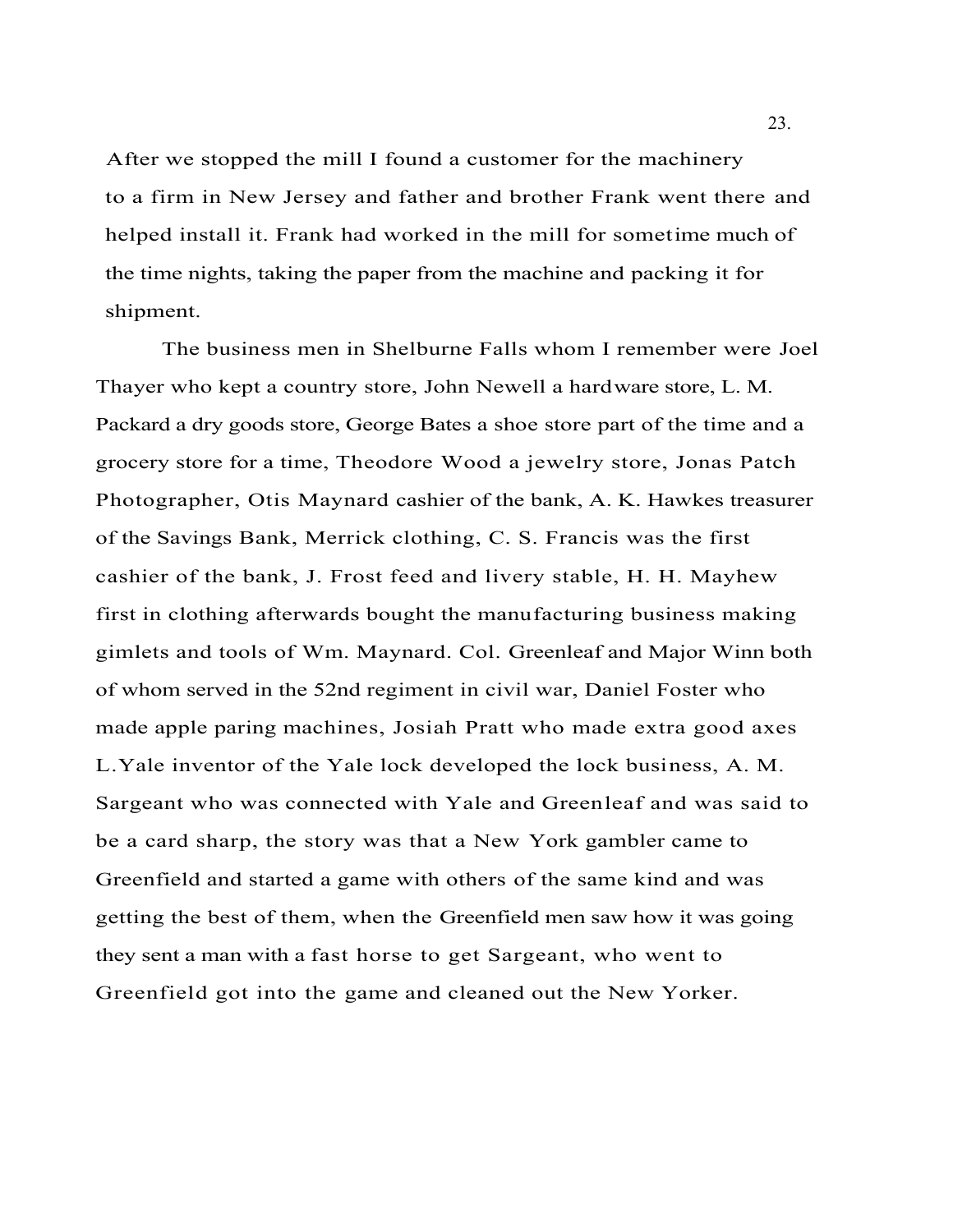For many years I had managed to take the Springfield Daily Republican, and one day I saw an advertisement,( wanted a bookkeeper salary \$1000 a year address A. Rice Greenfield) "There," I said, "is a chance for me." I immediately went to Greenfield but could find no one by that name, but in answer to a letter I sent I received *one* from Wiley and Russell. I then *went* to see them and went to work for a month *on* trial and stayed there a year. The J, Russell Co. had employed a number of men and made Greenfield a manufacturing town, and when that Co. moved to Turners Falls, most of the men employed by it continued to live in Greenfield and wen*t* to Turners Falls by train, the population of the town was about 4500. The other manufacturing businesses in town when I came in 1873 were *the* Charles R. Field who had a shop on Union St., not far from Church St. who made wood parts for baby carriages, the business was bought by Mr. Edward Strecker about 25 years since and moved to a shop near Mill St., which had been used by a cooperation Co., to make cutlery and is still carried on by Mr. Strecker's son. The Warner Mfg. Co. , in shop at Nash's mill who made iron parts for baby carriages and managed by Henry W. Warner and John C. Sanderson. A number of years ago the business was moved to the B. B. Noyes factory on Hope St., this was after Mr. Warner died and about six years ago the business was sold and moved out of town.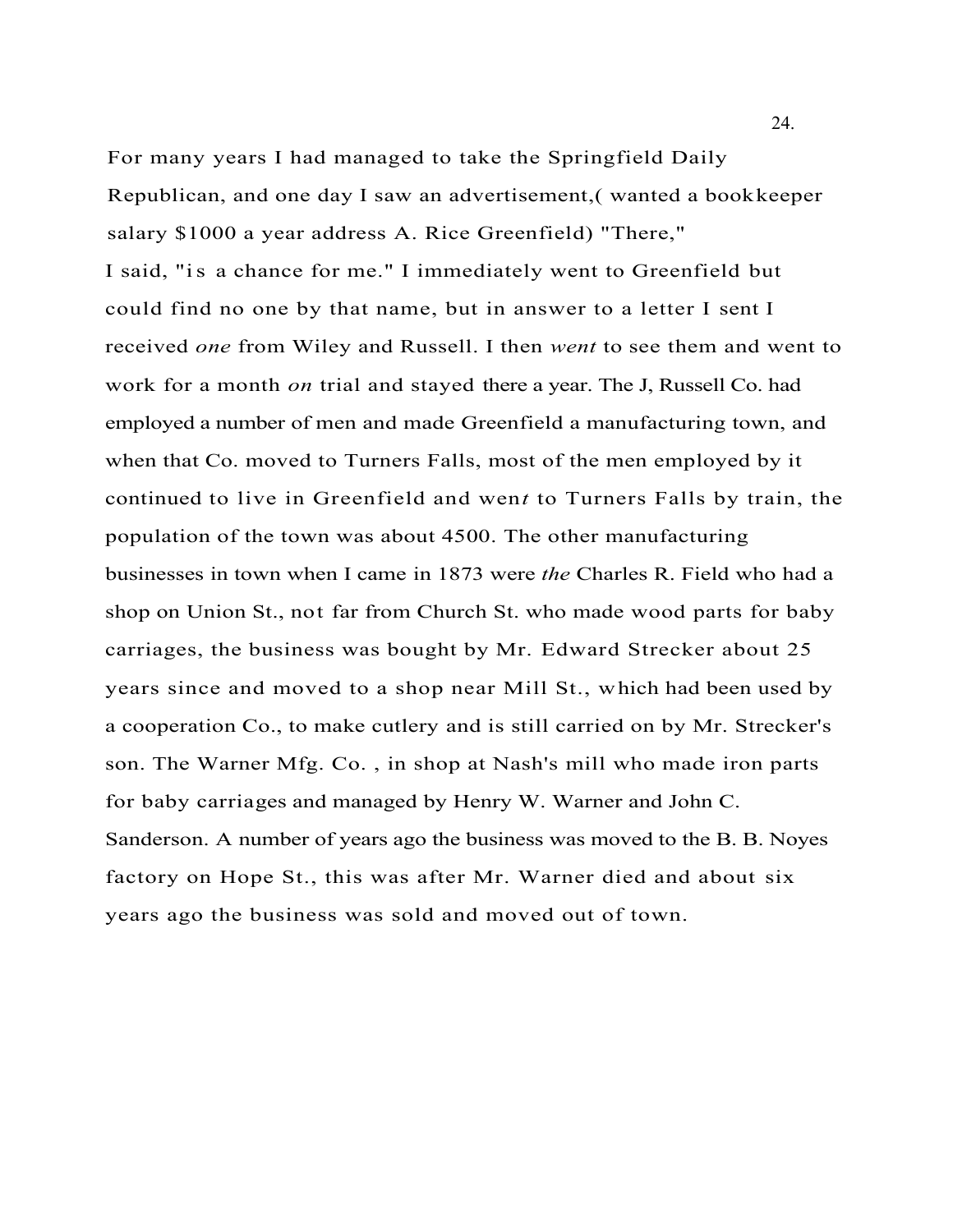The company consisting of B. B. Noyes and Oscar C. Stratton made iron parts of baby carriages in the factory on Hope St. now occupied by the Co., and managed by Winthrop T. Noyes son of B. B. Noyes but the business is now foundry and machine shop. In the same building John C. Spring made window sashes and doors until his death a few years later. Mr. Maurice Munson had a factory west of the Green River now occupied by the Rugg Mfg. Co., making parts of baby carriages and was very prosperous, but lost all his property and died in poverty. He built the house now owned by Mrs. Dr. Robbins at great expense which was largely the cause of his poverty. The Greenfield Tool Co., was located near Wells St., where the American Tap and Die an*d* now Threadwell company wer and are, made planes and other tools but they discontinued business after a f ew years. The Parkers (father and son) managed the business, the son is now in Boston practicing law.

A history of Wiley and Russell up to the time I went to them is necessary in order to know what followed. About four **years**  before John J. Grant, **two Reece brothers and per**haps one or two others started a corporation machine shop in the basement of what is now the B. B. Noyes shop on Hope St., doing some job work, making small hand bolt cutters using a round die split on one side for cutting the screw **threads,** the same *one* used later by E. *J. R*eece Co., the business was carried on until about 1871 with little profit when Solon L. Wiley a native of Greenfield who had made some money in the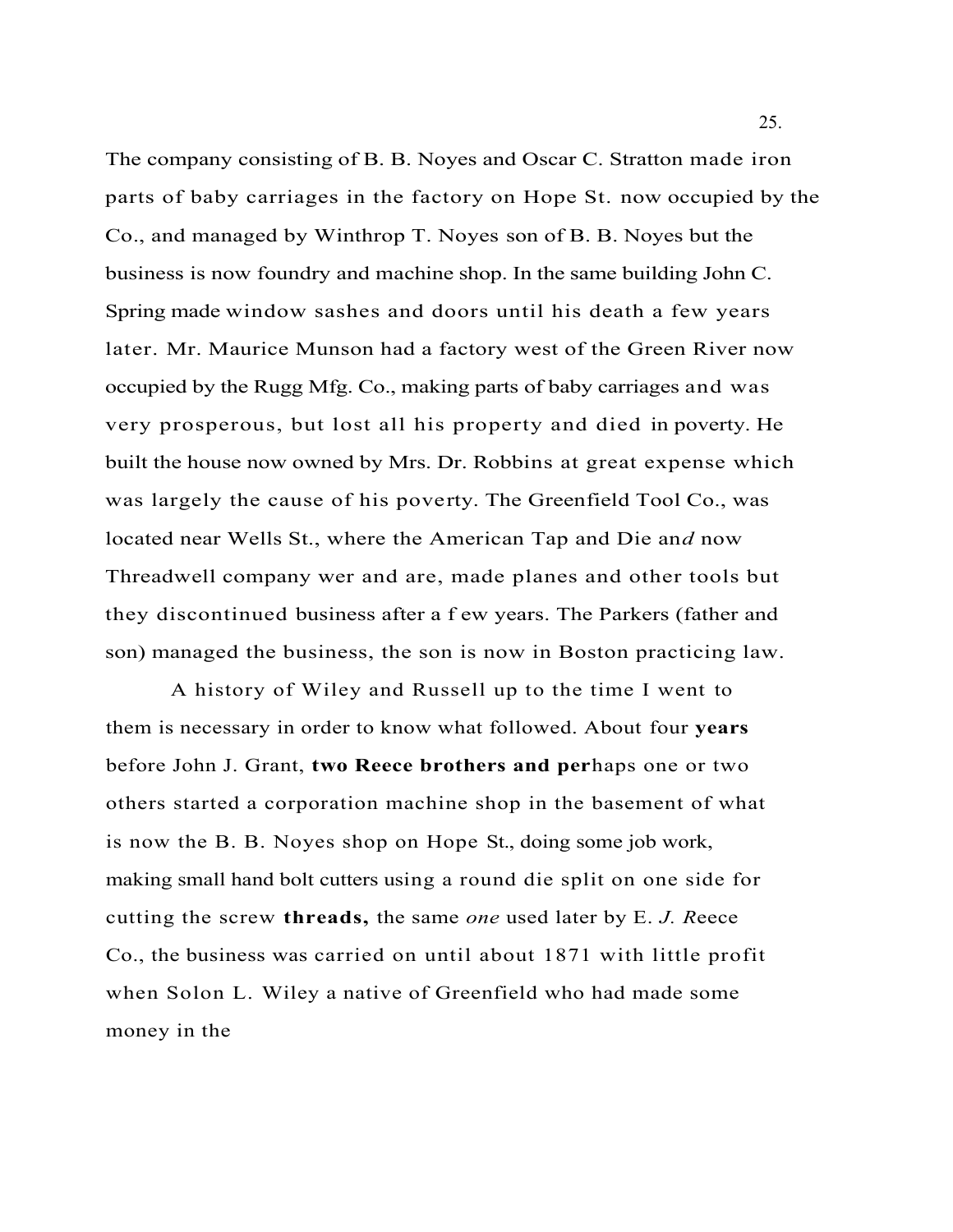south just after the war as a carpet bagger took an interest in the business and in company with John J. Grant leased the factory which had been vacated by the J. Russell Co., about 2 years and had moved to their new factory in Turners Falls and carried on the same business. I cannot find that Wiley put much money into the business, but shortly after he went into the company he interested Mr. Nathaniel Russell who had recently sold his interest in the J. Russell Co., to invest \$10,000 and form a company called Wiley and Russell the Russell being Charles P. Russell nephew of Nathaniel Russell, who furnished the money, and gave it to C. P. Russell. They enlarged the business by adding to machines already used, more and larger machines for the same purpose, but without a profit.

Mr. C. P. Russell was not satisfied with the management or with Mr. Wiley. Mr. Russell attended to all of the office work, Mr. Grant the manufacturing end and Mr. Wiley did not do much of anything, so at the end of a year Mr. Russell told Mr. Wiley that he would give him \$1000 to keep away from the business for a year and if there were any profits would divide them equally, that brings us to the time I went to work for them. I found Wiley to be a schemer and speculator who preferred to get a living by his wits than work, and was not always particular how he did it but 1 saw little of him.

Mr.Russell had good business principles and was a very pleasant man to work with but had no manufacturing experience and did not know how to go at it. He could never see any good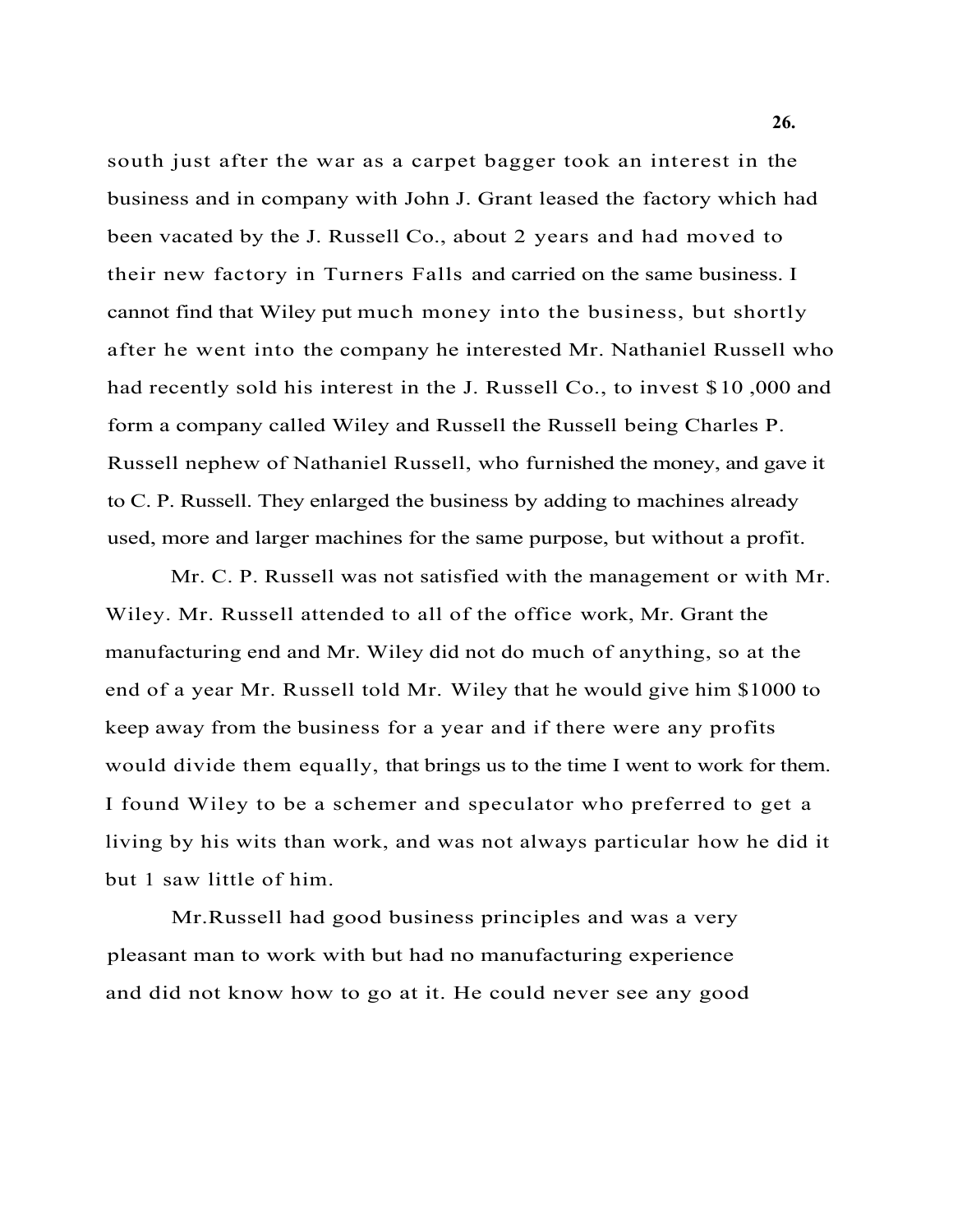in any one who was a competitor in business. Mr. Grant was a fine mechanic with many ideas in advance of the time, but was worse than useless as manager of the shop.

I have omitted to state that about the time Wiley had taken an interest, Grant had invented a die for cutting screw threads, similar to the one I have described, except it was made in two parts. It proved successful and was afterwards named by Mr. Russell the "Lightening." It would do no better work or quicker than the old one.

I found the books or cash had never been balanced and it took me a long time to get them in shape, many errors were naturally found but I never could find all.

After I had been there some time Mr. Grant one day showed me a drawing of a set of hand stocks and dies using the same dies as were used on the machines. I immediately saw the possibilities of such tools and urged that they go to manufacturing them, and a little later that was done.

Meantime the year Mr. Wiley was to stay out was nearly completed, but there were no profits and Mr. Russell pretty nearly decided to give up the business rather than go on with Wiley.

I had been watching the business, and thought there was a great opportunity for a profitable one if proper!y managed so I proposed that we form a stock company of \$40,000 and I would buy \$l0,000 of Wiley stock giving him my notes payable in stock of the company. Wiley took my proposal to a lawyer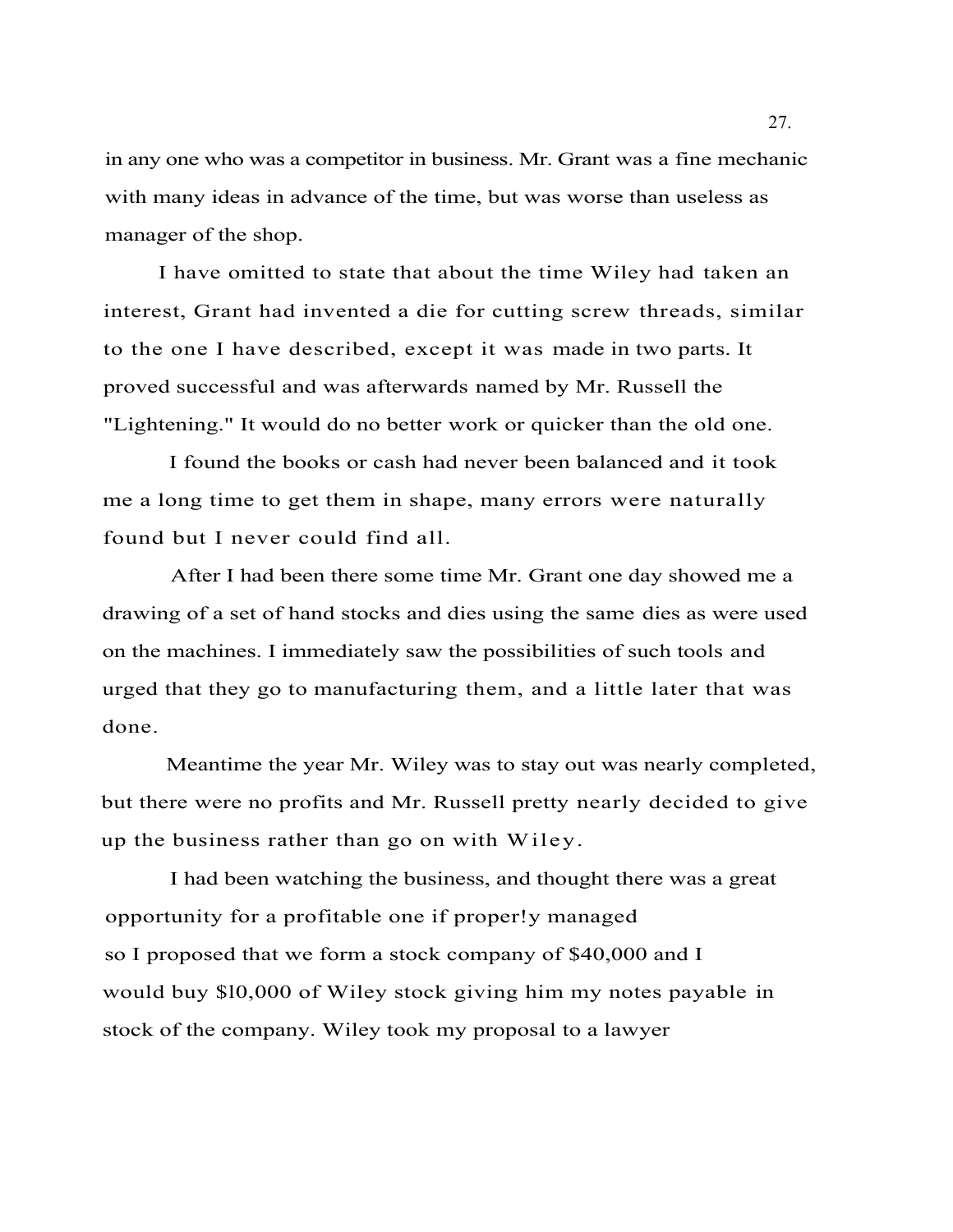named S. O. Lamb, he looked it over and like many lawyers did not know what to say it being a new one to him, but he could find no fault, and the plan was carried out. The rest of rest of the stock was owned by Mr. Russell (who controlled} Mr.

Wiley and Mr. Grant. I had had experience in organizing stock companies in Winsor Vt. , and I made the papers, carried out the plano of incorporation alone with out the help of a lawyer or anyone.

Mr. Grant was not satisfied, and went to Hartford Ct., and got the Pratt ard Whiting Co., to go to making taps and dies under a patent of his. They invested a large amount of money in it but rec'd no profits as long as he managed it, afterward it was successful.

Grant left there and went to Cleveland Ohio, and associated with parties making steel balls, and was sent to Europe where he sold a business, for a large sum, and his share was large. He then went to Franklin Pa., built a large factory and lost all he had.

After the Wiley and Russell Mfg. Co. was organized as stated, we contracted with several men in the factory to build the machines, this was done in Sept., and when we took our annual inventory in July of the next year we found we had made a profit of \$17,500 from which a stock dividend was declared of [?? unreadable] of which I rec'd \$2500 this stock I afterwards traded to George Washburn in part payment for house and lot on Congress St., Frances (my wife) paying \$2500.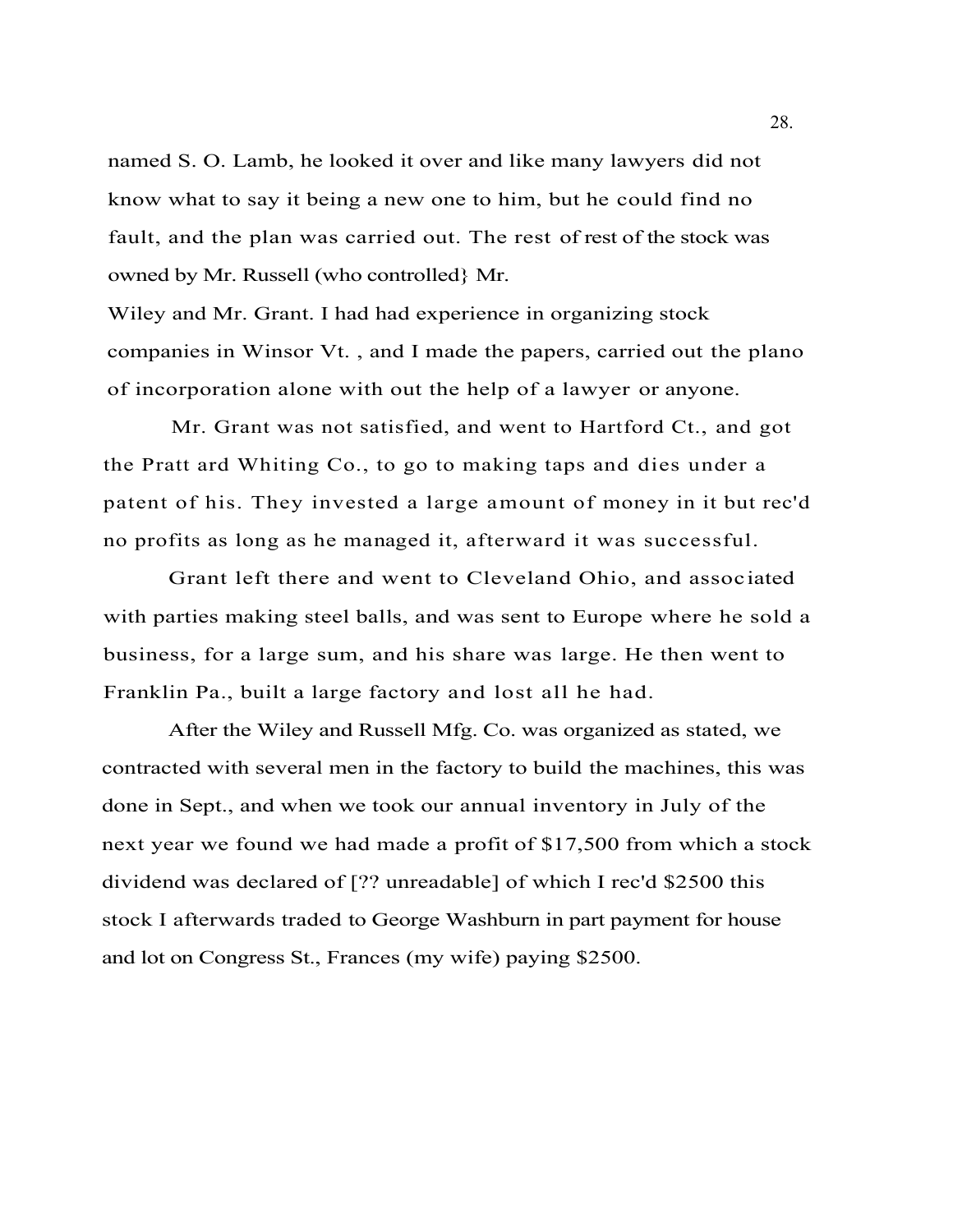My sister Cora began teaching school when she was 16 years old and her first school consisted of 40 scholars, she continued to teach for several **years, until** her marriage to Albert O. Yeaw, and that shows how we had to get our living.

Meantime I found a **place i**n the shop for my brother Frank O. Wells then about 19 years old to work turning taps on a lathe. After he had worked on it for a while the man who had threaded the taps went away and I proposed to the foreman of that **dept.,** that he put Frank on the job but he thought F*rank* had not enough experience to do it and besides another boy who had been there longer should have the job. I told *him*  the other boy could not do it, but he might try him which he .did and found he could not, then Frank tried it and succeeded better than anyone who had been on the j**ob.**

Also my father had gone to work selling the **tools** to blacksmith and other shops. He drove a horse all over New England, New York York, Ohio,Penn., and New Jersey. Although he had never sold anything that way, he was very successful be**cause** as I **have found** many times since, the best salesmen are the ones who know more about the things he is selling than his customer and puts the most work into the job. It is not the man who can talk the most who sells best.

When we began to sell the "lightning" screw plates, which I have told about, the problem was how to do it. I proposed that we go direct to the users, and sell on the plan now known as the installment plan, paying \$5.00 when they took the tools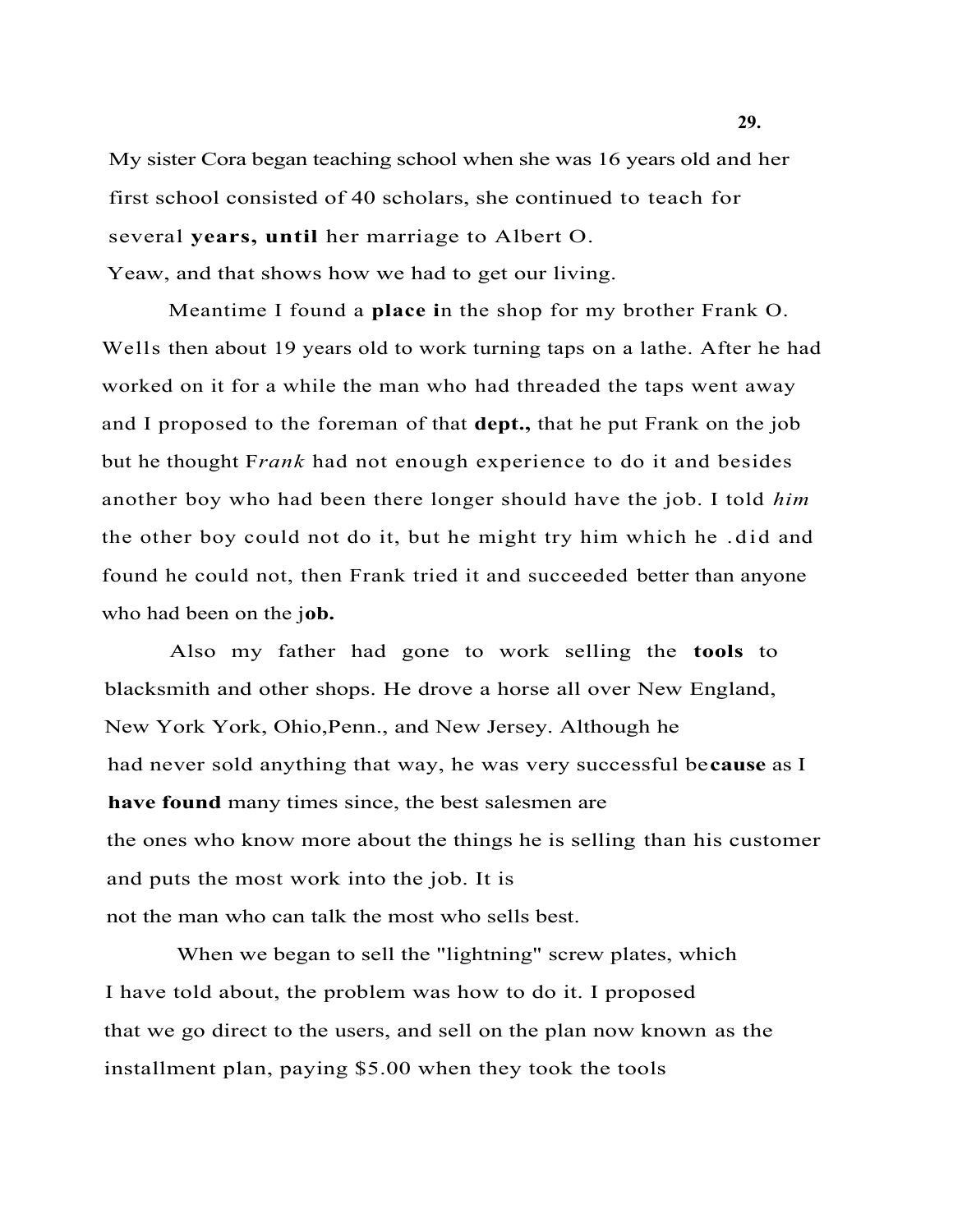and giving notes payable \$5.00 a month until paid for. The prioe of tie plates was \$25. each, and the payments were

almost always paid when due, there was very little loss. It was sometime before we could get the dealers to buy and sell them. I took a screw plate to New York City the first time we tried to sell to dealers and showed it to a Mr. White who had the best tool store in the city, he looked it over approved of it and asked *the* price. I told him it was \$25.00, "Why," he said, "Young man you cannot sell it to blacksmiths any more than you can fly, because they now buy buy something for \$5.00." I answered,"We have been selling them for a year at that price as fast as we made them." He had nothing to say but would not buy any. This taught me a lesson that dealers do not know what will sell, if it is anything new, and since then I have never asked one as to whether any new thing would sell, one must be able to judge for himself if he does *not kn*ow, no one does.

While we sold screw plates, we continued to sell bolt **cutting**  machines, and one of our salesmen had an interesting experience which was **quite** a help to the company, his name was **Spaulding,** and he proposed to go among the miners in the west just after the big fire in Virginia City, and asked if we would let him have all he could get over the regular **price, which** we agreed to do, then he sold at at an average price, collected the pay in **gold, which was money used** there, paid us in paper money, *gold being worth* worth about \$1.40 in paper, so that he made as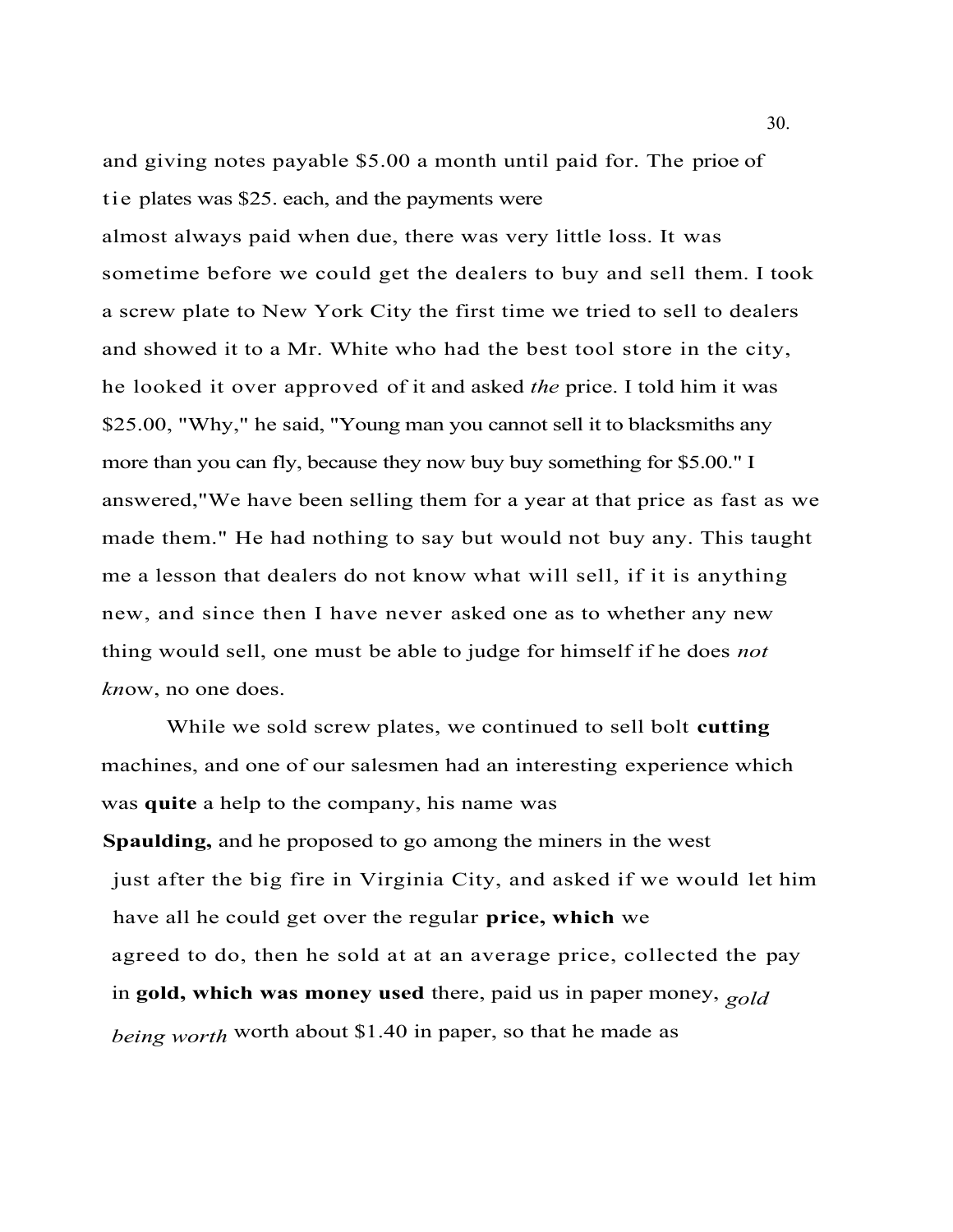near as I could find out about \$1500 a month, but it was a rough place to stay in and he had a hard time. It was a good trade for both parties. 1 had invented and got a patent in a new screw cutting die, and assigned it to the company and sometime later invented another and was asked to assign it to the company, but I had begun to see that now the business was successful, I was not considered so necessary, and I declined to assign it. The fiscal year ended July 1, and it was the time to take the annual inventory and see how much we had made but Mr. Russell put it off, and a few weeks later told me that he should not vote for me as an officer of the company after my term of office expired which would be in Sept,. and in fact no inventory was taken until after I was out and so I did not get my share of the total profits for the second year, I estimated the total profits would be about \$l2,000.

Before I came to Greenfield I had always attended the congregational church with my family, but had not been in accord with all of the doctrines and when 1 came to Greenfield I attended the Unitarian church and found it to be more nearly as I had believed, and at one of the gatherings I met Frances M. Cowles, whose mother had died when Frances was about 10 years old, after which she went to live with her mother's brother John Ward in Montague, and after his death she continued to livre with his widow Mrs. E. V. Ward and with her moved to Greenfield. We seemed to be drawn together, and within a few weeks we were engaged, and were married April 13, 1875, the union having been a great success. At present writing 1930

31,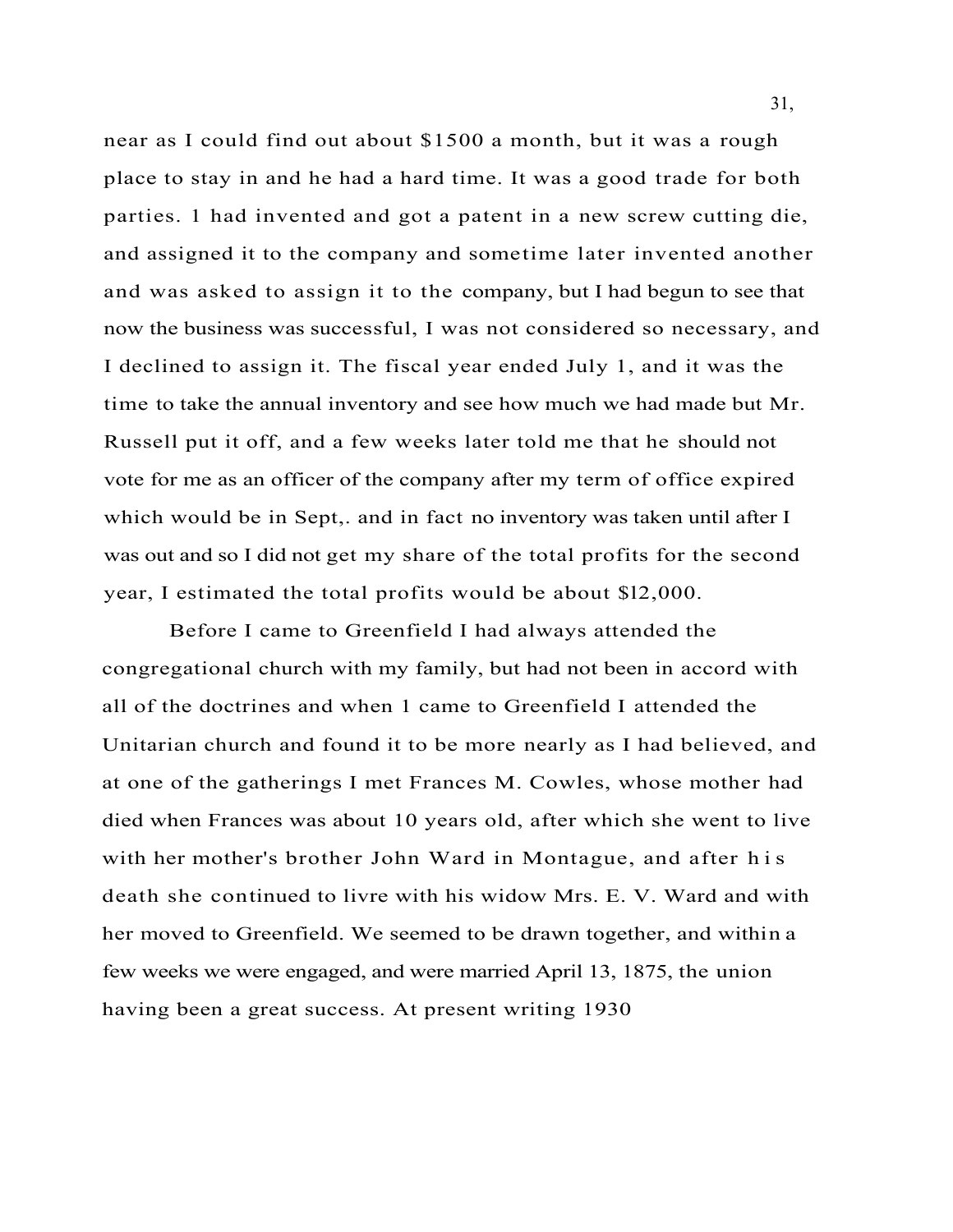we have lived together, and there has never passed an unkind word, our home has been a haven of rest for both of us, she has been a model wife and mother, as well as housekeeper, un~ til our son came she did her own housework and did it perfectly. Of course I have known no motherin-law, but I could ask for no

better friend than Mrs. Ward, and I have always felt grateful to her for many favors and assistance. I also have greatly enjoyed companionship with her, her children, her in-laws, grandchildren and great grandchildren. Artimas Ward once said he was willing to sacrifice all his wife's relatives to win the war, but I would rather lose a war than sacrifice any of my wife's relatives.

We began housekeeping in a house on Union St., and Frances fixed it wonderfully attractive. After living there less than a year we moved into the house on Congress St., where we have lived ever since although we moved the house away and built a new one in its place. She never interfered in my business as some will do who think they know about it than their husbands

but I never any any who did.

Feb. 11, 1881 our son Fred Ward Wells was born, and brought a great charge into our lives, I have played and worked with him ever since and he has been a source of preat pleasure and comfort; he was always and is, a good boy and man, not only that, but also of much ability, and good judgment so that I can rely on it in business as well as other things, and very thoughtful of our welfare. He has also shown that he has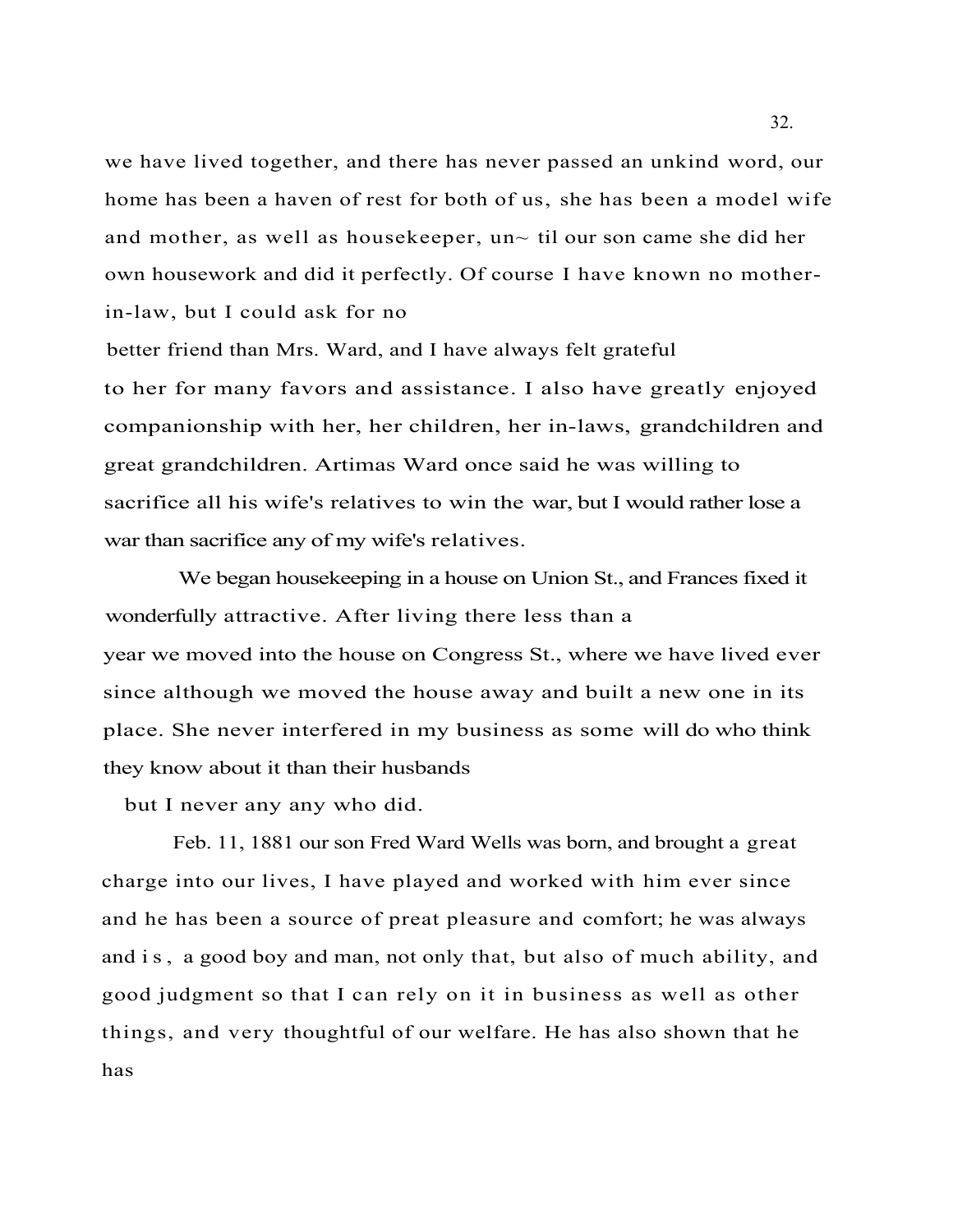excellent qualities as a mechanic.

After leaving Wiley and Russell Co., I began to look around to find a way to live, and developed the screw cutting die I had invented, my brother then 21 years old proposed go in together and make it, which we finally did. My father also went in with us, this made a pretty good team, father to sell, Frank had experience in the shop. We hired an old machine shop with some very old machines. We each put in about \$300 in all we had about \$1000. We worked getting tools and machines ready, about three months, when the shop caught fire damaging the machinery and building, we had \$500 insurance, bought what was left of the machines, of the owner Newell Snow for \$150, ard moved into the shop of B.B. Noyes & Co., on Hope St., and began again. The machines we had would be worth a fortune in a museum now. No one would think they could be used for anything but we did use them for a time. At first we did all the work ourselves. I worked on all operations except one which was cutting threads on taps and that Frank was an expert. I have always felt that any one managing a business should know more about everything connected with it than any one in his employ, for only that way could he know whether the work was done properly and so be able to know what each man was worth, to appreciate and reward the efficient ones and let the other kind go.

When I lived with Mr. Gardner he gave me some instructions in mechanical drawing and while I was not very proficient at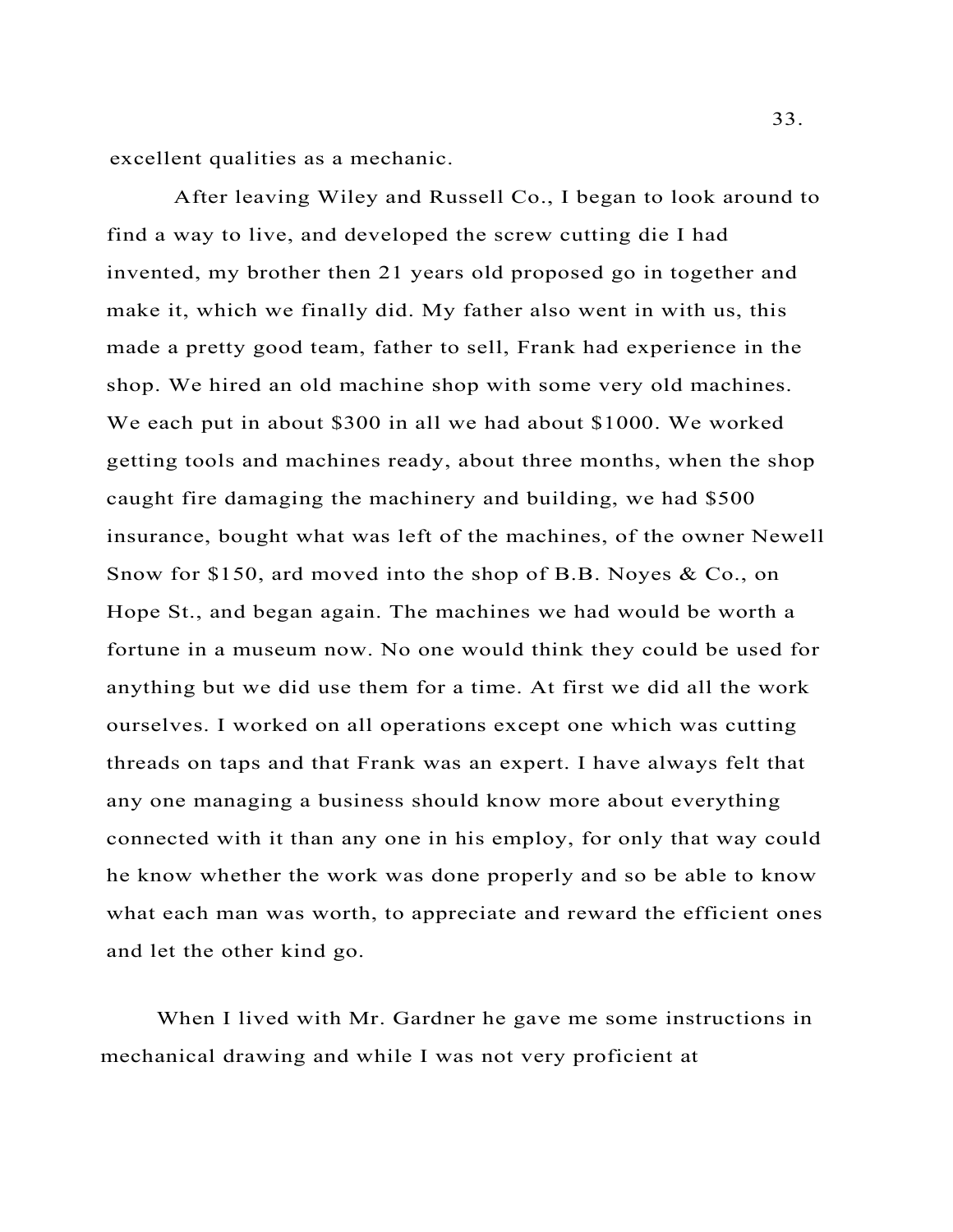at it I could and did design all the machines we made to sell and many special machines for our own use, well enough for pattern makers and machinists to work to, which shows that many times things can be taught to children if not very thoroughly which may be useful later in life.

Among the machines I designed for our use was one for threading taps at one revolution of the tap, and two years after I found it very useful when I forged pipe taps ready to thread which was the only way it could be done. Also go and no go snap gauges made with four screws which I made adjustable, both of these tools are in common use now. I also invented the first thread micrometer for measuring diameter of taps in the thread in one thousandth of an inch.

Sometime later we hired a boy, and I told my brother we would pay him every week so If we found we could not pay him we could let him go and not have to keep him because

we could not pay. At that tine it was customary to pay once a month keeping back two or four weeks pay. Since that time we have paid every week, although it was some years after that the law was passed compelling employers to pay each week. Under name of Wells Bros., we continued to make taps and dies and added other tools, adding to rooms until we had used all the vacant rooms employing more help, doing more business each month than we had done the previous one for four years, when we found we must have more room. We then went to Newell Snow who owned the location which we had used when the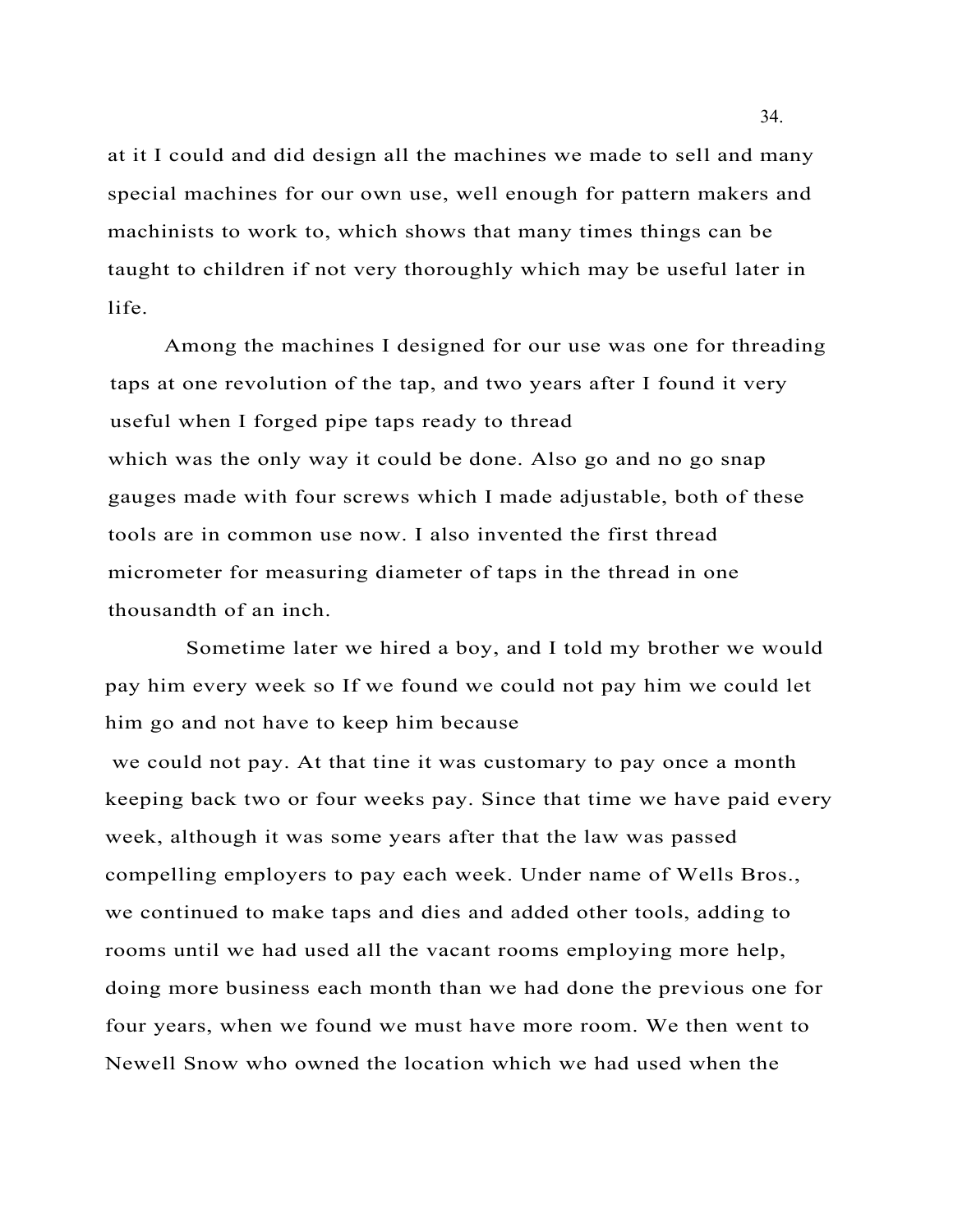shop had burned, and proposed to him that he move a building on the place where the old was and build an addition we would oversee the building and pay him 10% on the investment, he accepted the proposition and as soon as the building was ready we moved in. There was a water wheel which we could use when there there was water but we had to use a steam engine part of the time.

At that time William M. Smead, who was in the grocery business offered to invest some money in the business and be a partner with us. We accepted the offer and he started to work but after a few weeks he said my brother and I worked harder than he wanted to and wanted to do his share if he was to stay with us, but he did not have to work that way and was not obliged to do so, therefore he gave it up.

Mr. Newell Snow knowing about it said his Franklin E. Snow, then in Chicago was not very successful; he was cashier in a bank in Michigan which failed there in the clothing business in Illinois, which did not succeed and at this time was in the insurance business in Chicago with another man and his father said he wanted to do something for his son. We could see no reason why he should not come in with us, and we told him he could do so if he would put in six thousand dollars for one third interest in the business, he thought that was a little too much and we finally agreed to call it fifty five hundred dollars provided that if we made a profit of ten thousand dollars the first year he would put in five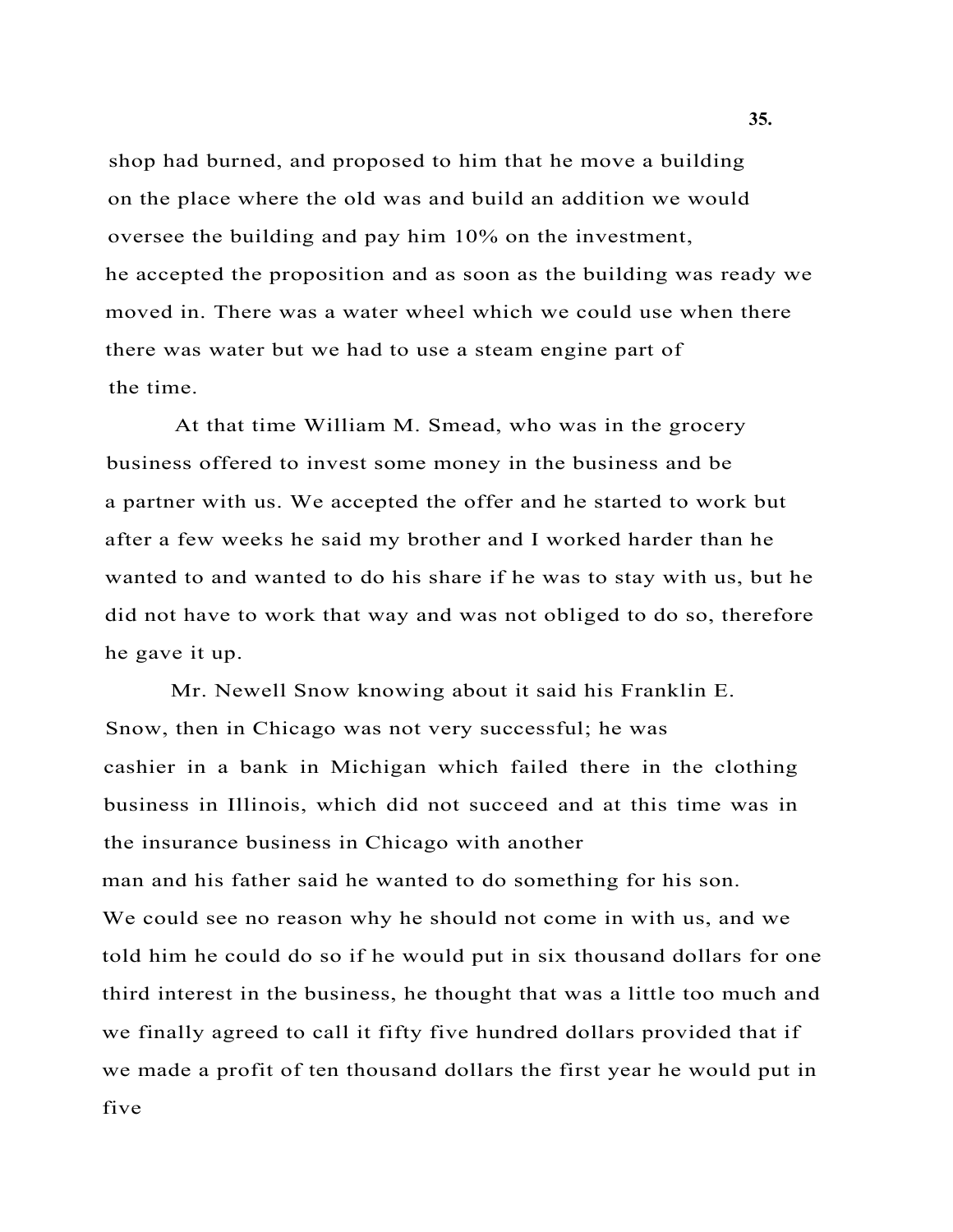hundred dollars more, and that was agreed to. We did make more than ten thousand dollars, but the five hundred dollars was not paid, instead it was charged to his account, the fifty five hundred was raised by giving a note of the company, but I did not know i, nor was any record made in the book but some time afterwards. F. E. Snow told me and I objected to it. A little later he informed me the note had been paid.

The money put into the business was some help but Snow drew it all out within two years so it did not do as much good but it reduced his share, and he owned less than either my brother or myself. Our arrangement was that each partner should be credited with 6% on the amount of his own ownership and the rest of the profit would be divided equally between us. This would have been fair if all had been of use to the company but Snow was not of much value to it. The one redeeming feature, was that while he never suggested a plan for conducting the business and always objected to any plan, he always finally agreed to it. I made a rule in the beginning that we would not do anything unless all agreed.

I would not have cared so much if he had not been of so much use, if he had not made so much effort to make people outside the company think he was responsible for the success of it.

We continued to increase the business, and added to tools made, but I wag not quite satisfied with the die we were making as It cost too much to make, and one day I was thinking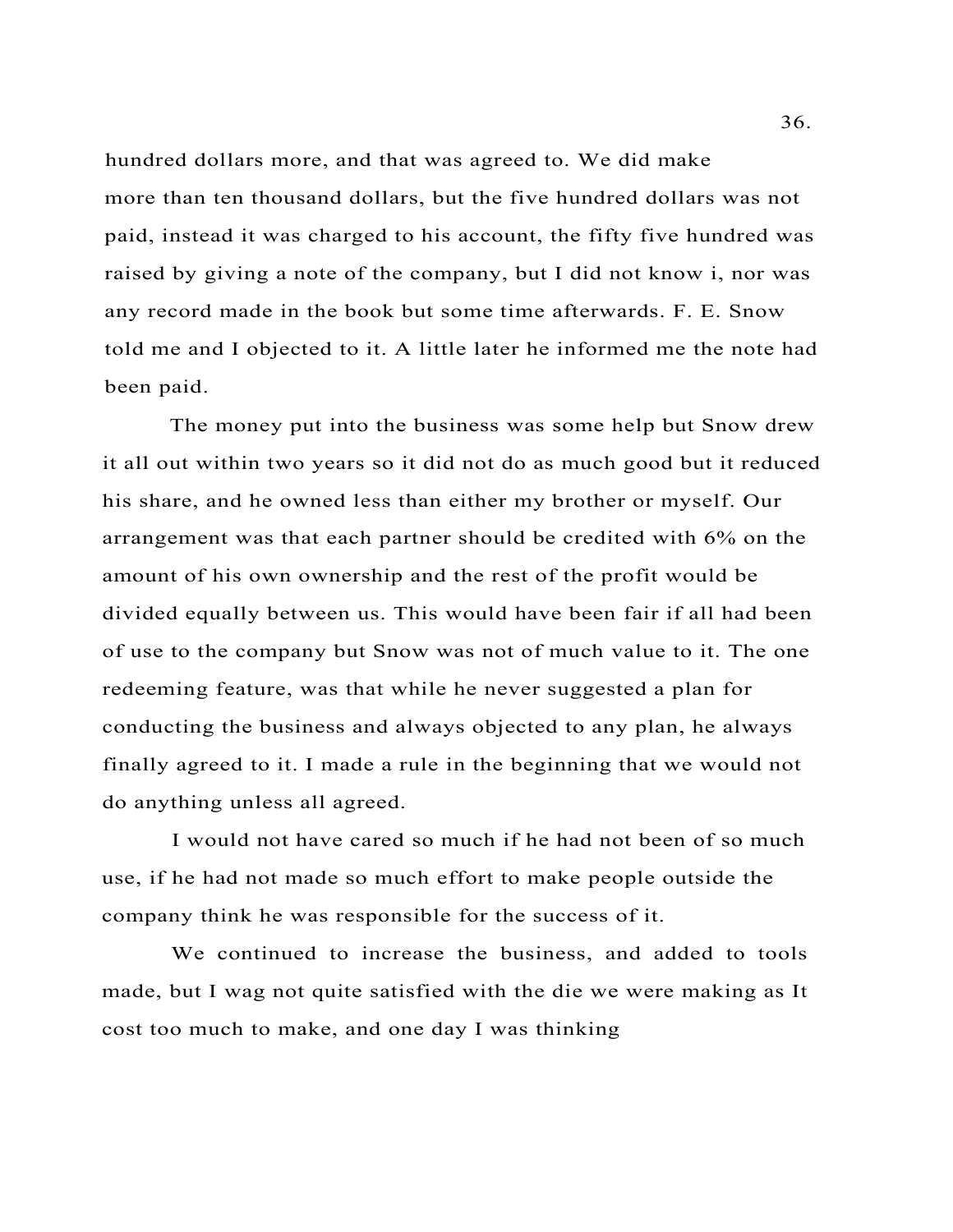about it, and went to bed with it on my mind as I often did about any problem, woke up about 2 AM and a new idea about a die came to me, before morning I had it planned and what tools would be required, just as we finally made them, with one exception. I planned to mill the place for the die but my brother suggested we plane which we did. When I went to the shop in the morning I described what I had invented and we put a man to work and had a sample made within 24 hours, this die was a success at the start, and was the foundation of our business from that time.

Newell Snow died about 1889, and we needed more room. I proposed to his heirs that we buy the shop we occupied, but it was so good an investment and paid so much they declined to sell. Saying nothing to anyone I went to J. H. Sanderson whose father owned land near Federal St., and told him I wanted land enough for a shop to be given us, because the rest of his land would be worth enough more so it would be profitable for him to

do it. His father finally agreed to do it, and we built a one story building in which we could make the goods to better advantage, and moved into it 1890. We had to borrow \$1500 which was the only tine we borrowed except that sum after we

started. Mrs. E. V. Ward loaned us \$500. We sold our tools by traveling salesmen and one of the first and best after my

father was a young man (Samuel Truesdell) who came to us from a farm to work in the shop. I proposed to send him out to sell. He proved a good salesman and very loyal to us. Another sales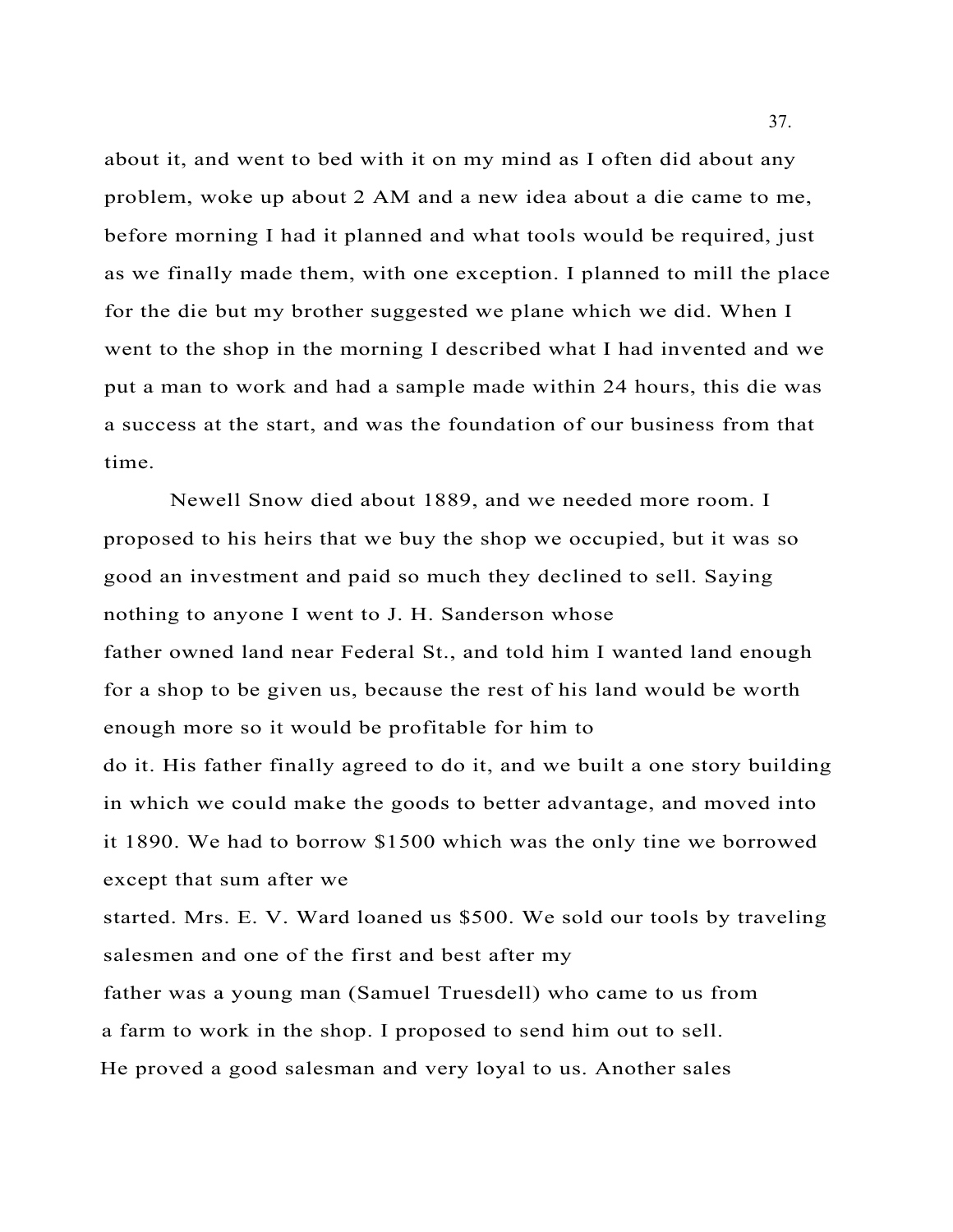man was P. J. Leaman who after being with us about a year increased our sales under a system which I proposed by which we paid *him* a commission *on* all his sales, and in addition, a commission on any increase *of* sales over previous years, so that he made about \$6000, a year. Mr. Snow thought he was paid too much but I insisted that it was profitable to us as well, and that wa*s* the principal I worked on with men in the shop. A man who earned the most took up no more room in the shop than a man who earned less, but he produced more. We had a man Thos. Keefe who had the contract for polishing and under him he had several men, and he could plan his work better than any man we ever had. He managed it so h is pay was \$6.00 every day and never varied, more than a few cents any time.

Among the machines we made was a universal tool *grinder* and I **thought** it would be a good plan to form another company to make it, which would give the man in charge a chance to have more interest in it and sm**all e**nough so he could oversee everything himself. The company was formed and named the Greenfield M**achine** C o . , M r . G oodell and Edward Smith, took an interest in it ard invested some money in it and was successful. It finally was merged with the Greenfield Tap & Die Co., after I had sold my interest in it.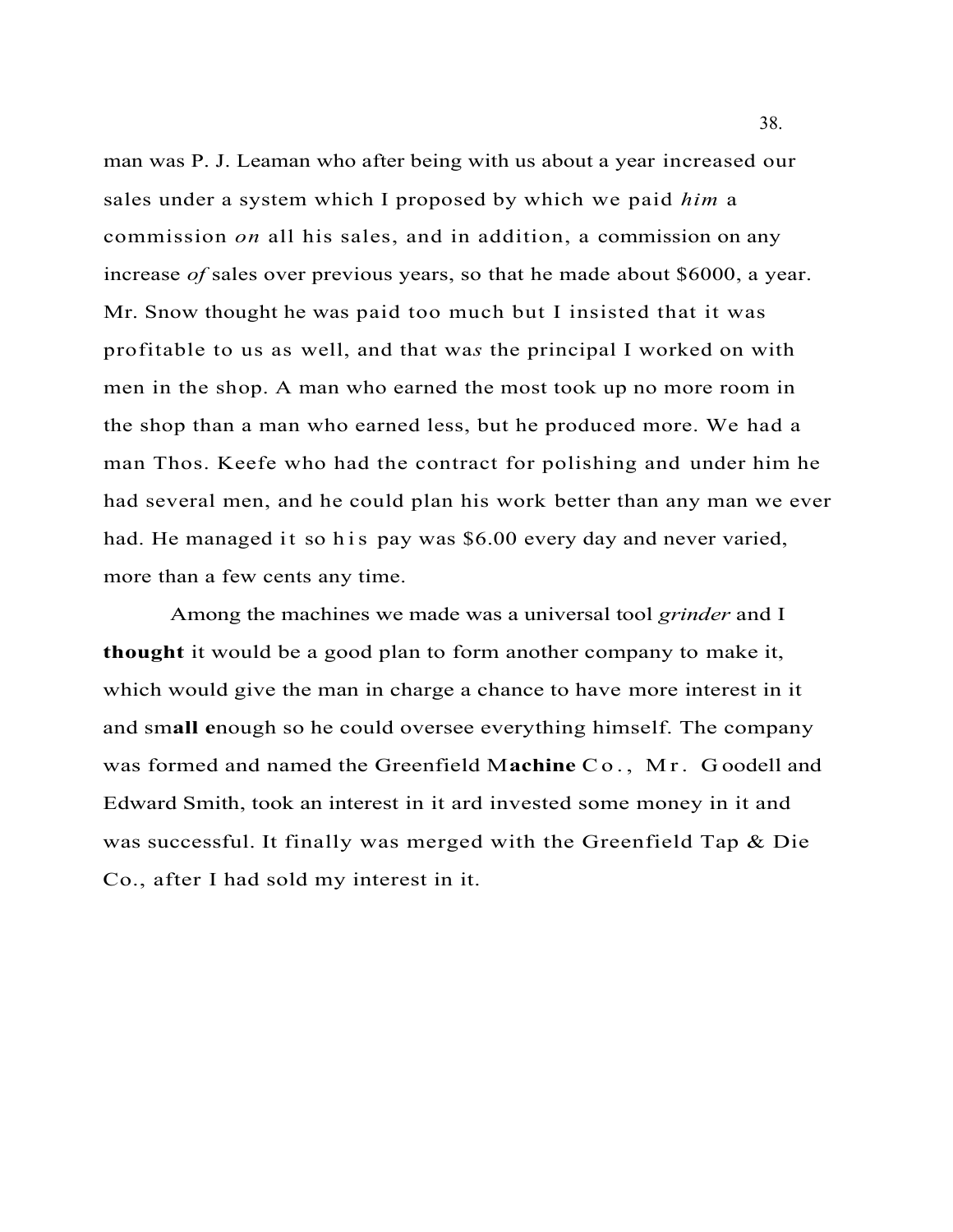Smead bought some of the stock, about \$6,000 had charge of the office and sales, unfortunately he contracted diptheria which left him in poor health. After partial recovery it was thought best for him to go to Spokane, where he finally recovered, but it left the business without proper management and was not successful for some time, and finally came into my possession as will be shown later.

About that time my son thought he was getting nothing of value in the high school and I agreed with him, he then went to Springfield to a business school, going down every day and found it very useful. After going to that school several months he started in the office of Wells Bros. Co., as office boy and in a short time he was given tha charge of paymaster making out the pay roll and soon made more improvements in the system than had been made before. He continued in that work until he took charge of building a small shop on Riddell St., where he and I were to make a die I had patented for threading pipe and so started to manufacture under the name of F. E. Wells & Son. This die which we called the "Economy" we started to make in Wells Bros. Co. shop but I paid the company for the money which had been spent on it and started to make them as already stated.

About this time I decided that it would be a better chance for Fred if he and I carried on the business together than he could have in the company, and I was getting tired of having to use so many arguments to carry out my plans, so I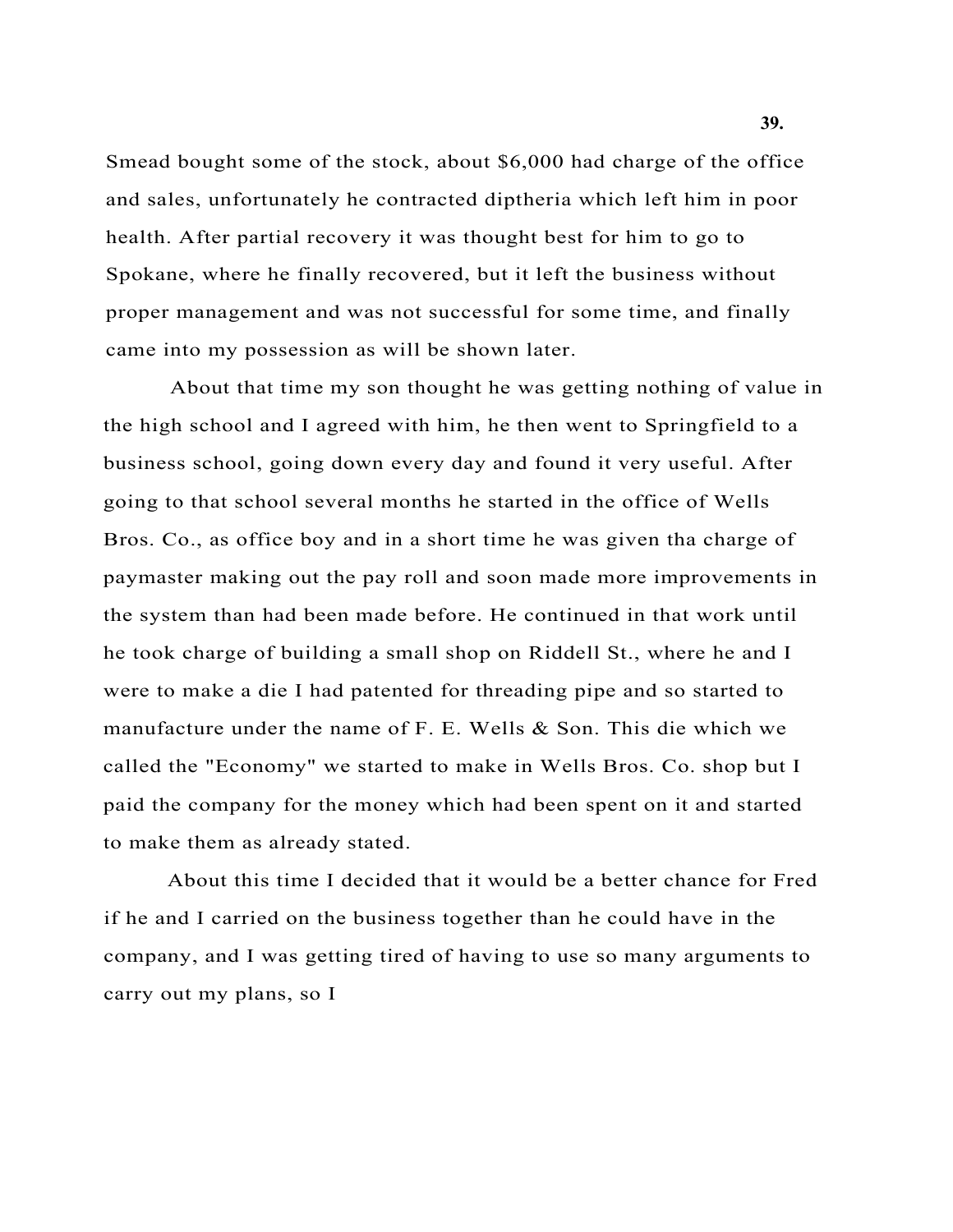decided to try and sell my interest in the company, which I finally succeeded in doing but Mr. Snow put every obstacle he could think of to prevent it, I finally sold to him and F. O. Wells after F. O. proposed a plan to him.

I will now go back to tell about other activities. I have already mentioned that J. H. Sanderson and F. H.Hardison started to get subscribers for stock to form

a company to make electricity and I was one of the first, if not the first one to subscribe. The capital stock was to be \$10,000. It was for the purpose of street lighting. I was one of the directors, J. W. Stevens, H. W. Warner, N. S. Cutler, J. H. Sanderson, and F. H. Hardison, the others. J. H. Sanderson was president and F. H. Hardison Treas.

We an arc light dynamo and installed it in Cutler and Lyons shoe shop on Olive St., and got the power from their engine as most of the lighting was done after the shop work was done. a little later we bought a building; in the rear of the shoe shop and installed a direct current generator stores and houses. We succeeded in getting a contract from the town for lighting the streets which had previously been done with gas and stores and other places put in electric lights, which they paid for by the month, and that proved very unsatisfactory, because the customers used no care and allowed lights to burn when there was no necessity for them. At that time there was no way of measuring the amount of electric current used, but later after the company was nearly ruined, meters were invented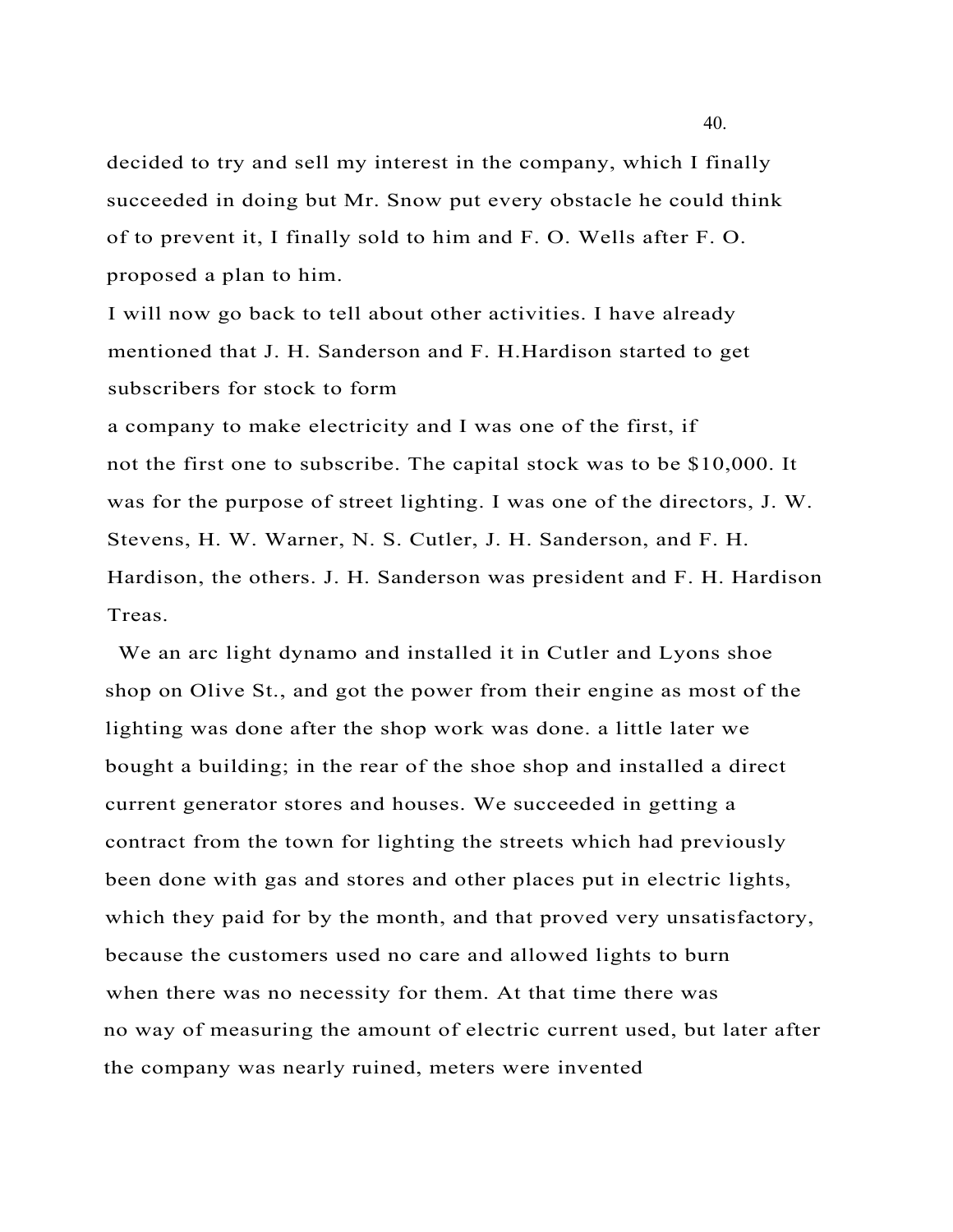We began to use them. At that time I was president of the company, and strongly advocated their use, although some of the directors, especially Mr. Sanderson were afraid we would lose many patrons butf their fears were groundless for the meters were liked better than the old way by the month, and from that time the company began to make money and dividends which had been paid for a short time after the company started, were resumed.

A man by the name Hoyt who had some money came to town and had more leisure time than he wanted proposed that he would like to manage the company. This was about two years after the company was formed and Mr. Sanderson resigned in order to give Mr. Hoyt a chance. However Mr. Hoyt did not do much and after a year was succeeded by Henry K. Warren, whose health failed and I was chosen to president. After occupying the small shop I have mentioned sometime we needed more room and bought a tract of land near the Green River and installed a porcupine boiler ard compound condensing steam engine and this enabled us to increase our business, by substituting alternating current in place of direct system, which could not be used when necessary to be long distance from the dynamo. Of course we used coa1 to make steam and about the year 1900 there was a strike of coal miners and only from the fact that we had a contract with a party to supply coal, and who kept their contract, were we able to keep running. That convinced me that we should find a water power, and I began to look up a location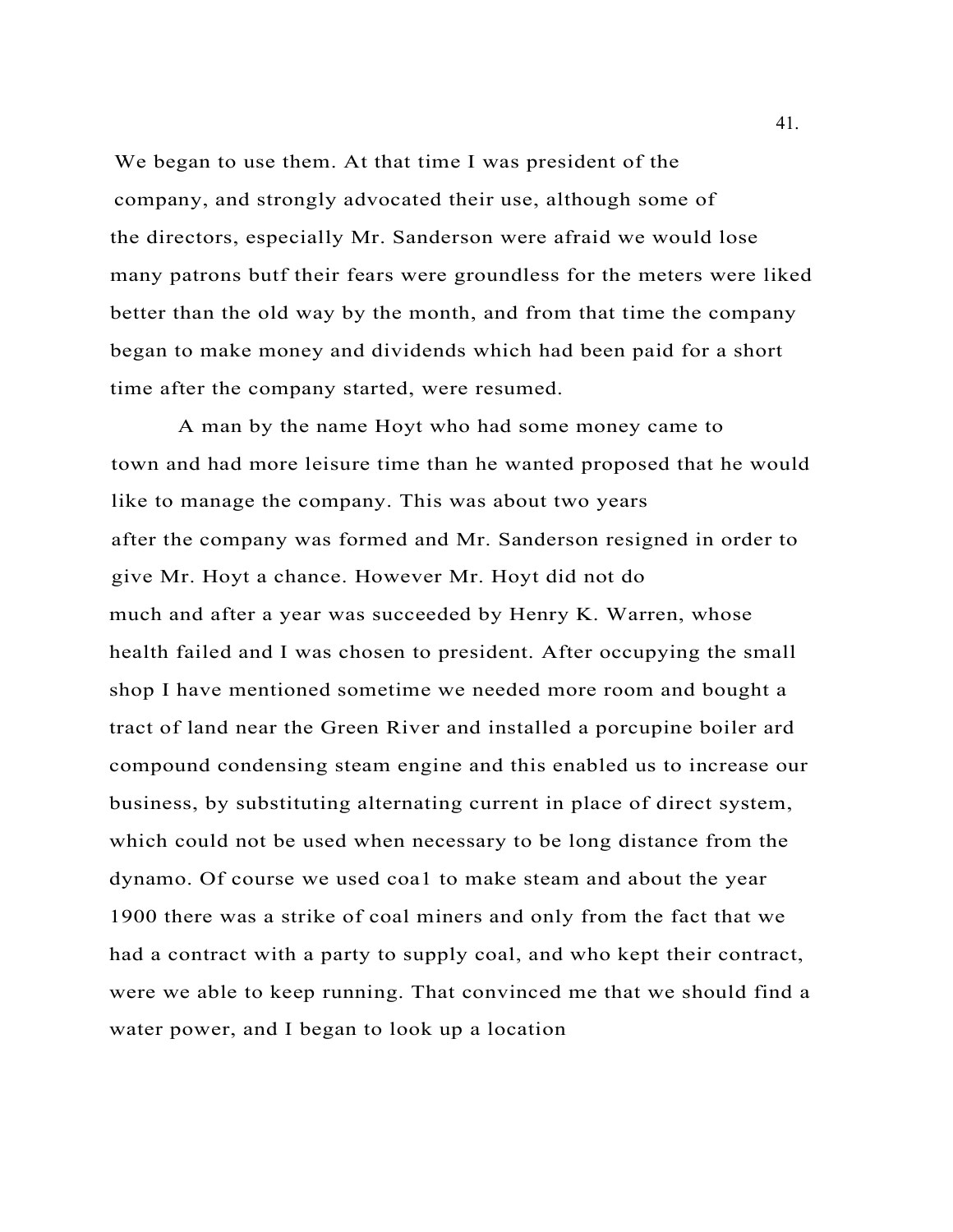for one. We found what appeared to be a good one, employed an engineer, and put the whole matter in his hands. The location looked good; there was rock on both sides of the river, we bought a farm, the engineer said it was all right, he made a contract with parties to build the dam, work was begun and it was not long before we discovered that to build the dam on rock foundation it would be necessary to go down 83 feet, I would not build unless on rock the cost would be too much, so we gave it up after considerable work had been done, and then found that while we had supposed that we would only have to pay the contractor for building a dam, that if the work was discontinued we would have to pay at cost for what work was done. The engineer knew this, and it cost the company \$20,000 to find out; so much for trusting an engineer to look after our interest, and then and there I made up my mind never to let one do that again, and this saved us a sum equal to which we had lost in later construction.

As soon as we gave up the dam had begun, I looked for another location and proposed to the Lamson & Goodnow Co., of Shelburne Falls that we buy their water power, pay them \$40,000, for it and furbish them with the power they needed for their business free of charge. It looked good to them, and our directors agreed to it. The Lamson & Goodnow Co. wanted their lawyer Henry Winn to make the papers. He drew up a skeleton contract including a lot of conditions which ware not satisfactory and proposed to complete a contract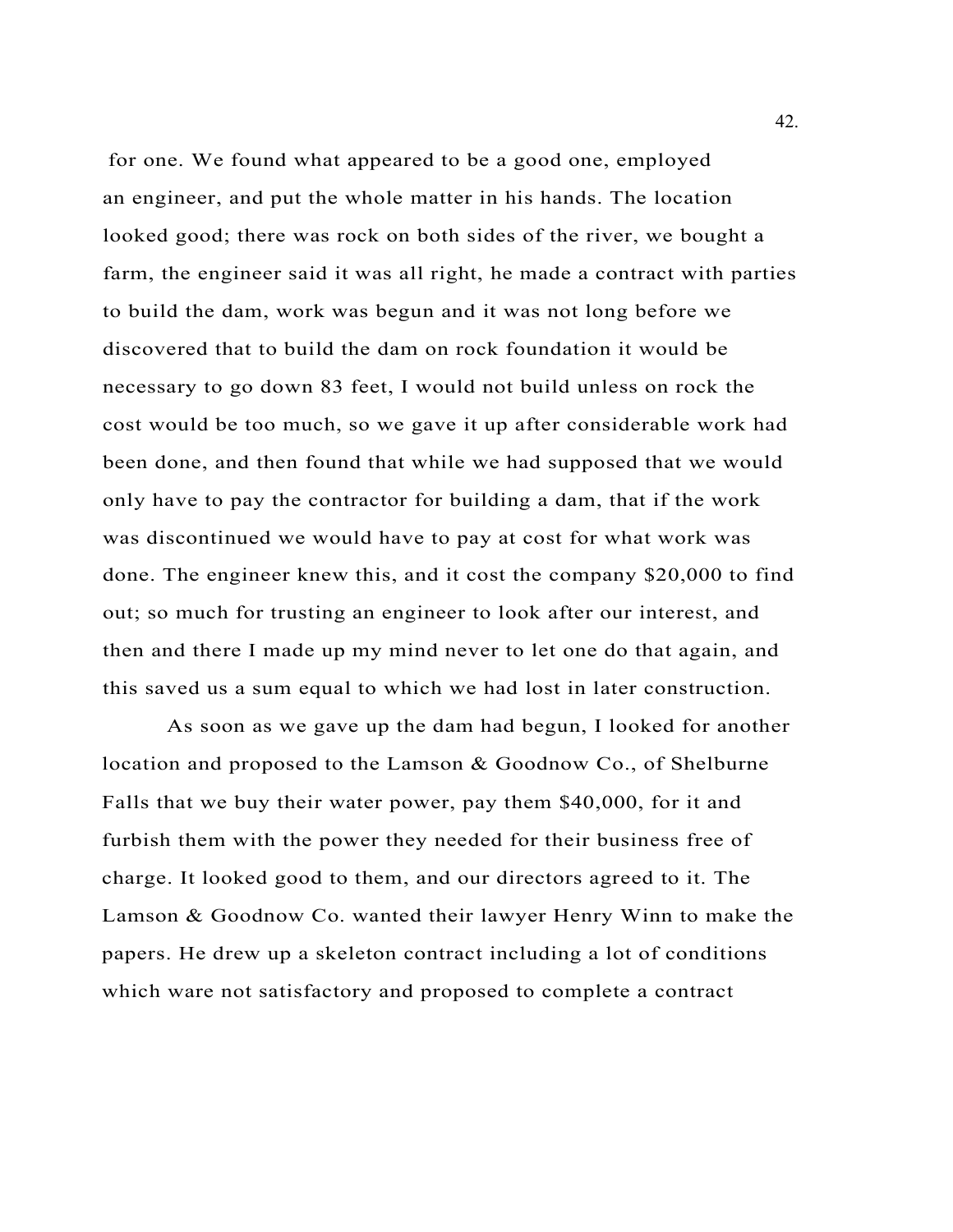but wanted so much time to do it that I finally told him unless it could be done by a certain time and to our satisfaction that we would call the whole thing off and as he would not do it, I then told him we would not go on with it.

I then found a location about a mile below Shelburne Falls, called Gardner Falls, belonging to Frank A. Pond, which we bought and started to build a dam letting the contract, to a new contractor but keeping the same engineer, he planned the dam so that the water going over it would run down and near the bottom be thrown up and again fall into the river. I had found that the dam at Holyoke was built that way and the falling water had cut holes in the river bed below the dam, which had to be filled at much expense, and 1 objected to our dam being built that way and finally had my way about it. He also planned to build the wall of the canal of dirt but with no chance for the surplus of water to be taken care of, and I insisted on a place for surplus of water to go over a spill way. If this had not been done and the gate for water to get into the canal properly cared for the wall of the canal would soon have been washed away. In this matter and others I figured that I saved the money we lost.

The building of dam was begun late in the season and continued in cold weather. The contractor built several coffer dams, which were washed out, one after another, they were built by standing two rows of plank on end and filling between them with dirt. In the winter these dams were washed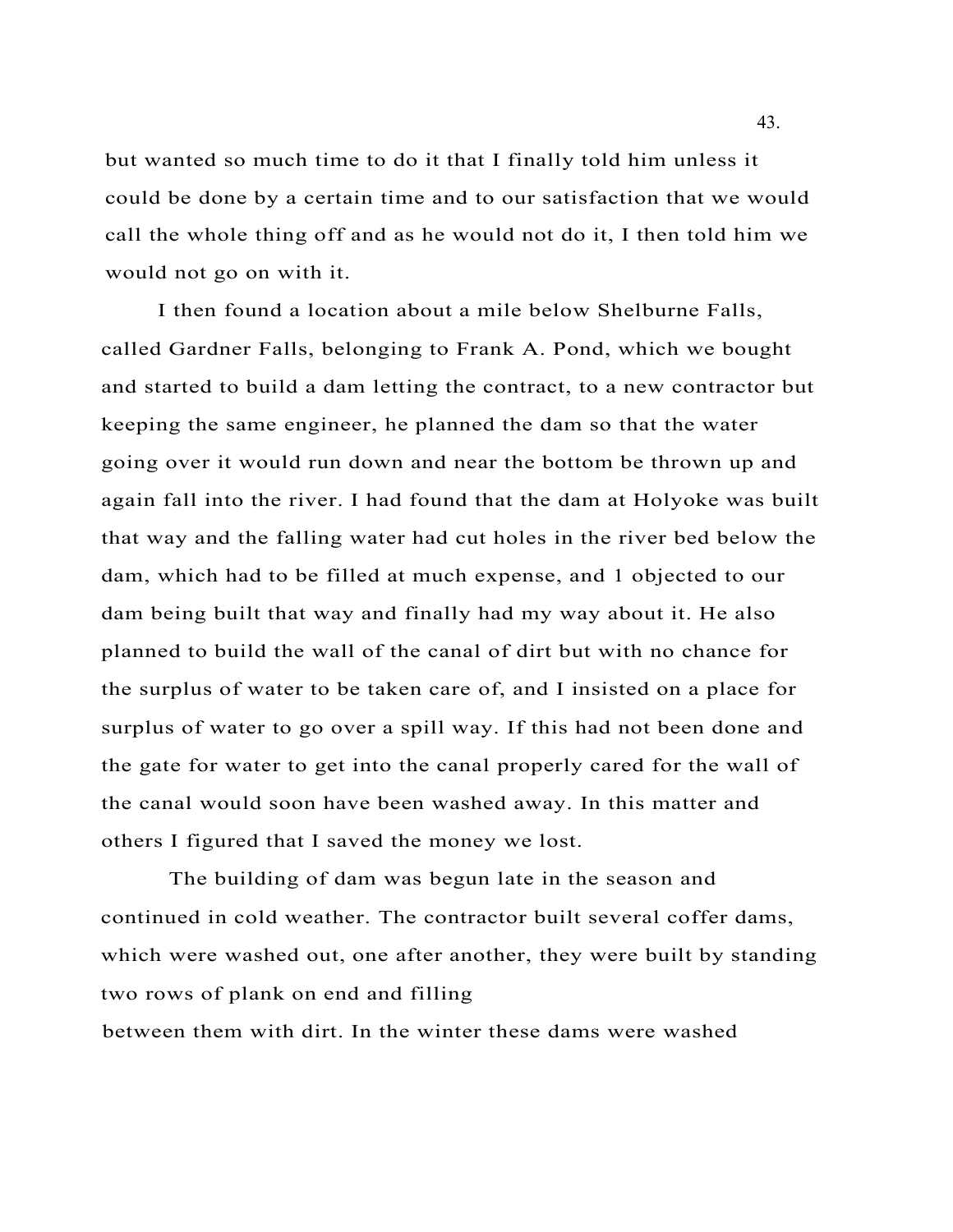out so after that the contractor became discouraged and want ed to leave completion of the dam until spring, but I proposed that instead of building the codder dam as they had, that they build a crib of logs and fill with stone, and not build it so high, and when high water came let it flow over the coffer dam and when the water fell resume work, this was done and there was no more trouble. We found a foundation of rock clear across the river. I insisted on building the abutments higher than the engineer thought necessary, but after I resigned the company raised the dam three feet but without raising the abutments, and I predict that some time the water will go over them and do great damage.

When the dam was nearly completed a few men who thought we could make electricity cheaper with water than with coal thought they could get a little glory by demanding a lower price before the company had a chance to find how much the saving would be, the men were led by B. F. Porter and they made some trouble by getting a so called expert to look the matter over, and he cut our wires and did various things to bother us, and I decided that I had given time and. work enough without having to contend with such work and after the dam and electricity was being generated and delivered in Greenfield, I resigned as president and director of the company, this was about 1905.

About 1895 Wm. M. Pratt who had worked for us several years as salesman and Charles D. Severance who had been our book keeper for a number of years bought the Goodell Bros.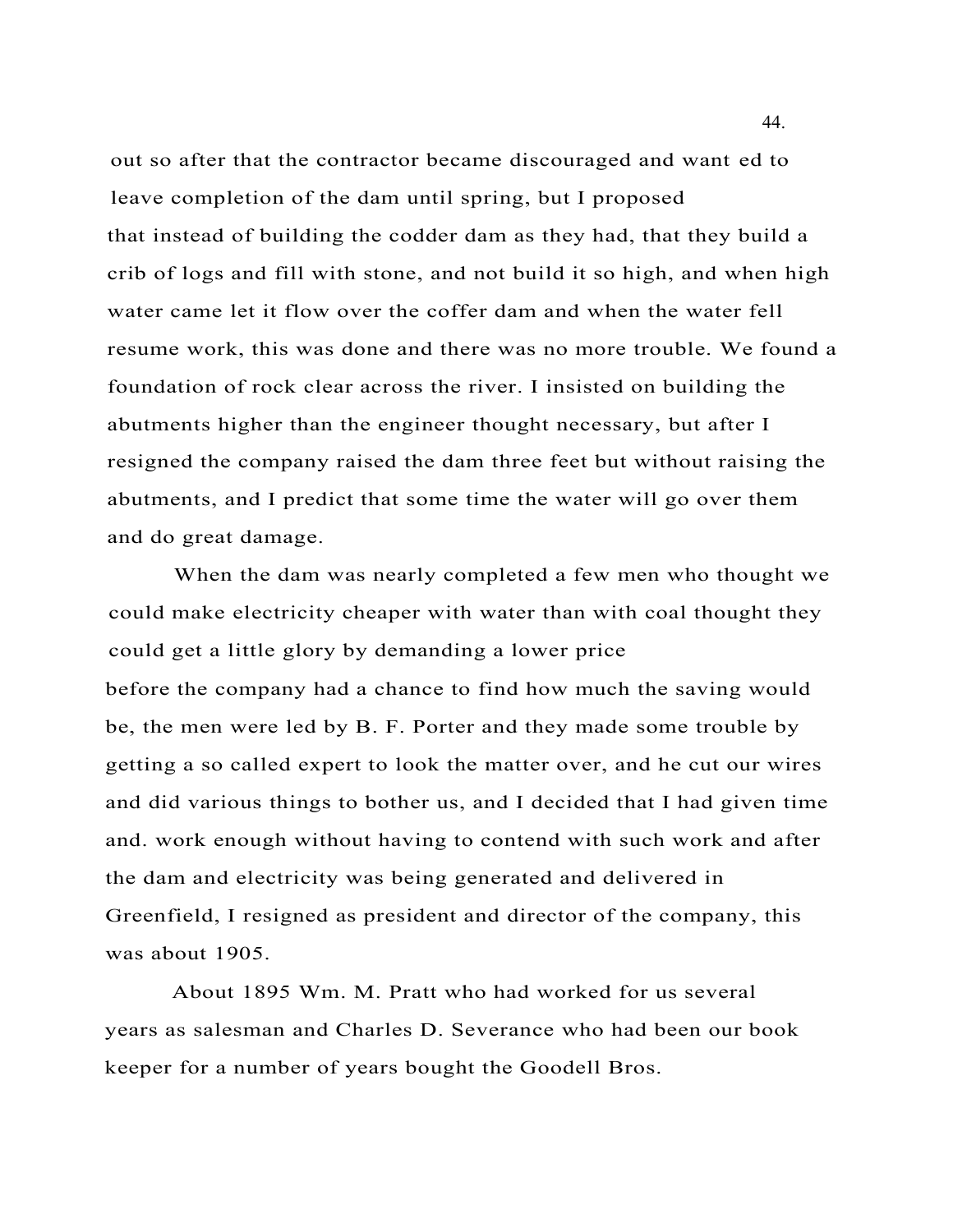business and wanted I should be president of the company, which I did and held that office for some ten or fifteen years, also

as director for about twenty years. The company was very suc cessful but I was not in any way responsible for its success as I took no active part in its management, but after about twenty five years Mr. Pratt became involved in the misfortune

of the Greenfield Tap  $\&$ . Die Co., which he tried to help and also in his family business and to raise money for these things used his stock in the Goodell Pratt Co., to borrow money and his creditors took his stock and took over the management of the company with the result that no dividends have since been paid, and I expect to lose all I invested in the company. About the same time viz. 1895 I had a plan to organise small companies and put each one under the management of men who would be responsible for its success. The Wells Bros. company was then making a tool grinder and I organized such a company and sold the grinder business and necessary machines The members of Wells Bros. Co., taking the stock of the new company for payment. Edward Smith and Mr. Goodell bought some of the stock and managed the company. It took some time to get on its feet but eventually succeeded and was finally merged with the Greenfield Tap  $\&$  Die Co. After that company was organized 1 also organized a company in the same way to make automatic screw machines and products, also speed lathes and tool grinders which had been made by Wells Bros. & Co. This company was put in charge of Charles Ball and John W. Smead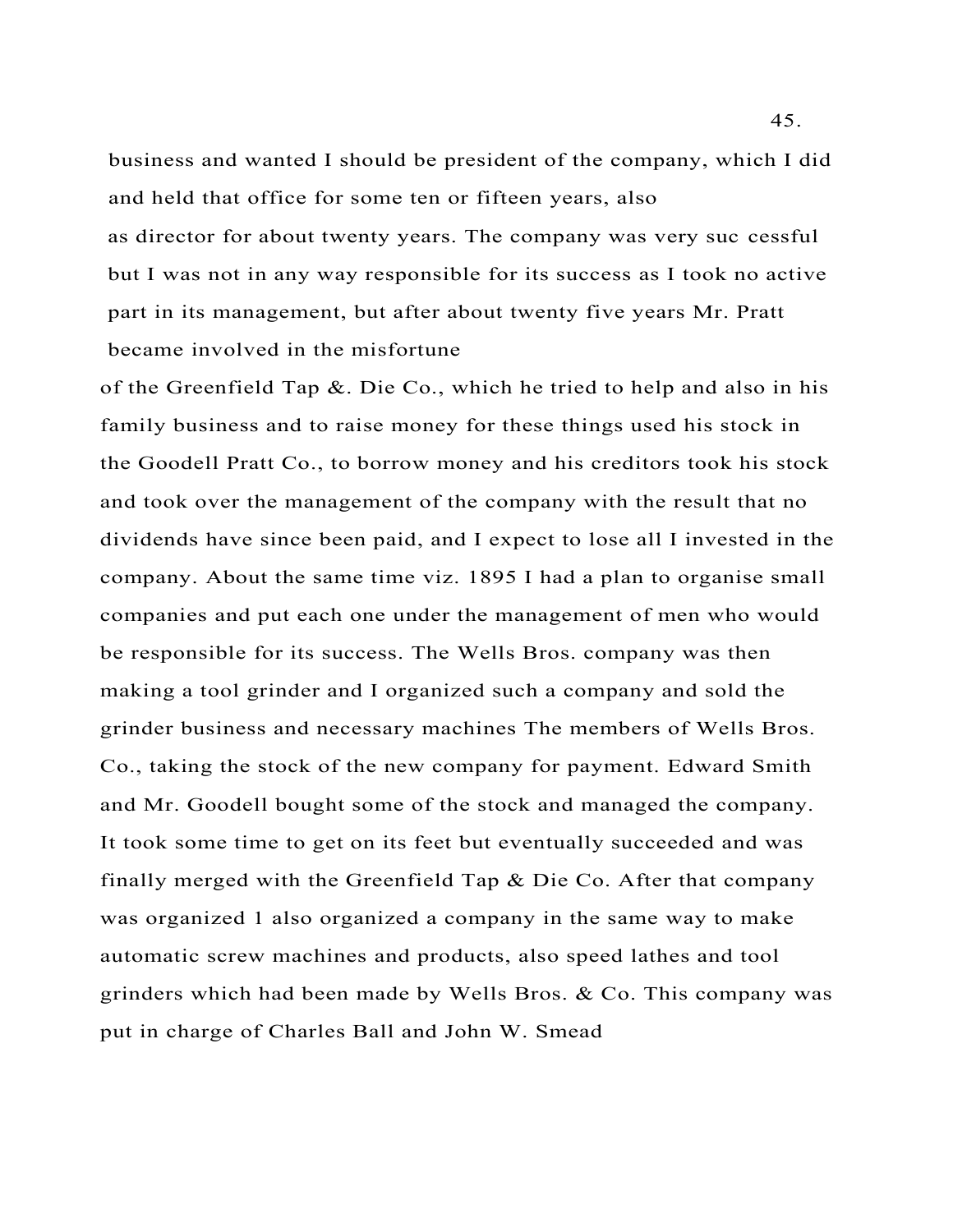A new shop was built an Riddell St., but Mr. Smead was taken sick with diphtheria and was obliged to leave the business, and the business did not succeed. Mr. Ball le£t. I then took over the business management and agreed with Mr. Smead that as soon as I could make it pay to buy his stock. (Mr. Ball had no stock). In about a year I bought and paid for Smead's stock and merged the business with F. E. Wells & Son Co.

Now to resume when I sold my interest in Wells Bros. I had already invented a pipe die made by using two thin plates of soft steel in which were locked four pieces of tool steel which served for cutting parts, and Wells Bros. had started to. make them. I bought this part of the business by paying what it had cost the company and induced Mr. J. W. Riddell to give some land on Riddell St., and build a small shop putting my son in charge. We made quite a number of the new dies, and added a number of other tools used by plumbers, such as pipe wrenches, pipe vises, pipe taps, but eventually dropped making the so called economy dies. My nephew, Frank A. Yeaw who was Treasurer of E. F. Reece Co., proposed that we merge that company with ours. That company was not successful, but I bought the stock of F. O. Wells and F. E. Snow, who owned a majority of the stook. F. A. Yeaw and Dana[?] Malone taking pay for their stock in stock of F. E. Wells & Son Co. Incidentally, Mr. Malone who owned about six thousand dollars in the Reece Co. , rec'd over thirty thousand dollars for it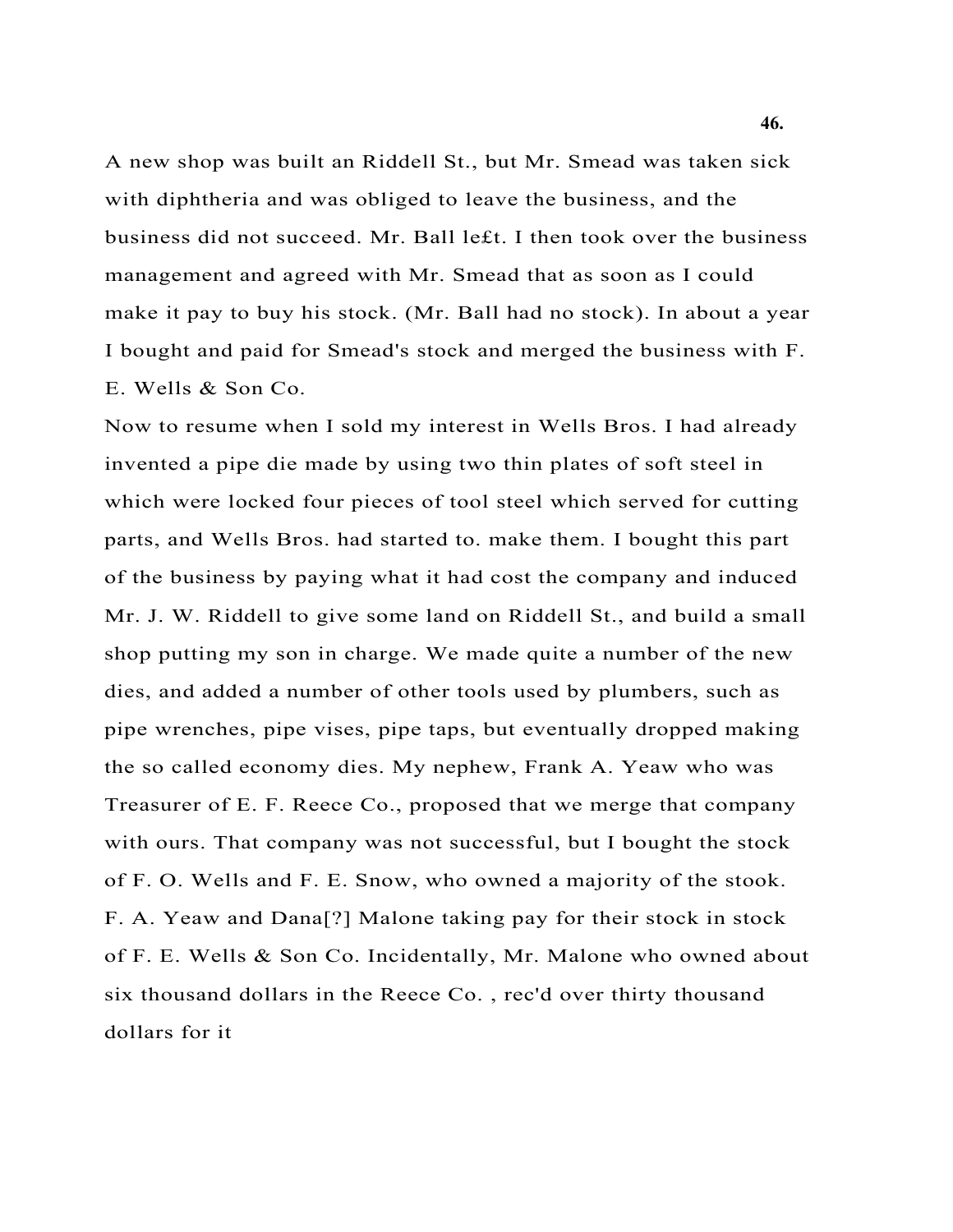when the F. E. Wells & Son Co., was sold some years later. We also bought land and built a Drop Forge shop in Turners Falls. The plan we adopted for running the business was to divide it in departments each in a separate building, one for forging, one for pipe tools, one for machinery, and one for taps & dies, each department under a superintendent to whom we paid a moderate salary, and the material supplied power and light, in fact everything used in each department, and we gave each department credit for all goods made at the selling cost less cost of selling and packing, and to the suot. we gave  $7\frac{1}{2}$  of the profit. This was very satisfactory to the company and superintendents.

By 1915 the business was well established. The debts of the companies we had taken over were paid and profits were satisfactory. I then decided that the time had come when it was more profitable to sell than to keep it, and I began to look for a customer. It took about a year before the sale was

made. The preferred stock was sold to the public through stock brokers, and in order to have a management we gave a large block of stock to F. O. Wells, Wm. m. Pratt, and F. H. Payne, all of whom were connected with tho Greenfield Tap & Die Co., and they took over the management and afterwards sold the business to the Greenfield Tap & Die Co., and the preferred stock was called at an advance over the price it was sold for. Now my son and I were out of business F. A. Yeaw was . elected treasurer of the G. T. D. and Fred and I started